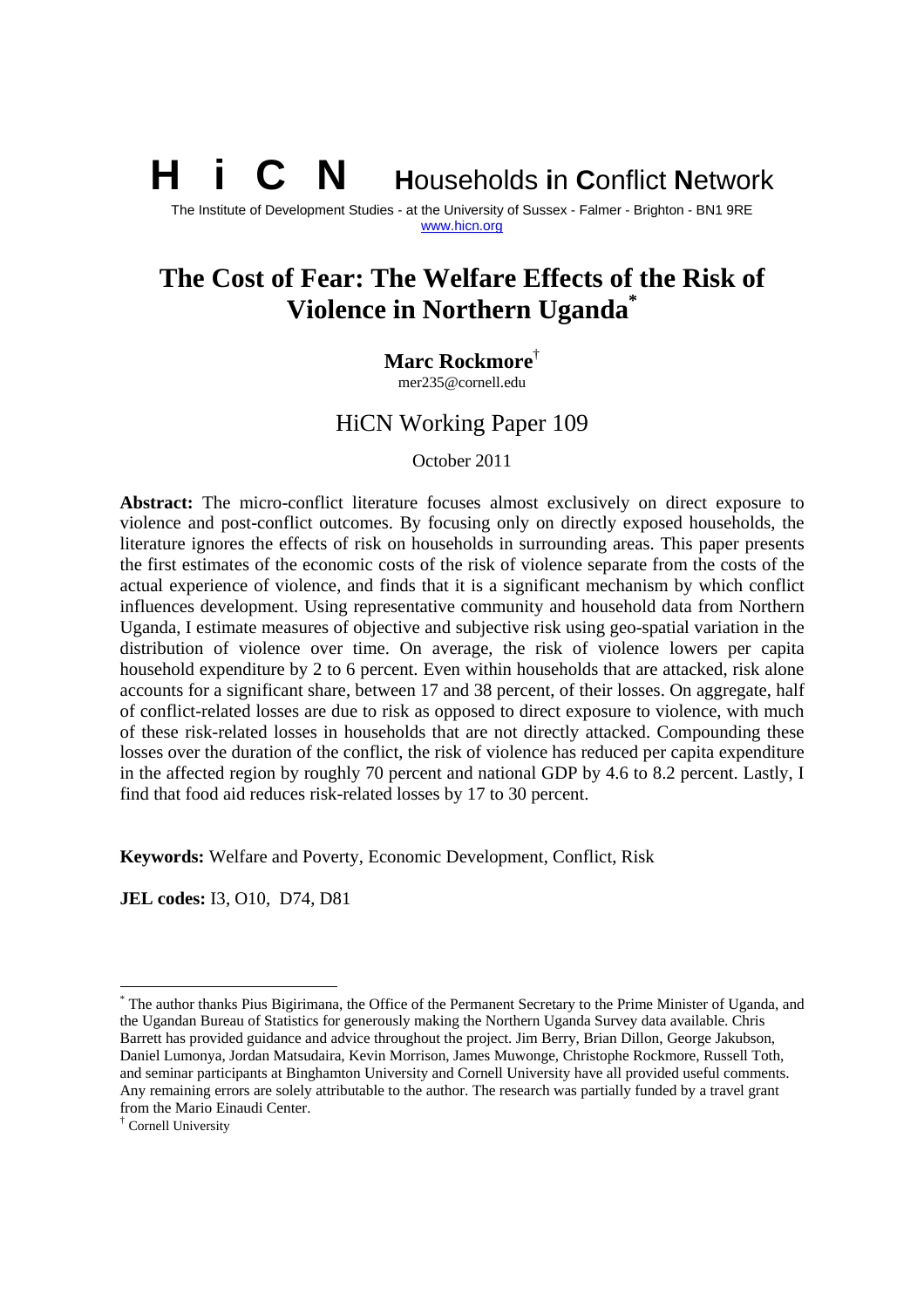#### **I. Introduction**

 $\overline{a}$ 

The 2011 World Development Report notes that one in four individuals live in fragile and conflict-affected countries, or in countries with very high levels of violence. Moreover, not a single Millennium Development Goal (MDG) has been achieved by a low income fragile or conflict-affected country (World Bank 2011). Despite the wide ranging influence of conflict and its importance to country and individual-level outcomes, economists have a very limited empirical understanding of the effects of conflict, especially at the household level. The existing literature examines aggregate national measures of the economy or focuses on post-conflict outcomes; the behavior of households during conflict remains almost unstudied. In particular, since the majority of people in conflict and violence-prone countries do not experience violence directly, the near-exclusive focus of the literature on the experience of violence<sup>3</sup> ignores losses due to the persistent insecurity and uncertainty.

The potential importance of conflict-related risk is underlined by an extensive literature that finds that other types of risk significantly affect both household behavior and welfare in a variety of settings, accounting for up to 30 percent of household expenditure (Rosenzweig and Binswanger 1993). Due to its magnitude and its covariate<sup>4</sup> nature, the risk of violence can have particularly large effects on household behavior and outcomes. Since covariate shocks reduce the effectiveness of informal insurance networks and *ex post* coping strategies, households are forced to rely further on *ex ante* risk mitigation strategies such as forgoing opportunities, delaying investments and diversifying livelihoods. Consequently, large covariate shocks should result in greater changes in *ex ante* household behavior than large idiosyncratic shocks.

This paper provides the first estimates of the effects of the risk of violence during conflict using representative data from Northern Uganda. Empirically, this builds on a broader literature on household *ex ante* risk mitigation. Within the conflict literature, it extends the handful of papers that examine the effects of violence on investment choices and the composition of assets.

 $3$  Throughout the paper, the experience of violence refers to first-hand exposure to attacks. Being present at an attack without being directly attacked is not considered as "experiencing violence" in this paper.

<sup>&</sup>lt;sup>4</sup> Covariate shocks are shocks that are correlated across households, such as drought. In contrast, idiosyncratic shocks, such as illness, affect individual households or persons.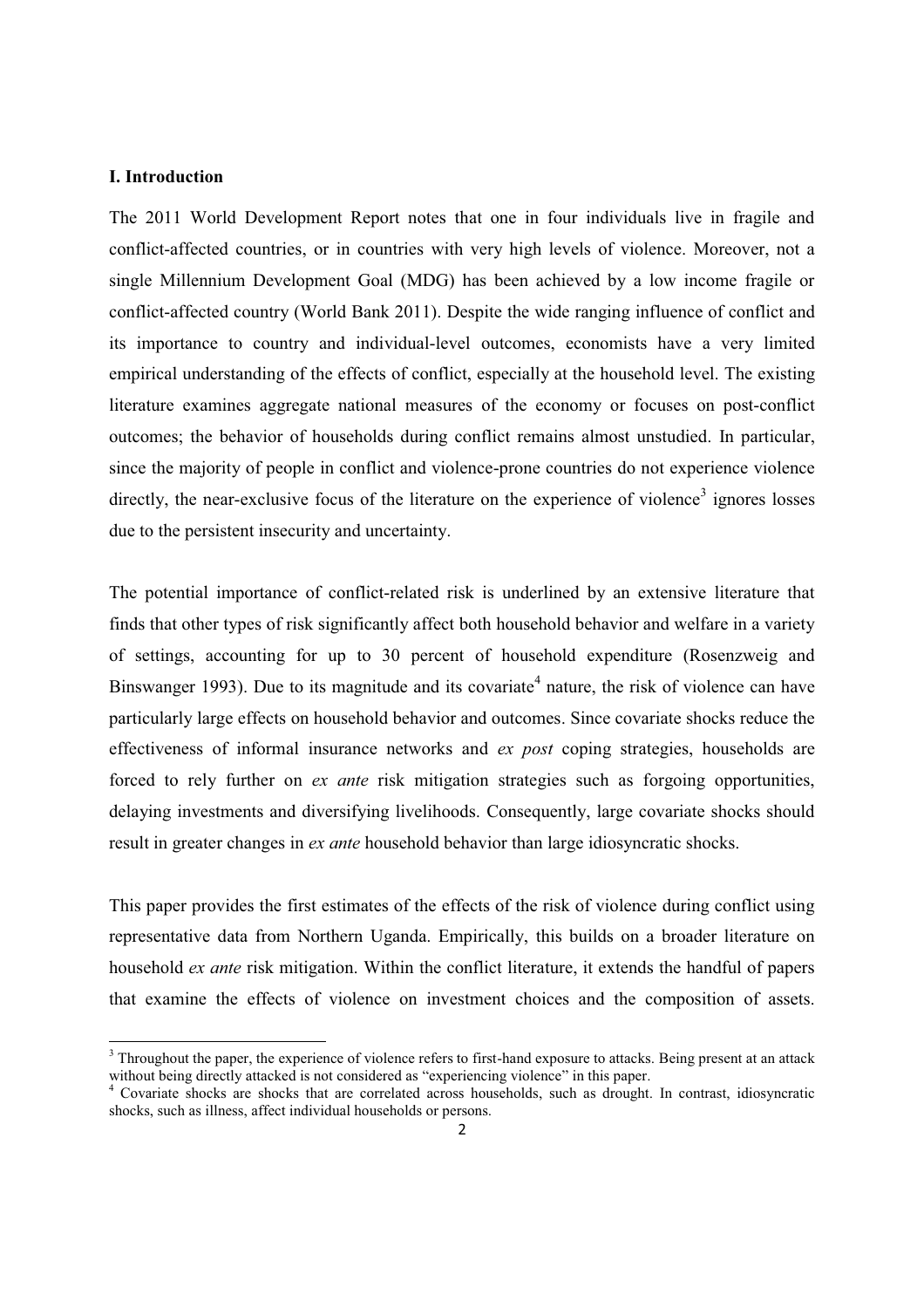Moreover, while the conflict literature conflates the effects of the risk and realization of violence, this paper disentangles these by explicitly modeling risk. Additionally, I present the first evidence of within-country spillovers of conflict-related losses onto households that are not directly exposed to violence. Lastly, this research adds to the literature on food aid by providing rough estimates on the effectiveness of food aid in mitigating conflict-related economic losses among households in Northern Uganda.

I use a two-stage model to decompose the effects of conflict into the risk and realization of violence. The first stage estimates community-level objective and subjective risk using historical geo-spatial variation in violence. I present qualitative and quantitative evidence suggesting that exposure to violence within communities is largely homogenous and independent of household attributes. I then use the estimates of community level risk to estimate the separate welfare effects of the risk and realization of violence after controlling for a variety of household and community characteristics. I find that the risk of violence reduces per capita household expenditure by 2 to 6 percent on average. Although the experience of violence has a larger negative effect than its risk at the individual, at the aggregate level, risk accounts for at least as much of the conflict related losses. This is due to the large risk related losses in households that do not experience violence directly. I also present evidence suggesting that food aid is only partially effective at reducing these losses.

The remainder of the paper is structured as follows. Section II briefly considers how conflictrelated risk can affect household behavior. Section III discusses the heterogeneity in the risk of experiencing violence and reviews the relevant economics literature. Section IV briefly highlights the history of conflict in Northern Uganda before section V presents the empirical strategy. Sections VI and VII discuss the underlying data and the estimation results, respectively. Section VIII concludes and discusses policy implications.

#### II. Risk, Shocks, and Conflict

The literature on choice under uncertainty provides a framework for understanding the role of risk in household decisions. This literature views households as living in uncertain environments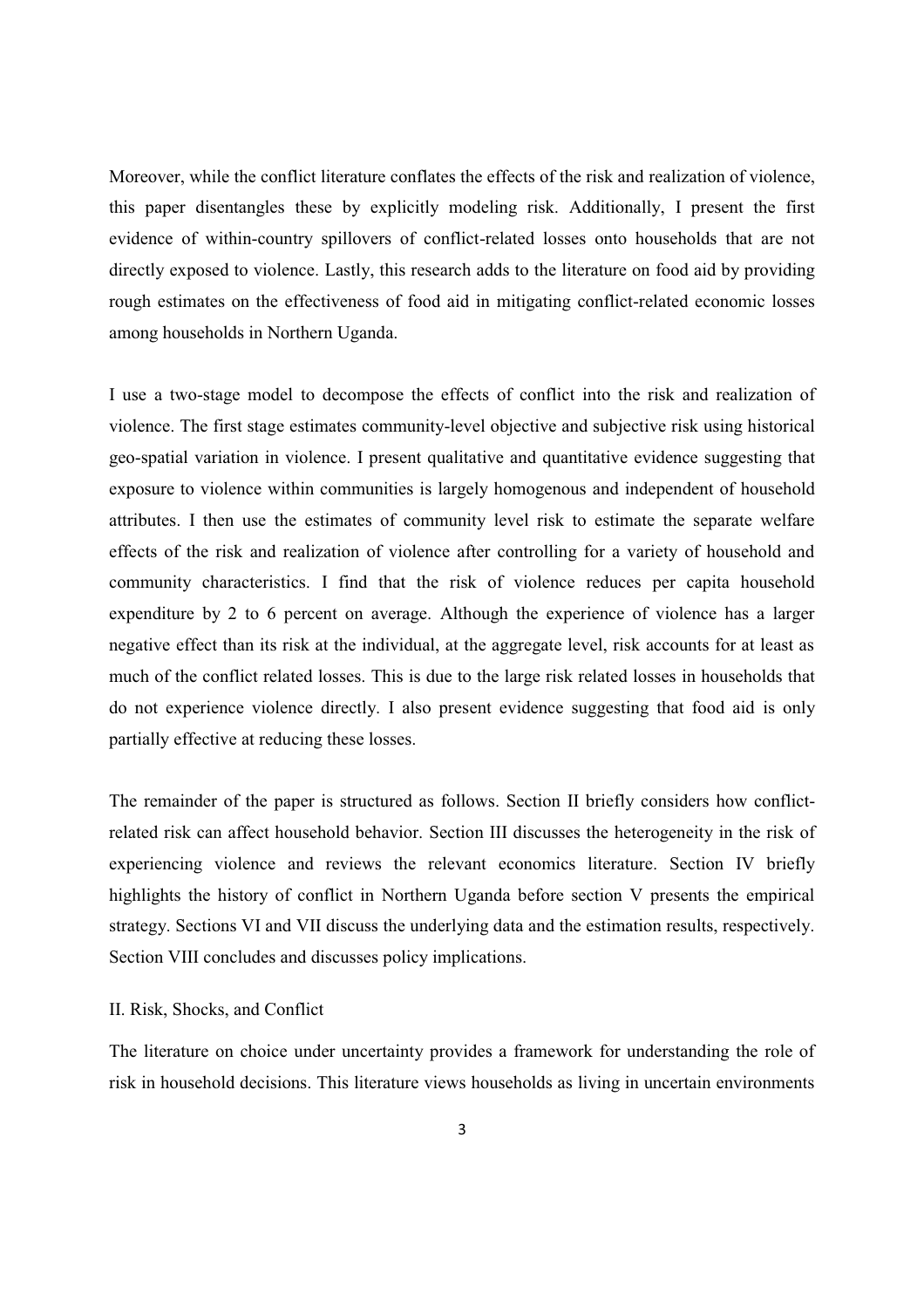where choices regarding asset and activity portfolios are made before the uncertainty regarding future shocks is resolved. Households make decisions at two discrete points in time. First, households make choices before knowing which, if any, shocks will occur. *Ex ante* strategies, such as diversifying crops or delaying planting, are used to manage the risk<sup>5</sup>, that is, to reduce the probability of the shock or the magnitude of its effects. A second choice takes place after any shocks have occurred, whether positive or negative. At this time, households use *ex post* risk coping strategies (e.g., selling assets) to smooth incomes (Deaton 1992, Dercon 2002, or Townsend 1994).

Conflicts can affect both *ex ante* and *ex post* decisions. For instance, assets that support peacetime livelihoods may become liabilities during conflicts (Lautze and Raven-Roberts 2007). Certain assets, such as livestock, are not only more likely to be looted, but they may also increase the risk of being attacked, especially if they are difficult to conceal. The composition of crops is also likely to change as crops whose harvest may be delayed at low cost, such as cassava, may be particularly advantageous in conflict zones. In contrast, perishable crops, such as fruits or vegetables, often need to be harvested within a short period of time. If households are forced to choose between venturing to exposed fields to harvest and remaining in the relative safety of their village, they may choose to not cultivate such crops in the face of the risk of violence. More broadly, conflict-related risk should lead households to avoid otherwise profitable activities with sunk costs, or assets that cannot be easily hidden, transported or liquidated (Dercon 2008). This suggests that as perceived risk increases, income and consumption should decrease below their risk-free optimal levels. In certain cases, households might consume more in order to prevent looting although this strategy is unlikely in the poorest households, who save little.

Conflict also reduces the effectiveness of *ex post* risk coping strategies thereby increasing the importance of *ex ante* risk mitigation. Markets for asset sales<sup>6</sup> or for labor may no longer function well, while migration may become restricted. Similarly, both community and informal insurance networks may weaken due to the death or migration of members, or the increase in

<sup>&</sup>lt;sup>5</sup> Risk refers to the possibility that a particular shock may occur.

<sup>&</sup>lt;sup>6</sup> Verpooten (2009) reports that cattle prices in Rwanda decreased by 50 percent during the genocide. This may be caused by the widespread sale of cattle as well as by the difficulty in protecting livestock during times of conflict.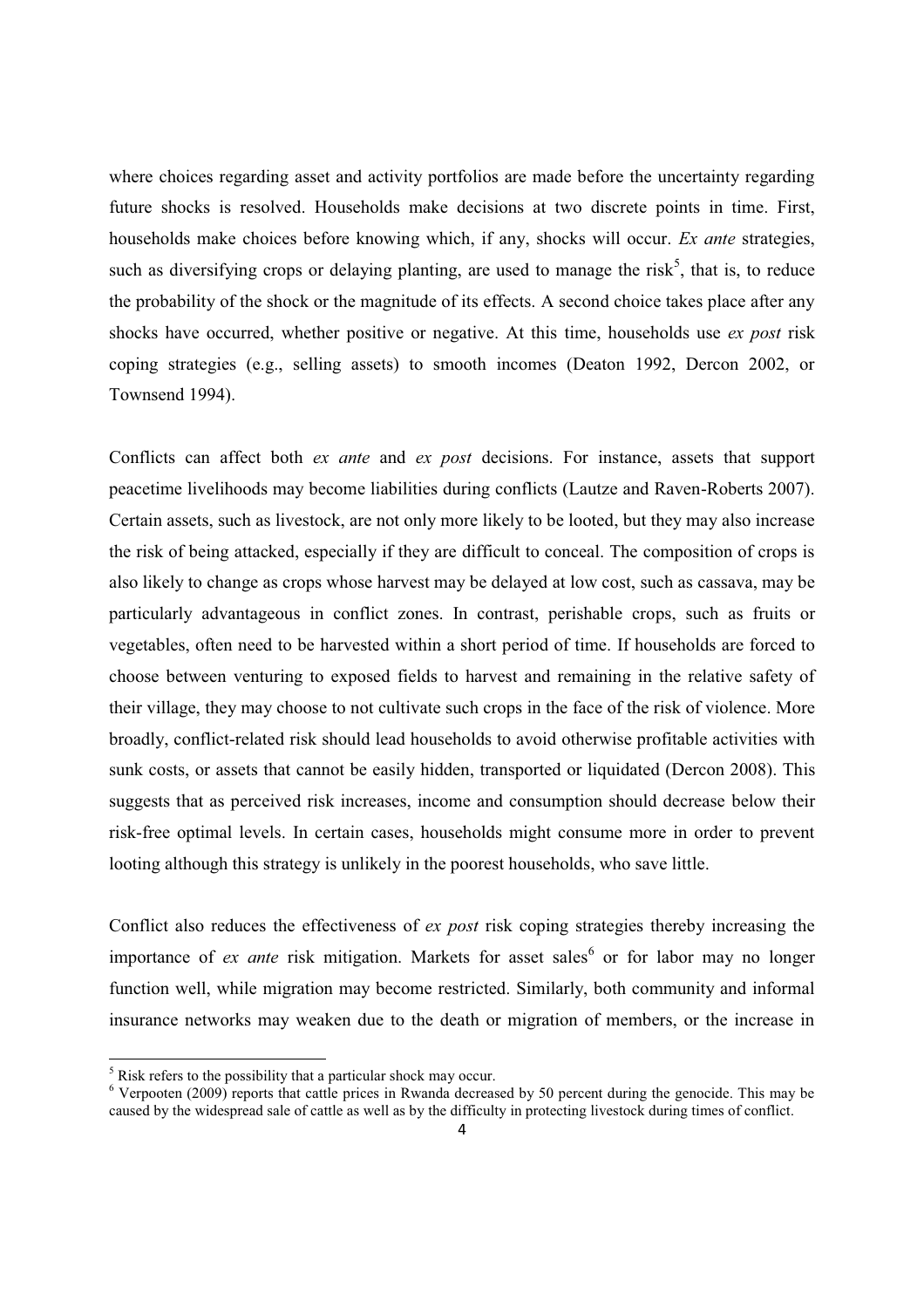shocks experienced by network members due to the conflict (Verpoorten and Berlage 2007). Additionally, the risk associated with travel, even over short distances, may also weaken ties between members.

#### III. The Empirical Conflict Literature

Although the effects of conflict have been examined at both the micro and macro levels, conflict risk has never been explicitly considered. For aggregate studies, the effects of conflict are typically measured using changes in GDP and therefore reflect the risk and experience of violence as well as conflict-induced changes in trade, exchange rates and foreign direct investment. Consequently, it is difficult to understand how estimates of 1.25 to 2.2% lower per capita GDP each year of conflict translate to the micro-level (Collier 1999; Imai and Weinstein 2000; Hoeffler and Reynal-Querol 2003). In particular, these studies are unable to study the distributional effects of conflict on welfare.

At the household level, the absence of measures of conflict risk leads studies to overestimates of the direct effect of violence. Since households that experience violence also suffer from its risk, the effect of *ex ante* risk management is included in the estimates of the effects of exposure to violence. At the same time, despite overestimating the effect of the experience of violence, the overall impact of violence is underestimated. Since losses are only measured in households or regions that experience violence, these studies leave out the effects of risk of violence in those households that do not experience violence. Lastly, these studies typically focus on post-conflict outcomes and find important consequences from conflict. However, they are unable to separate the mechanisms. What are the relative contributions of the violence, the *ex ante* risk mitigation or the *ex post* coping mechanisms?

To the best of my knowledge, there are no papers that formally test for the effects of conflict risk separate from the direct experience of violence; however, many results are consistent with households sacrificing returns in response to this risk. Examining rural agriculture during the conflict in Burundi, Bundervoet (2007) finds a shift from maize towards cassava production that he interprets as household increasing the share of low-risk low-return crops in their portfolio.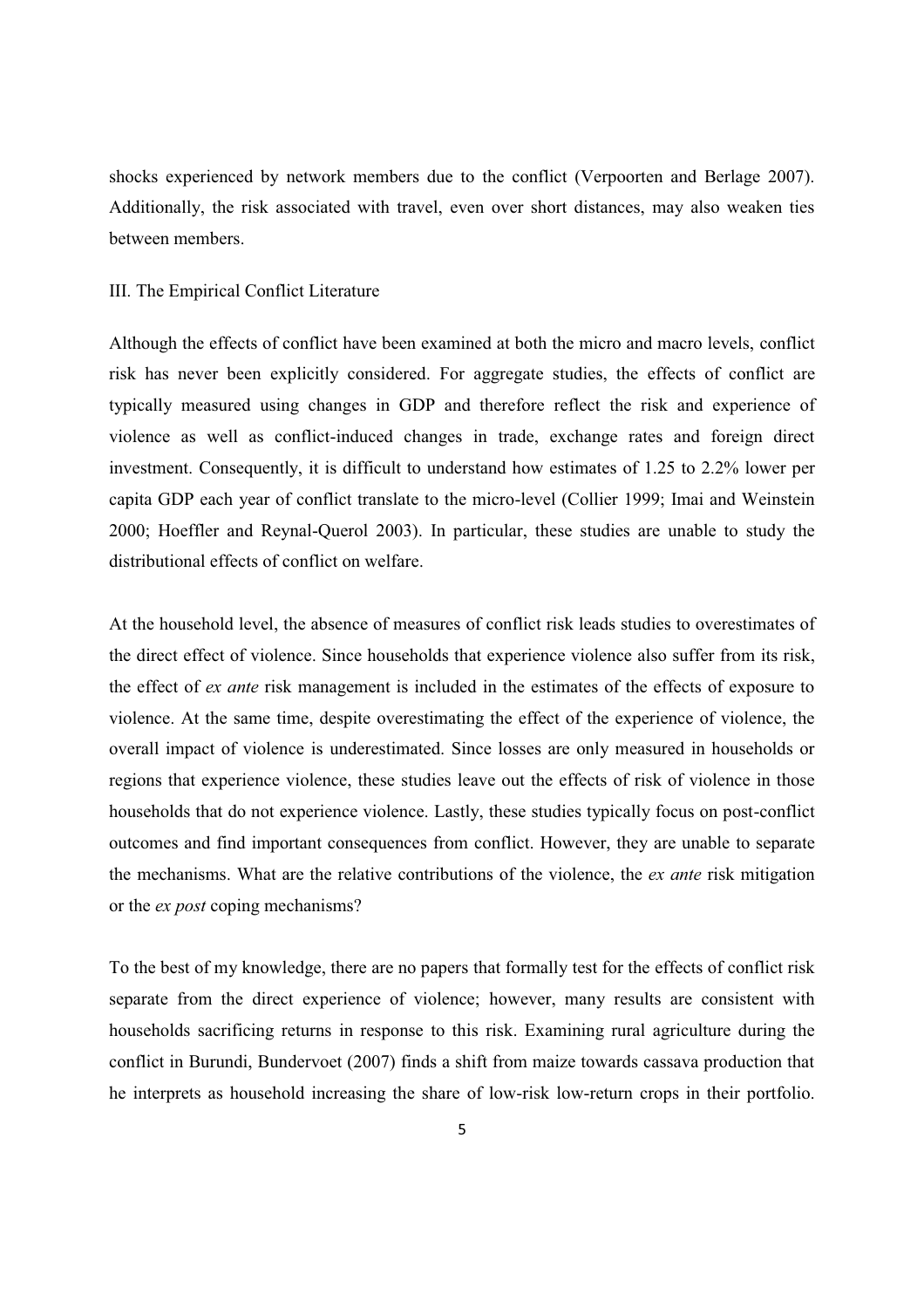McKay and Loveridge (2005) find similar results looking at changes in the composition of production in Rwanda pre- and post- genocide (1990 and 2000). Although they do not control for violence, they also find that households shifted away from "risky" cash crops such as coffee and beer bananas towards "safer" crops such as cassava and Irish potatoes.

A related literature examines peace dividends by looking at the effect of violence on housing prices (Besley and Mueller 2011; Collins and Margo 2007), and stock prices (Abadie and Gardeazabal 2003; Guidolin and La Ferrara 2007; Zussman and Zussman 2008; Zussman, Zussman, and Nielsen). These studies find strong effects of peace on prices, especially as it becomes credible, or surrounding key events such as assassinations. While these studies do not explicitly model the effects of the risk of violence, as a group, they suggest strong financial responses to conflict risk.

Since violence is typically not random, regions or households face different risks of exposure. Conceptually, violence can be thought of as occurring on two separate but related levels: geographic and within area. The former "placement effect" encompasses the reasons that determine which areas experience violence (see Jacoby 2000 for discussion of placement effects). In the context of conflict, the characteristics of an area, such as the physical geography or its ethnic homogeneity, may influence both its likelihood of being attacked as well as the observed outcomes. The second effect is the within community heterogeneity as even within a community that is attacked, households may face very different risks of experiencing violence. For instance, in ethnic or religious conflicts, such as genocide in Rwanda or inter-communal violence in India, this risk may vary greatly among households within a community and will therefore result in different household responses.

To address the location of violence, the micro-conflict literature has relied on geographical variables such the distance to the capital or the altitude (Voors *et al.* 2010), or the distance to a neighboring country (Akresh and de Walque 2008). While these effectively address the placement of the violence, they do not address any potential within-community heterogeneity. Consequently, this approach only fully explains the likelihood of exposure to violence if the household or individual risk of violence, conditional on the community being attacked, is largely homogenous or random.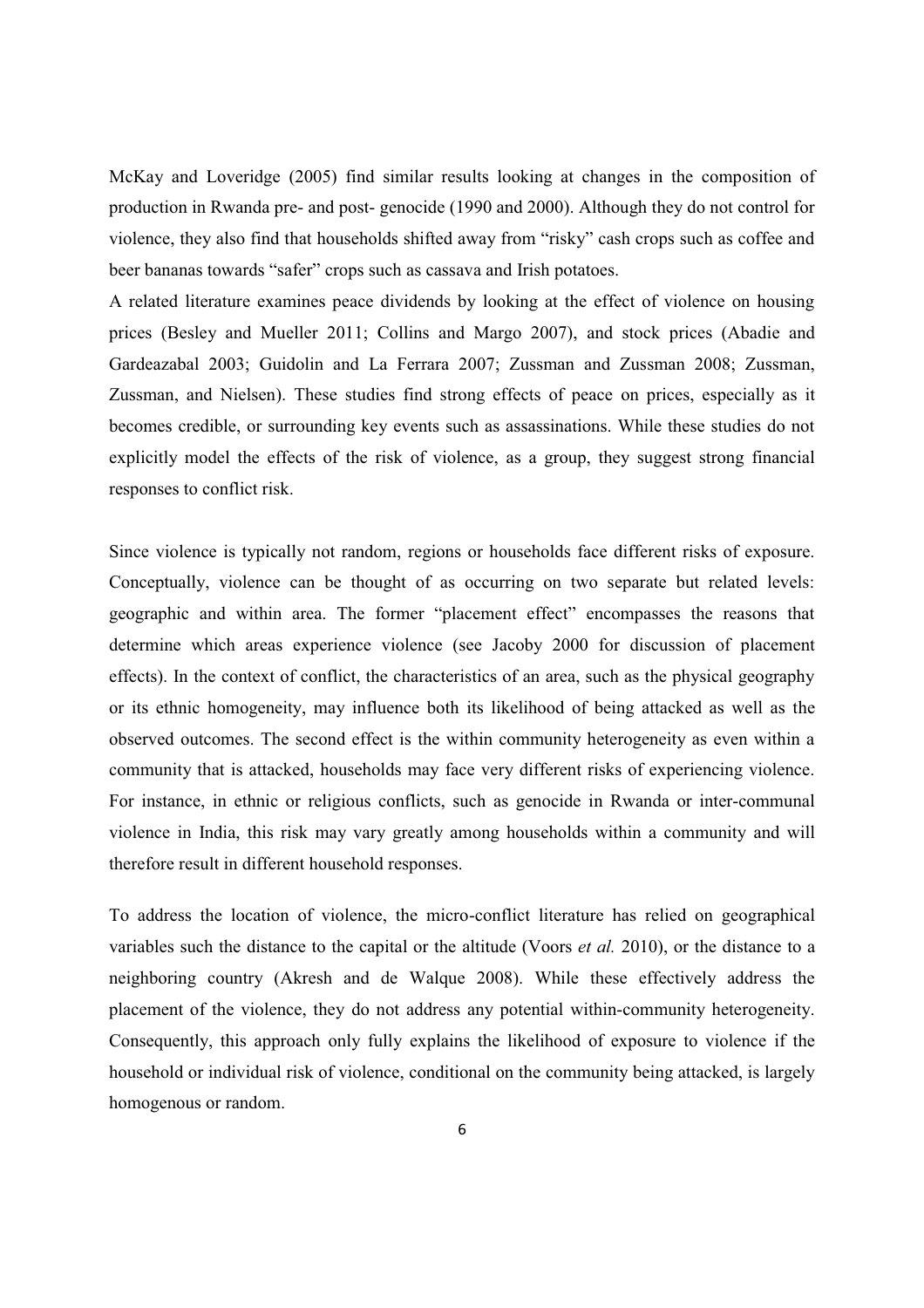The handful of empirical studies that examine household livelihood portfolios or investment decisions during conflict typically do not fully address this issue. For instance, Singh (2010) and Deininger (2003) only use community (or more aggregate) indicators of violence and do not control for either any placement effects or individual heterogeneity in the risk of exposure to violence. Grun (2008) examines asset holdings in rural Colombia. She finds that households reduce investment and shift from fixed to mobile assets in response to violence. Grun's on observable characteristics to control for the selection of households to experience violence. It is not clear that this is successful, since household responses may be directly affected by violence in unobserved ways, such as by changing risk preferences (Voors *et al.* 2010). Moreover, exposure at the individual level is assumed to be orthogonal to asset holdings and composition.

Nillesen and Verwimp's  $(2010)$  study of crop choice in post-conflict Burundi is a notable exception in the literature, since it demonstrates that community level violence is uncorrelated with village level characteristics and prewar population density. With respect to within community variation, they argue that although Hutu ethnicity is positively correlated with being personally attacked, Hutu ethnicity is unlikely to be correlated with crop portfolio or investment choices.<sup>7</sup>

#### IV. Conflict in Northern Uganda

 $\overline{a}$ 

Although conflict in Northern Uganda pre-dates the emergence of the Lord's Resistance Army (LRA) in 1986, the rise of the LRA from the remnants of Alice Lakwena's short lived rebellion began a near-continuous cycle of violence in Northern Uganda. Initially, the LRA sought to capitalize on the tensions between the North and the newly installed government in the center of the country, and claimed to represent the interests of the Acholi, one of the main Northern ethnic groups. The inability of the LRA to obtain support from the local population quickly led to the

 $<sup>7</sup>$  They note that once coffee trees were planted, farmers were forbidden to rip them out regardless of price variation.</sup> Additionally, they note that armed groups often destroyed or looted trees. Insofar as Hutus and Tutsis perceived different possibilities to sell their crop or to receive protection from local police, they may have differential experiences with cash crops. This is particularly important since the genocide in Burundi occurred along these ethnic lines.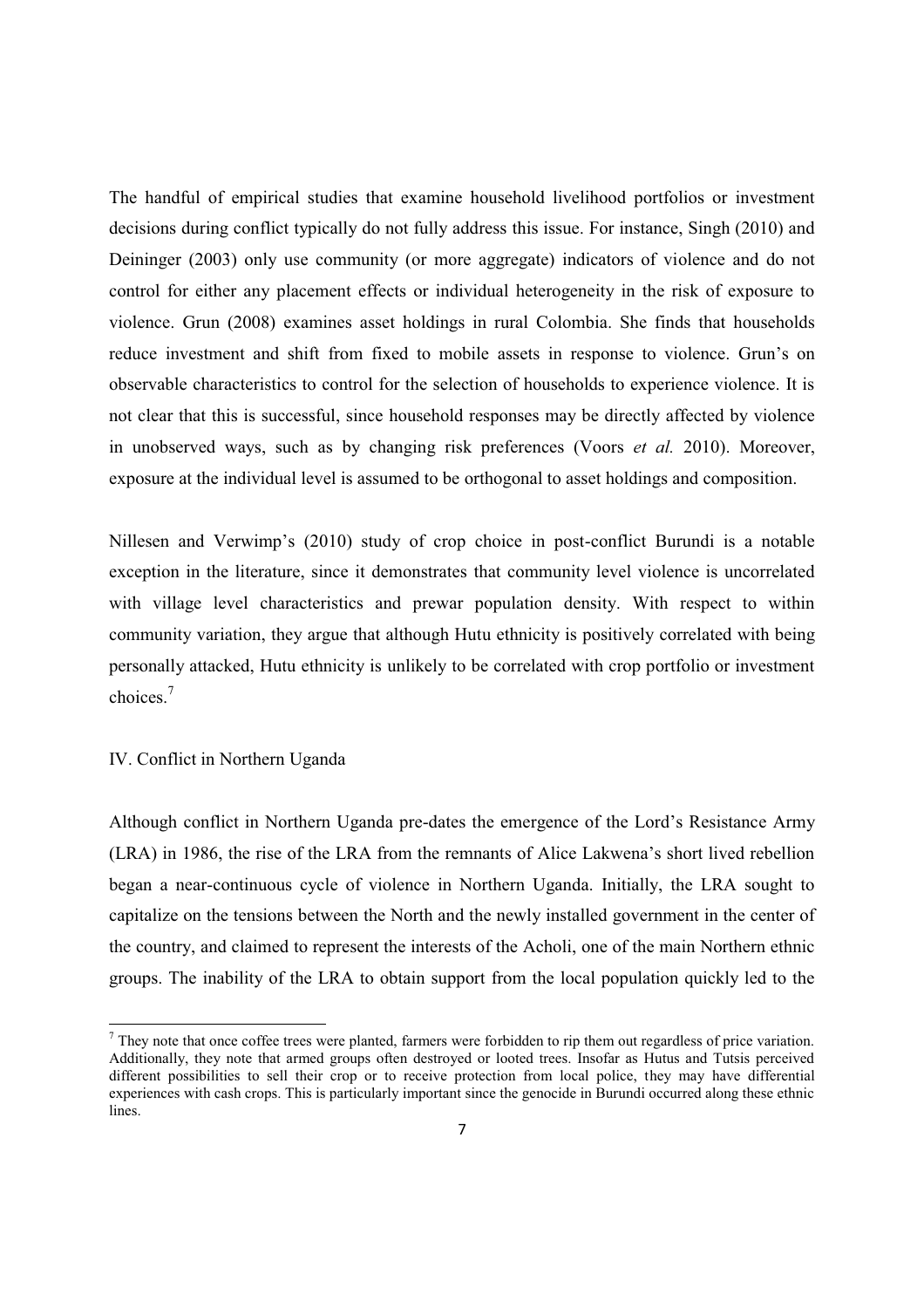LRA targeting the local population for supplies and recruits. Throughout this period, attacks are fairly widespread. Representative data finds that 16, 25 and 25 percent of Northern communities suffered attacks by the LRA in 1992, 1999 and 2004 respectively (Ssewanyana *et al.* 2007).

Unlike many other insurgencies, the LRA typically did not seek to engage government forces, preferring instead to target the local population especially for forced recruitment through abductions. Youths were typically permanently abducted and forced into the LRA, while older individuals were often used as temporary porters or as guides. The length of the conflict and the absence of reliable data complicate estimates of the level of abductions, however, they are believed to range from 20,000 to 80,000 (Lomo and Hovil 2004, Pham *et al.* 2007, and Blattman and Annan 2010).

The prolonged violence resulted in several types of migration. Wealthier household were able to flee towards urban areas. Poorer groups tended to move to internally displaced persons (IDP) camps located within Northern Uganda (Fiala 2009). Additionally, since the LRA often attacked at night, a large number of children commuted nightly to the relative safety of urban areas or to the centers of IDP camps. At its peak, there were an estimated 30,000 "night commuters" (Amnesty International 2005).

Beginning in 2002, the government displaced large numbers of individuals, primarily from conflict prone areas, to IDP camps. Between voluntary and involuntary movements, certain districts virtually emptied. For instance, by 2004, approximately 90 percent of the original populations of Gulu and Kitgum districts were no longer in their original districts (Pham *et al.*, 2005). Although the reasons for the government's choices of particular districts are not known, it is reasonable to assume that these areas were among the areas with the highest risk of future attacks. Consequently, *ex ante* losses from the risk of conflict may be underestimated as the individuals in the high risk communities were moved to lower risk communities.

V. Empirical Strategy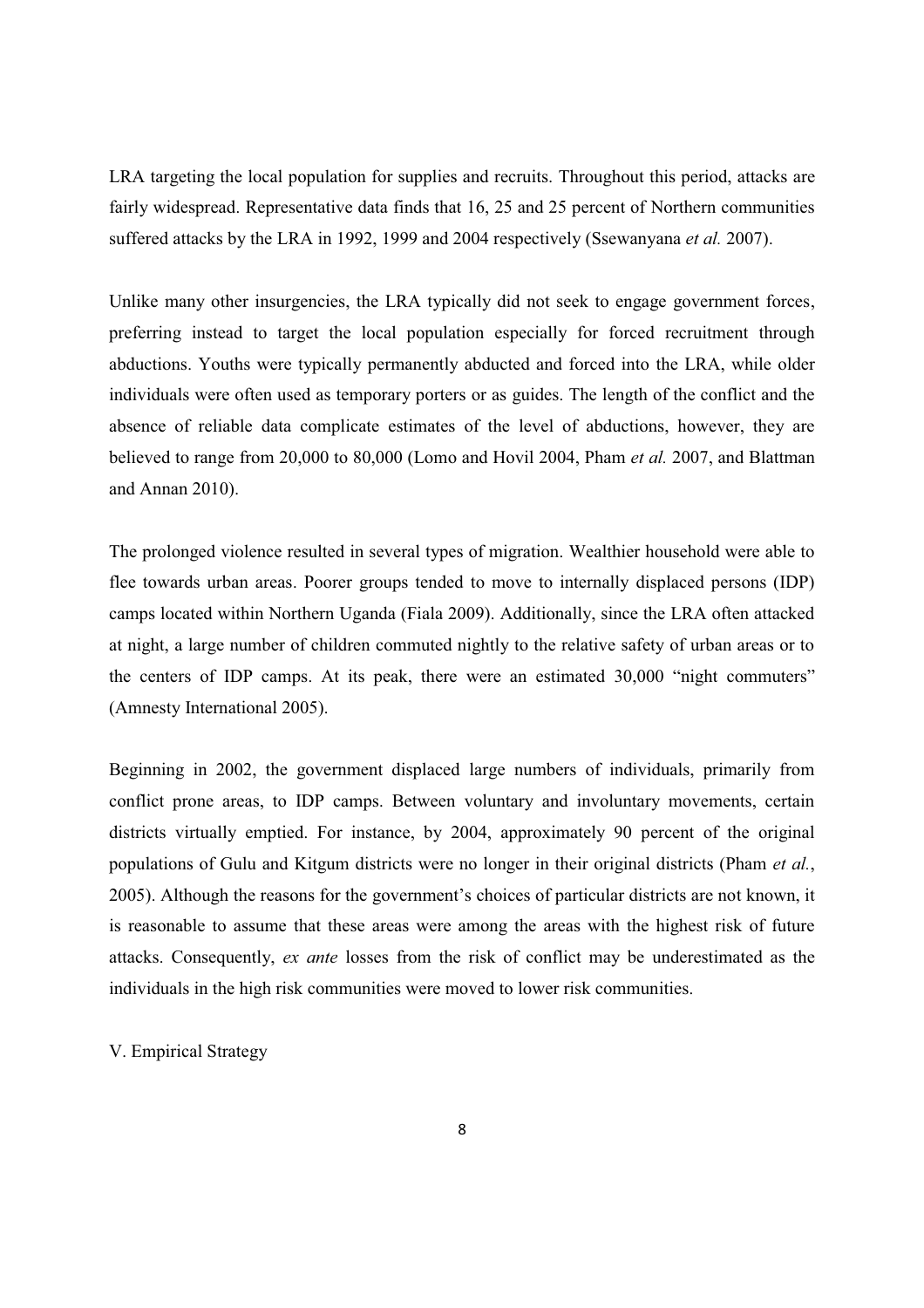Building on the earlier discussion, the effects of conflict on household welfare can be thought of as being composed of two parts: the responses to risk (*Risk*: *ex ante* risk mitigation), and the effects of the shock including household responses (*Experience*: losses from both the exposure and the *ex post* risk coping).

Formally, this can be estimated using the following equation:

(1) 
$$
Welfare_{ij} = a + b_1Risk_{ij} + b_2Experience_{ij} + b_3X_{ij} + e_{ij}
$$

where the subscripts refer to community *i* and household *j*. *X* reflects the other observed factors that influence welfare. While the questionnaire contains questions regarding the exposure of communities and households to violence, there is only limited information regarding risk. Consequently, I estimate the risk levels.

Two different types of risk can be estimated: objective and subjective risk. The former refers to the observed likelihood of a particular shock occurring. In this paper, this is based on the (limited) observed distribution of attacks within the data. The latter is the *a priori* belief that a specific shock will occur. In general, the two types of risk may differ for a variety of reasons including incomplete information or behavioral biases such as the proximity or vividness of events. In general, households make decisions based on their beliefs of future shocks. Consequently, subjective risk should have a stronger effect on household behavior.

The estimation of risk relies on the assumption that, in the context of Northern Uganda, while the risk of violence is heterogeneous at the community level, it is largely homogenous within communities. This assumption is supported by a variety of qualitative and quantitative evidence.

Although the LRA operated throughout Northern Uganda, it primarily operated in the Acholi districts. While the tactics and motivations of the LRA are unclear, there are several plausible explanations for this targeting such the substantial linguistic differences throughout Northern Uganda. Since the original LRA members primarily came from the Acholi districts, it was easier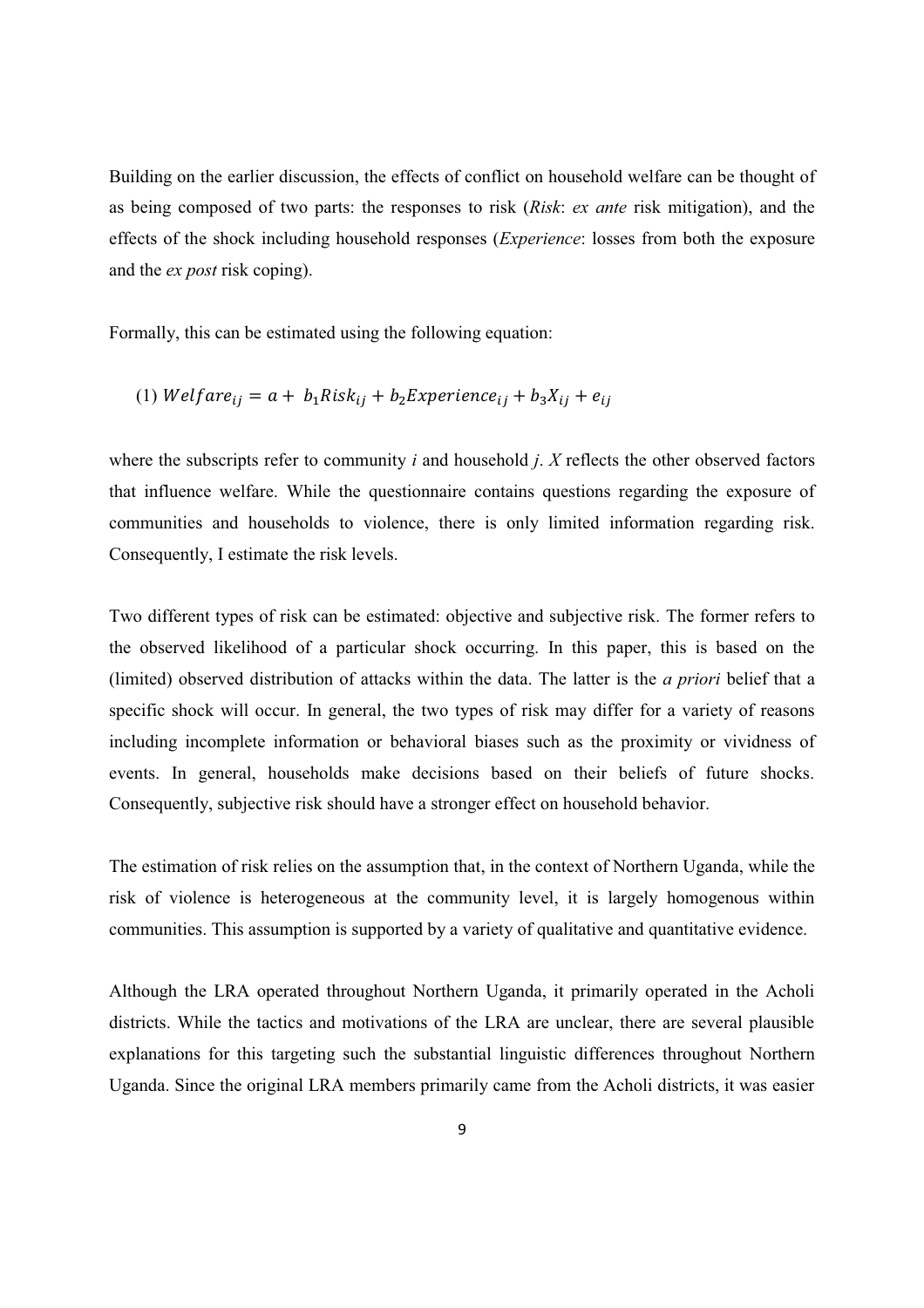for the LRA to operate in these areas and to communicate with abducted individuals from these districts. Moreover, although the main bases for the LRA were in Southern Sudan, they had a number of smaller bases in the area including in Pader district (Fiala 2009). Over time, especially after 2002, LRA attacks became more frequent in other parts of the country (Ssewanyana *et al.* 2007). This is partially the result of the forced displacement of districts by the government, thereby depriving the LRA of potential targets for supplies and abductees and forcing them to follow the migration.

In contrast to the "placement" of attacks, within community risk was largely homogenous as the evidence suggests that attacks and abductions were random within the same village, or at least uncorrelated with individual observed and unobserved characteristics. Interviews of former LRA officers indicate that the LRA would attack any households encountered and abduct all ablebodied civilians (Blattman and Annan 2010). Once a village or homestead was attacked, the LRA's "strategy was to abduct first and sort out later" (Blattman and Annan, 2010: p. 8-9).

This is supported by Blattman and Annan's  $(2010)$  quantitative analysis of youth abductions using a pre-abduction representative data set for one of the most affected districts in Northern Uganda.<sup>8</sup> They find no statistically significant differences in the mean of pre-war characteristics that predict abductions in other conflicts, such as pre-war wealth or parental characteristics. The only exceptions were the year of birth and the size of the household. The former reflects the preference of the LRA for youths between the ages of 10 and 24 as forcible recruits; younger children were less useful while older youth were perceived as being difficult to indoctrinate. The significance of the size of household is driven by the sub-sample of household with 25 or more members. This is not only a rare occurrence in their data but also overall in Northern Uganda; less 1 percent of households, rural or urban, have 15 or more members. In rural areas, this represents roughly  $0.5\%$  of the sample. Blattman and Annan's (2010) findings suggest that

<sup>&</sup>lt;sup>8</sup> The Blattman and Annan study is particular unique since in most data, including the one used for this research, it is not possible to empirically verify the exogeneity of attacks. Any post-attack variables are potentially endogeneous to the violence. Additionally, since certain households or individuals may disappear from the data, the post-attack population is not representative of the pre-attack population. Consequently, any analysis requires both a pre-attack representative sample and pre-attack characteristics.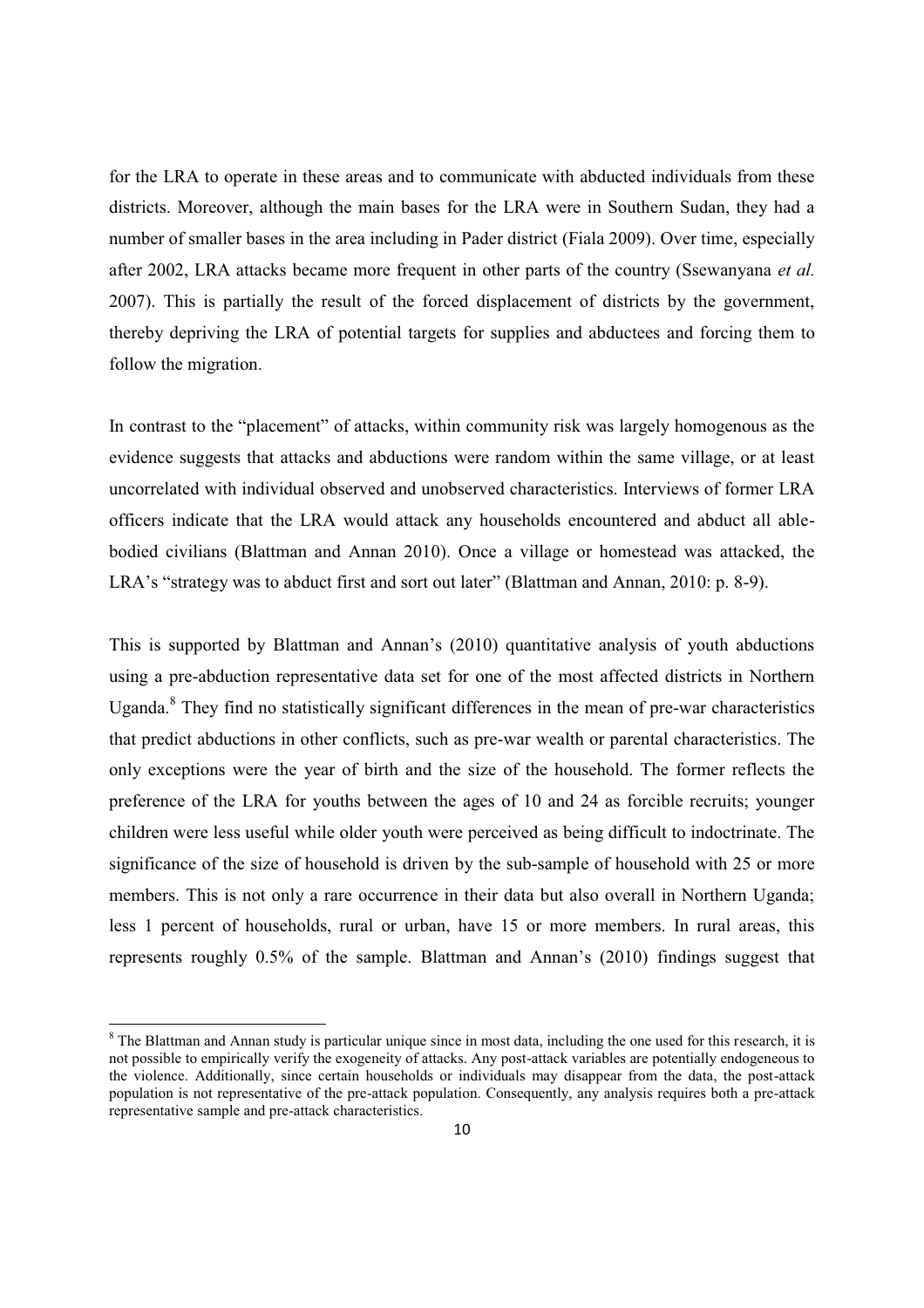variation of individual and household characteristics within village did not affect the likelihood of being abducted.

Since the evidence supports the assumption that within community conflict risk is largely homogenous, risk is estimated at the community level using the following logistic regression:

(2) *Indicator<sub>i</sub>* = 
$$
f(A + BZ_i + E_i)
$$

where the dependent variable, *Indicator*, is measured at the community level. For objective risk, *Indicator* is a binary variable for whether or not community *i* was attacked in 2004. In this case, the predicted value (or fitted value) from equation (2) is the estimated probability of the community experiencing an attack in 2004. For subjective risk, the dependent variable is a binary variable for whether any section of the community found it hard to cultivate their land in 2004 because of insecurity. The predicted value represents the probability that the community would report being insecure in 2004 and therefore represents subjective risk. The risk levels are predicted using the distance of community i from LRA attacks in previous year as explanatory variable, *Z*.

As previously mentioned, the work of Blattman and Annan (2010) directly implies that objective risk is homogenous within communities; subjective risk, however, may be less homogenous than objective risk. In the context of Northern Uganda, however, this is less of concern. As previously noted, attacks by the LRA were indiscriminate. Consequently, conditional on an area being attacked, everyone was liable to be a victim. The widespread attacks and abductions in the area  $$ close to 40 percent of males and 20 percent of females aged between 14 and 30 were abducted in the most affected areas  $-$  implies that the indiscriminate strategies of the LRA were widely known (Beber and Blattman 2010).

In the second stage, I control for many of the major potential remaining sources of within community variation for subjective risk. For instance, this may vary based on the household demographic structure. Households with younger members might be at greater risk of suffering a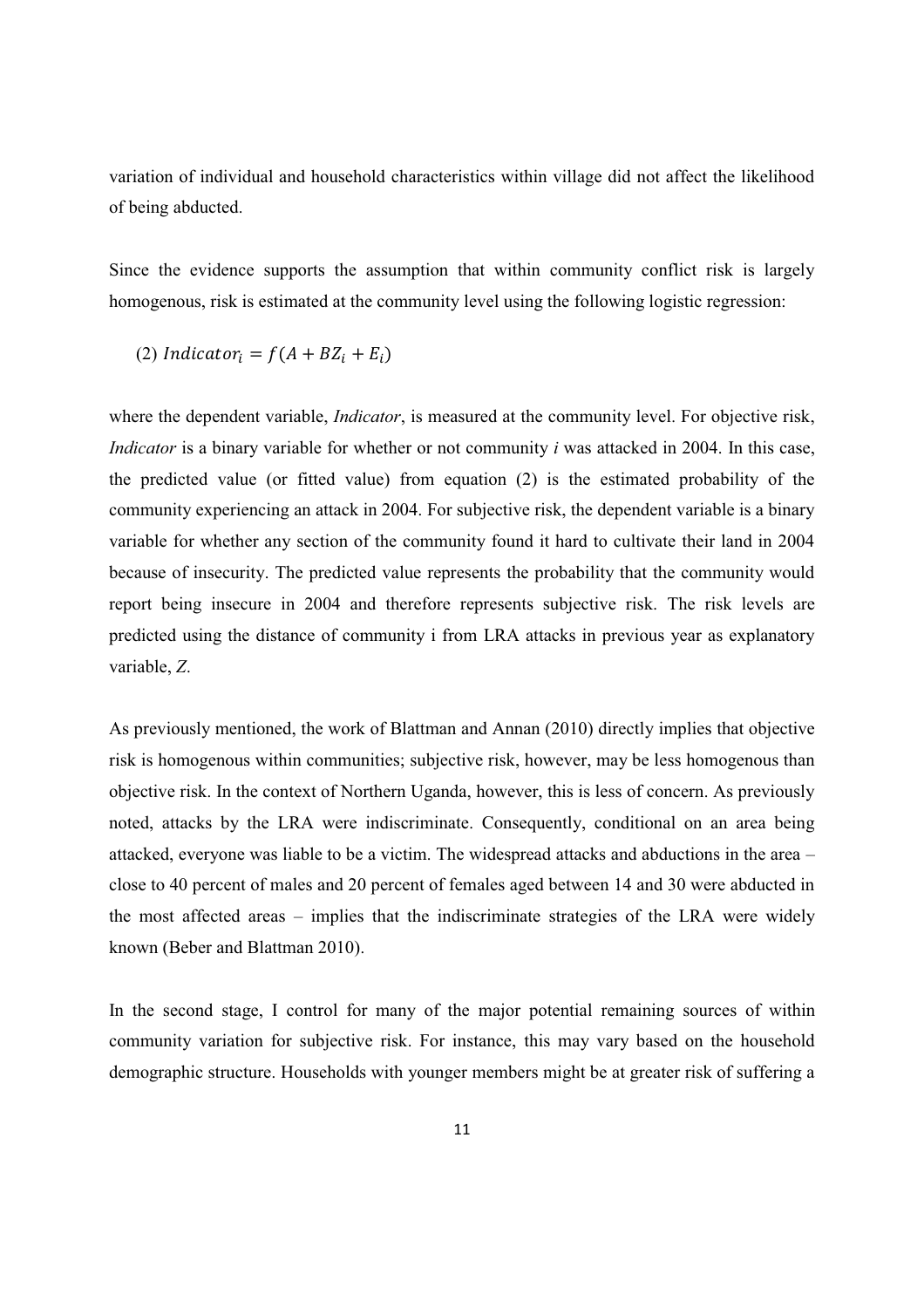prolonged abduction or might have members working in multiple locations or attending school thereby increasing the risk of abduction.

Similarly, the gender of the head of the household might influence perceptions of risk as the experience of abductees often varied based on their gender. Males often were indoctrinated and turned into fighters. Others primarily carried loads or performed domestic duties in the camps. Although some females also became fighters, they frequently were used as sex slaves or as cooks within the camps. Moreover, since these camps were located in Southern Sudan, it was typically more difficult for females to escape due to the added distance from their homes and the fewer opportunities to slip away in camps.

After controlling for the age profile of the household members and the gender of the head of the household, the fitted values for subjective risk are arguably also largely homogenous within communities. Consequently, despite being measured at the community level, the fitted values from equation (2) are treated as measures of individual risk for the remainder of the paper.

In the second stage of the estimation, the predicted risk values from equation (2) are inserted into equation (1) resulting in equation (3):

(3) *Welfare<sub>ij</sub>* = 
$$
a + b_1 \overline{R} \cdot s \overline{k}_i + b_2 \overline{E} \cdot s \cdot z \cdot t
$$

*Welfare* is measured as the log of per capita household expenditure for household j in community i. While household welfare can be measured using different measures, per capita consumption is arguably highly correlated with many of the alternative choices and directly linked to poverty measures.  $\overline{\text{Risk}}_i$  is a vector containing the fitted risk value and its square from the first stage (equation (2)). This choice reflects the intuition that there is a natural limit to the amount that households can decrease their expenditure. Initially, households are able to adopt a variety of strategies to reduce *ex ante* risk but that also reduce income (and expenditures). As risk increases, their ability to further adapt is limited both by the availability of strategies and by the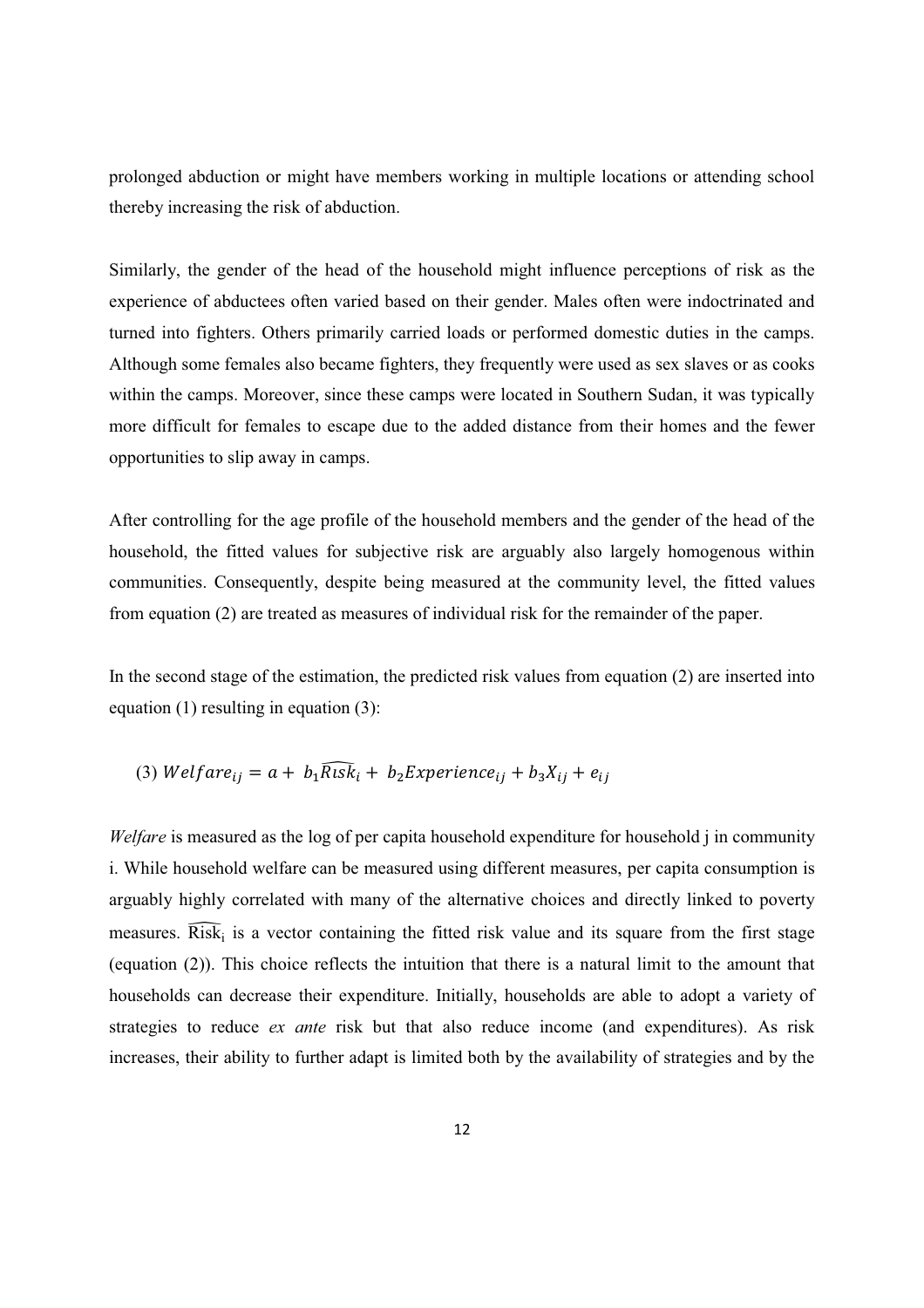expenditure required to survive. Due to the high correlation between measures of objective and subjective risk, equation (3) is estimated separately for each type of risk.

The vector also includes an interaction term between female head of household and the fitted value of risk. This reflects both the specific context in the Northern Uganda as well the literature. As previously noted, the very different consequences of abduction faced by women suggest that they might be more affected by the risk of violence. There are, however, also reasons to believe that women might be relatively less affected by this risk. In contrast to men, women in Northern Uganda often remained within their villages or homesteads. Men traveled more extensively potentially giving them access to more information about neighboring attacks.<sup>9</sup> The broader risk literature has also examined gender difference in response to risk although no consensus has emerged (Doss *et al.* 2008).

The *Experience* vector measures the experience of violence in community i and household j. These variables are separated based on the level of aggregation (community or household). Community and household experiences of violence may differ for a variety of reasons including migration, the spatial distribution of household or even the nature of raid. Additionally, whereas community level raids may affect the broader economy and public goods, household attacks may lead to the destruction or theft of personal assets, the abduction or death of household members or psychological trauma.

The experiences are divided based on the time elapsed since the shock. In particular, binary variables are included for whether community i and household j have experienced an attack from rebels since 1992. A binary variable for whether community i was attacked by rebels in 2004 is included. The survey did not contain a similar question for households. There are questions regarding abductions in 2004 as well as abductions since 1992 which are included in the control vector,  $X_{ii}$ .

<sup>&</sup>lt;sup>9</sup> This difference was apparent in qualitative work by the author after the end of conflict. Whereas men had knowledge of abductions in the surrounding area, women often only knew the history of the village. In the extreme case, a woman did not know of the abductions in a village located less than 10 minutes away by foot.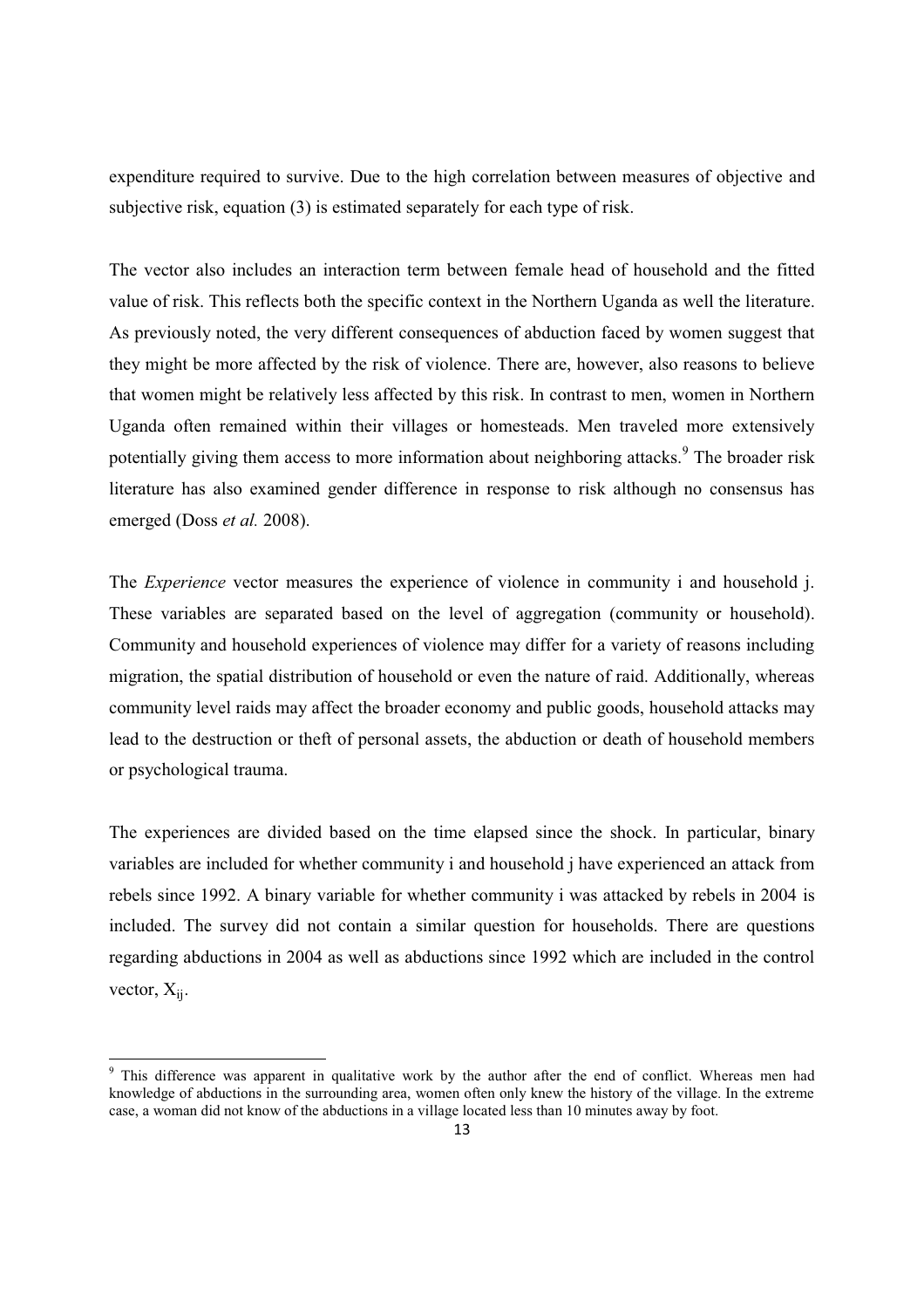Equation (3) therefore separates the effect of *ex ante* risk exposure  $(\widehat{R_{l}sk})$  from the experience of being attacked (*Experience*). When objective risk is used, equation (3) contains both the dependent variable and the fitted value for equation (2). Mechanically, the predicted value of risk used in equation (3) represents the part of the experience that is correlated with the proxies used in equation (2). Therefore, although the experience variable and the fitted values are highly correlated, they have distinct interpretations. The former reflects the effect of risk on expenditure while controlling for the experience of households and communities. Similarly, the latter reflects the effect of the experience of violence after controlling for risk.

The control vector,  $X_{ii}$ , contains a variety of household and community-level controls. The controls for the demographic structure of the household reflect both the differences in productivity and required consumption levels of different age groups but also their varying risk for abduction. As noted earlier, the LRA systematically targeted youth between the ages of 10 and 24. Consequently, households with members in this age group might experience greater (perceived) risk. Depending on specification, it also includes measures of productive household assets.

The data allow me to largely control for migration within rural communities or IDP camps in Northern Uganda. In particular, the migration of individual members is controlled for using a variable for the number of absent working age household members (14-60). I also control for the motivation for any migration by including binary variables for migration due to insecurity by the head of the household in 2004 or ever. While there is no data on forced migration, this is likely included in the category for migration due to insecurity.

It is not possible to link migrants with their former communities. Consequently, the variables regarding their community's experience with violence relate to their current community. Therefore, certain households may have experienced an attack in 2004 but currently reside in a community that has not currently experienced an attack. This is part of the variation that allows for the separate estimation of household and community experiences of violence.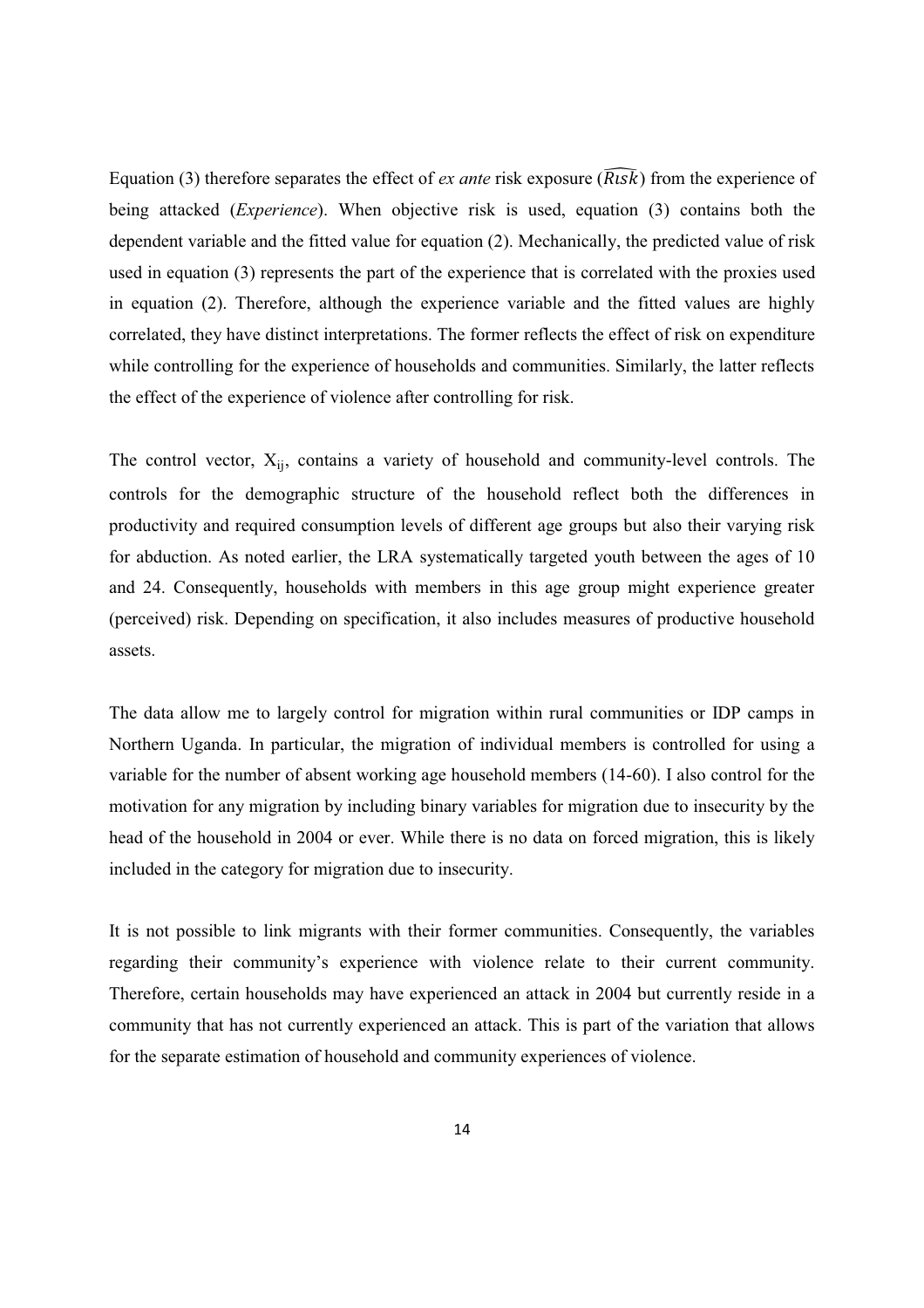Households that either migrated to urban areas in Northern Uganda or left Northern Uganda are not included in the sample. The sample therefore only represents non-urban rural households (including IDP households) in 2004. Since the conflict has been ongoing since 1986, it is likely that most households that could leave Northern Uganda (or even move to cities) would have left before 2004

## VI. Data

 $\overline{a}$ 

The household and community data are drawn from the Northern Uganda Survey (NUS) that was administered by the Uganda Bureau of Statistics in 2004. The NUS data are one of the largest, if not the largest, representative datasets of any country during a conflict. Large surveys administered during conflicts typically omit the most dangerous areas.<sup>10</sup> As a result, arguably the most relevant households for studies on the effects of conflict are not included. In contrast, the NUS contains representative data for 386 geo-referenced rural communities and 3,867 households.

Since the empirical strategy relies on the community geographical coordinates, the data are restricted to the communities (and associated households) for which these data are available and correct<sup>11</sup>. Additionally, households without any consumption of food or which had abnormally high holdings of land (>200 acres as compared to mean holdings of 3.7 acres with a standard deviation of 5.4) are not included. The remaining analysis is based on 353 communities and 3,509 households for which data were available.<sup>12</sup>

The NUS data are supplemented with data from the Armed Conflict Location and Event Data (ACLED) for Uganda (Raleigh and Hegre 2005). The NUS data only include data on community

 $10$  For instance, despite being a nationally representative survey, the 1999/2000 Uganda National Household Survey used by Deininger (2001) omitted several conflict areas. This is based on personal correspondence with the Ugandan Bureau of Statistics.

<sup>&</sup>lt;sup>11</sup> For 33 communities, the recorded coordinates fall outside of the boundaries of Uganda and therefore these communities have been dropped. Since this is based solely on the recorded coordinates, there is no reason to believe that any systematic differences exist in these observations.

 $12$  The variables for the distance to the nearest attack are an exception. These were created using all the data – rural or urban - for which correct geographical coordinates were available.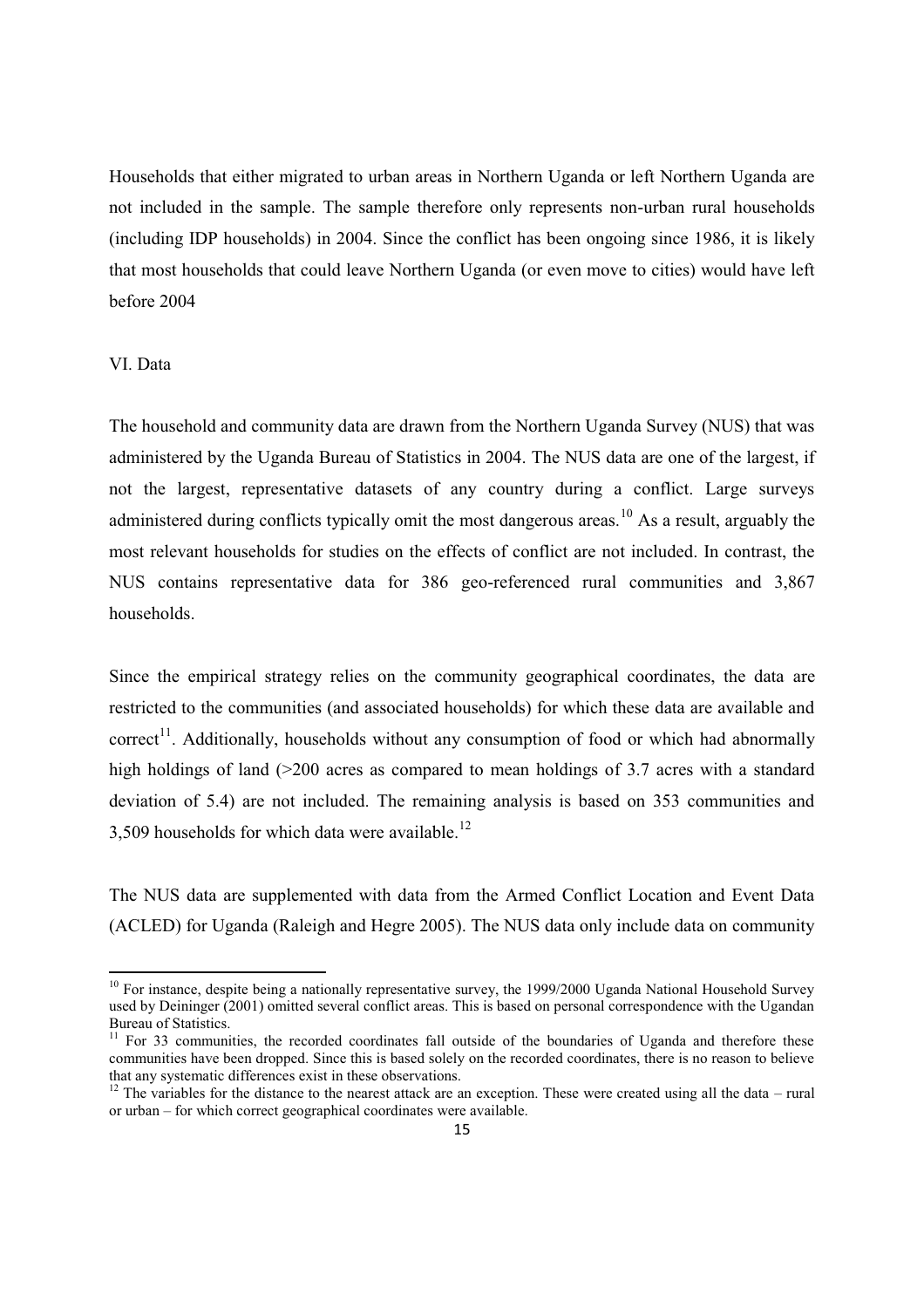level attacks in 1992, 1999 and 2004. By providing additional geo-referenced data for the location of LRA attacks from 1997 until 2003, ACLED allow both for a larger set of instruments and a more accurate "map" of violence. Additionally, insofar as the behavior of households changes based on their distance from violence, ACLED should result in more precise estimates of the effects of the risk of violence. The ACLED data are drawn from a variety of sources including press accounts, books, and humanitarian worker accounts. The data are disaggregated by event type, year, participants, and geographical coordinates. This paper only uses the events that are violent, include the LRA, and occurred in 2003 or earlier. Additionally, since the precision of the geographical coordinates varies, I only include those that are precise to the village or sub-region location and exclude those which are only recorded at the regional level.

Table 1 reports the weighted descriptive statistics for the variables used in the estimation of equation (2). LRA attack in 2004 is a binary variable for whether or not community i was attacked by rebels in 2004. Insecurity is a binary variable for whether "any section of the community found it difficult to cultivate their land in 2004 because of insecurity." This measures the perceived risk of violence within the community.

The instruments used in equation (2) are drawn from the NUS and the ACLED datasets. These measure the distance (in arc degrees) from community i to the nearest attacked community (excluding community i). For the NUS data, these are created for the rebel attacks in 2004, 1999 and 1992. The ACLED data represent the distance (in arc degrees) from community i to the nearest LRA attack in each year from 1997 to 2003. Objective and subjective risk are the fitted values for the estimation of equation (2) using the binary variables for whether community experience of violence and perceived insecurity, respectively, as dependent variables.

As can be seen in table 1, close to one third of the survey communities were attacked in 2004. A similar number of communities reported being insecure. On average, communities were relatively close to attacks by the LRA as the average distance varied between 0.20 and 0.90 decimal degrees (approximately 22 and 100 kilometers, respectively). For the closest communities, this was as low as approximately 3.6 kilometers.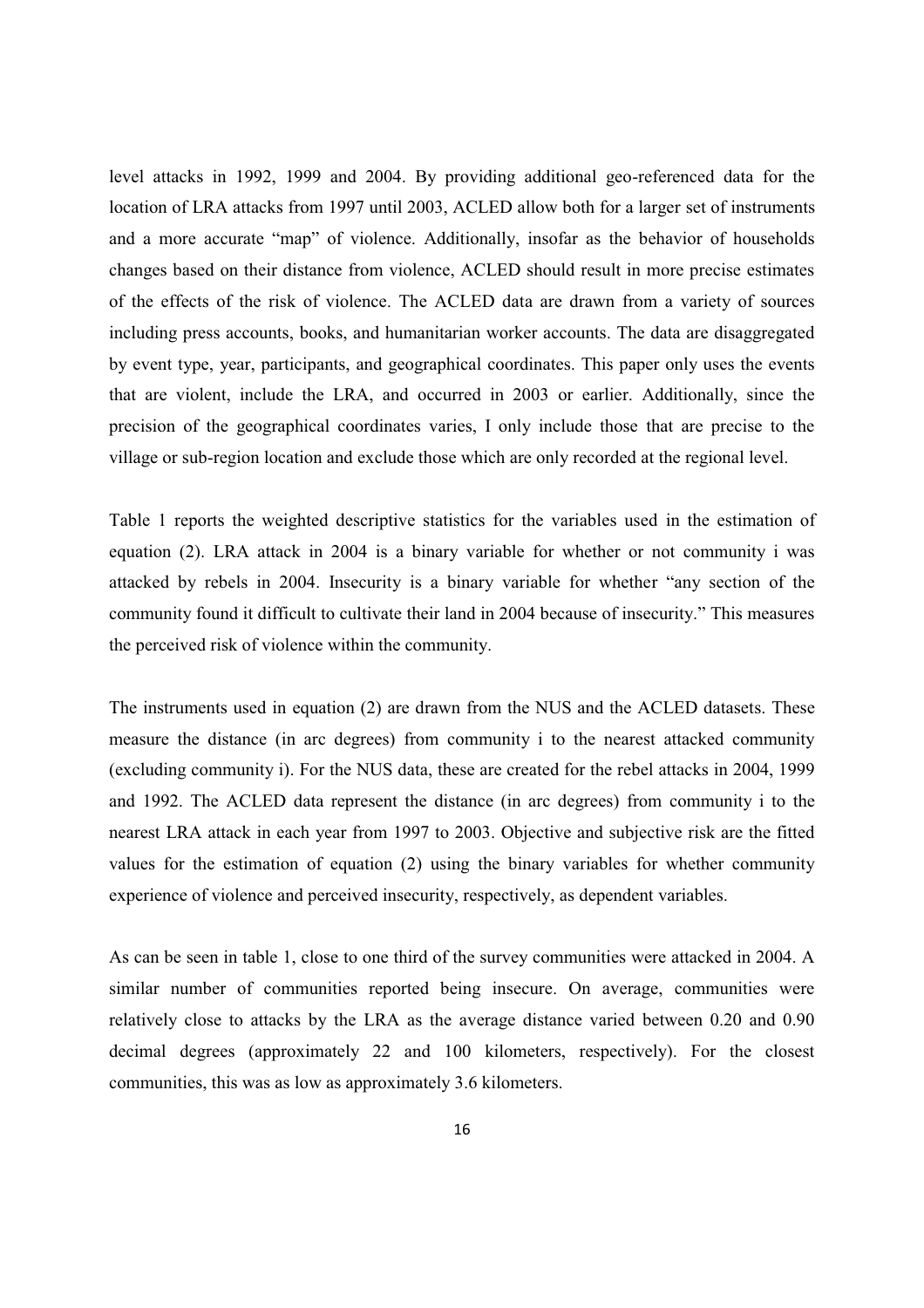Table 2 reports the weighted descriptive statistics for the variables used in the estimation of equation (3). Expenditures are measured as the natural log of per capita annual total household expenditure, defined as the sum of food expenditures (purchased, home production, and free), non-durable goods and frequently purchased services (including rent ), semi-durable and durable goods and services, and non-consumption expenditures (such as remittances and taxes). Although food aid is not directly measured, free food is used as proxy. The recall periods vary across the components of expenditure from the past week for food to the past year for semidurables and durable goods and services as well as for non-consumption expenditures. The aggregate expenditure annualizes components and assumes that behavior over the recall period is representative for the entire year. Livestock holding are aggregated into Tropical Livestock Units<sup>13</sup> (TLU). Household members are defined as all household members who have lived in the house 6 months or more during the past 12 months. This also includes those who have come to stay in the household permanently even if they have lived in the household less than 12 months. Households<sup>14</sup> are relatively small, with only 5 members.

Household members are defined as all household members who have lived in the house 6 months or more during the past 12 months. This also includes those who have come to stay in the household permanently even if they have lived in the household less than 12 months. Regular members are defined by NUS as "close relatives and would have been usual members of the household but have been away more than six months during the last 12 months". Regular members are not included in the household for the purposes of calculating per capita expenditure. On average, households were relatively small with only 5 members on average.

VII. Results

<sup>&</sup>lt;sup>13</sup> Tropical livestock units are aggregated as follows: head of cattle=0.70, sheep and goats=0.10, pigs=0.20, poultry=0.01.

<sup>14</sup> Regular members are defined by NUS as "close relatives and would have been usual members of the household but have been away more than six months during the last 12 months". Regular members are not included in the household for the purposes of calculating per capita expenditure.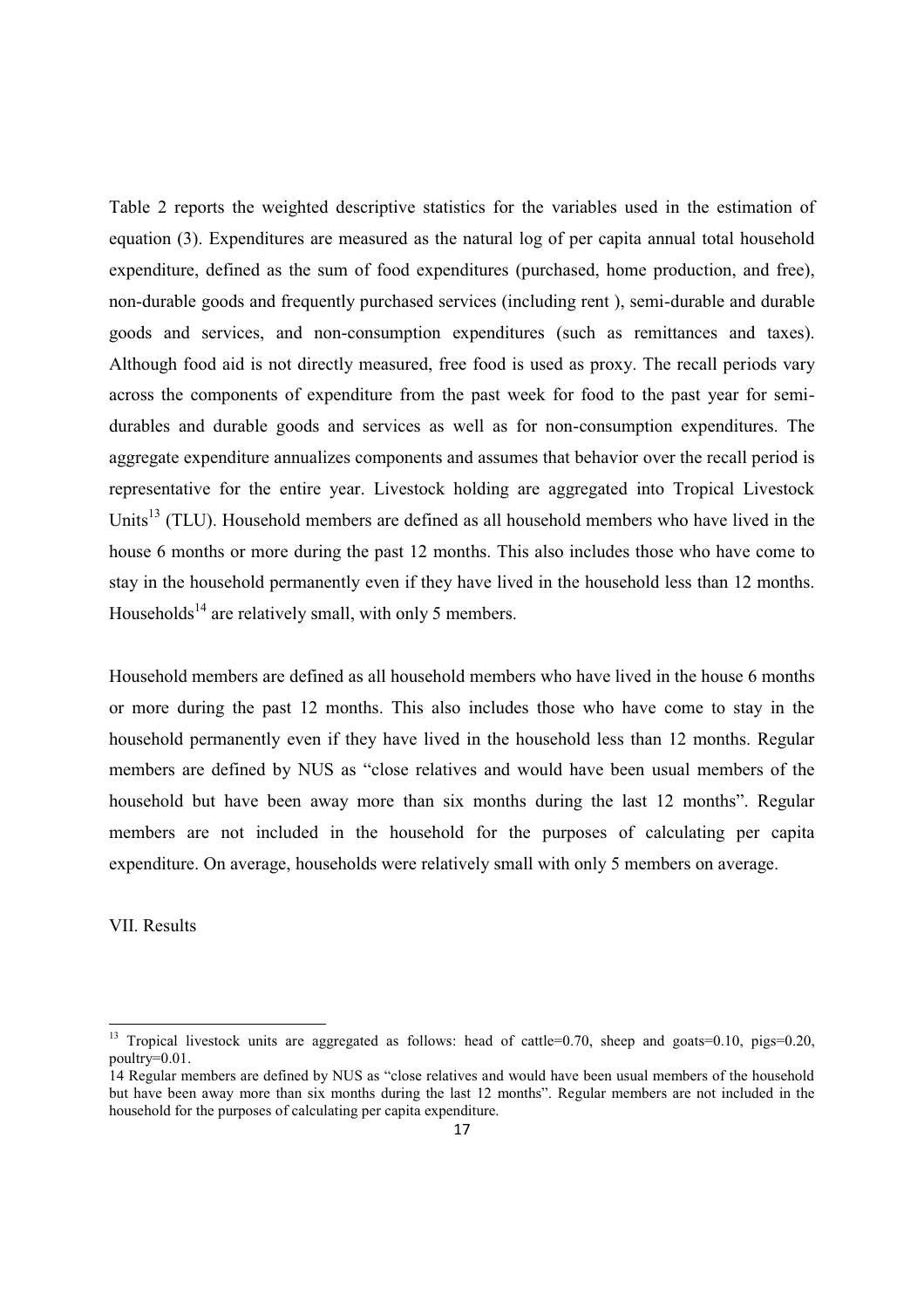As discussed above, the estimates of the objective and subjective risks of attack from equation (2) are used as regressors in equation (3). By their very nature, predicted regressors are estimated with error and therefore the standard errors need to be adjusted (Pagan 1984). This is addressed using a bootstrap with 2000 replications. Typically, since the same sample is used in both stages, sampling with replacement alters the composition of the sample in both stages. This paper differs in that different samples are used in each stage; the first stage uses community level data while second stage uses household data. Consequently, the bootstrap only changes the composition of the first stage while the second stage remains unchanged. The different estimates of risk generated from the bootstrapping of the first stage are used in the second stage.

The estimates of the objective and subjective risks of attack are created using the coefficients from the estimation of equation (2) (table 3). In each case the independent variables measure the distance of the community from violent attacks by the LRA in various years. The errors in the logit regression are clustered at the community level. In the first column, the dependent variable is a binary variable for whether or not a community was attacked by the LRA in 2004. Consequently, as previously discussed, the predicted values represent the probability of the community being attacked in 2004, that is the objective risk. Similarly, the second column uses a binary variable for the perceived insecurity within the community. As previously noted, the fitted values from column (2) are estimates of the likelihood that the community feels insecure and therefore of the subjective risk.

Overall, while the variables are strongly jointly statistically significant, only several of the variables are individually significant reflecting the multicollinearity among the instruments used. The fit of the model can be assessed by looking at what percent of attacks in 2004 are correctly classified<sup>15</sup> in each specification. For objective risk, this is a direct measure of accuracy since the fitted values represent the probability of being attacked in 2004. For subjective risk, it is suggestive as subjective risk is likely to be strongly and positively correlated with actual attacks.

<sup>&</sup>lt;sup>15</sup> To calculate correct classification, the fitted values are compared with the actual values (here the binary variable for a community bring attacked in 2004). Since actual attacks are binary while the estimates of the risk are continuous and bounded by 0 and 1, values of less than 0.5 for the estimated risk are counted as 0 and values greater than 0.5 as 1 for the purpose of checking the accuracy.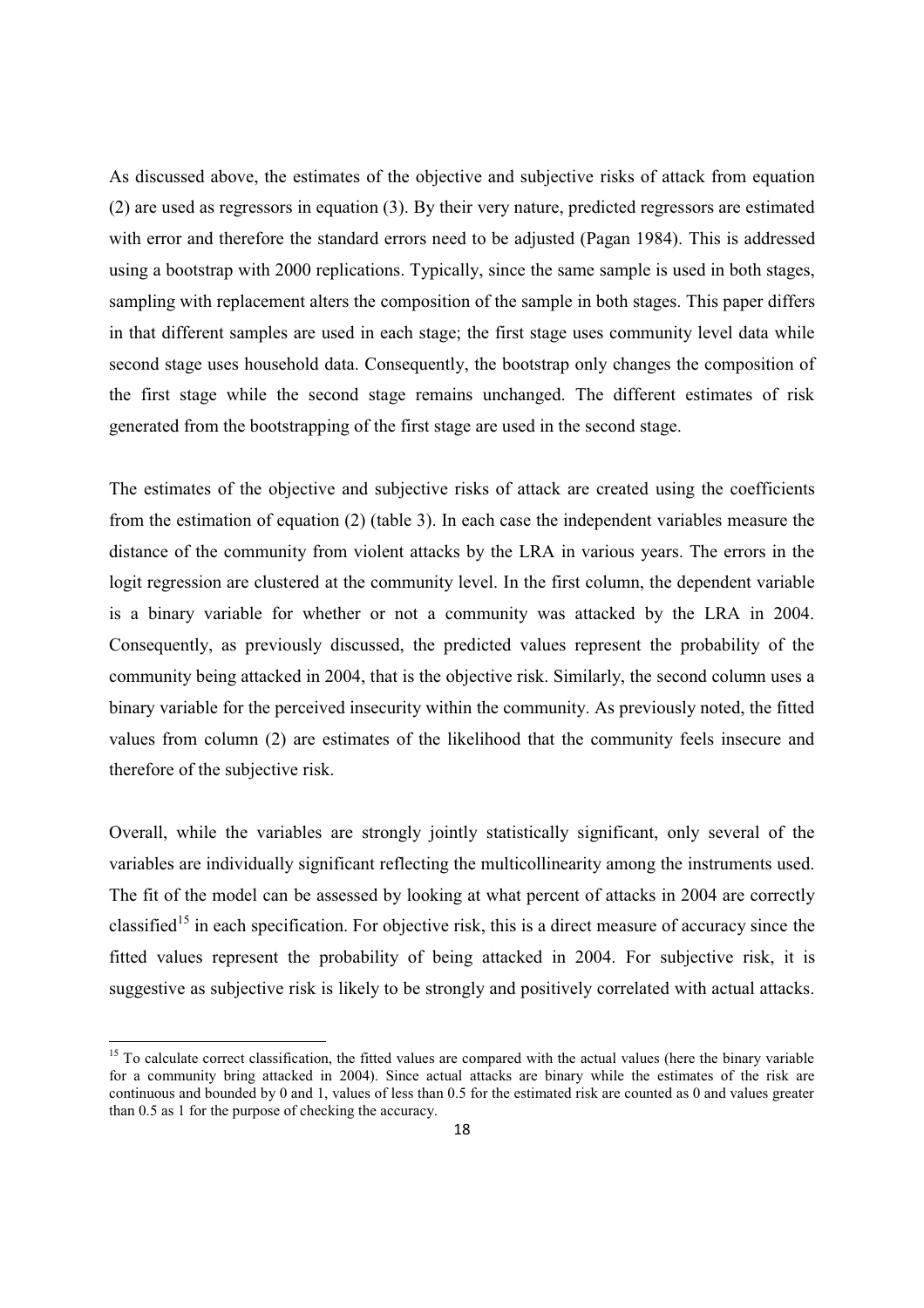The predicted values for objective risk match very closely with the actual distribution of attacks (90.1%). The predicted subjective risk also does well albeit to a lesser degree (79.9%). In addition to the overall levels, the spatial distribution of objective and subjective risk at the community level are similar to those of actual attacks (Table 4). The higher subjective risk in Karamoja likely reflects the insecurity in the region associated with cattle raiders.

Table 5 presents the key results from the estimation of equation (3). The results are divided into those using objective (columns 1-3) and subjective risk (columns 4-6). All of the regressions contain the same basic set of controls<sup>16</sup> and the errors are clustered at the community level. The first column for each (columns 1 and 4) contains only plausibly exogenous factors that influence expenditure. The second columns introduce binary variables for each of a range of productive assets<sup>17</sup>, a variable for the total amount of land owned, and a variable for total livestock holdings in tropical livestock units (TLU). As noted, both theory and prior empirical research suggests that asset holdings may be endogenous. Columns 3 and 6 further add interaction variables between attacks and risk. These allow the effects of risk to differ between attacked and nonattacked households and communities.

As noted earlier, the measures of risk are highly correlated with the measures of exposure to violence at the community level. This underscores the consistent significance of the risk measures across specifications and measures of risk. The coefficients for the linear and squared terms for risk are generally significant. Moreover, since households make decisions based on their subjective expectations, it is not surprising that both the significance and magnitude of the subjective risk estimates are relatively larger.

<sup>&</sup>lt;sup>16</sup> The controls are for prior abductions, the demographic composition of the household, the gender of the head of household, whether the household had migrated due to insecurity (in 2004 or since 1992), the highest education in the household, residence in an IDP camp, the presence of a major source of employment within 10 kilometers of the community and district fixed effects.

 $17$  There are separate binary variables for the ownership of at least one unit of the following: a plough, a hoe, a boat, a motor vehicle, a motorbike, a bicycle, and a generator.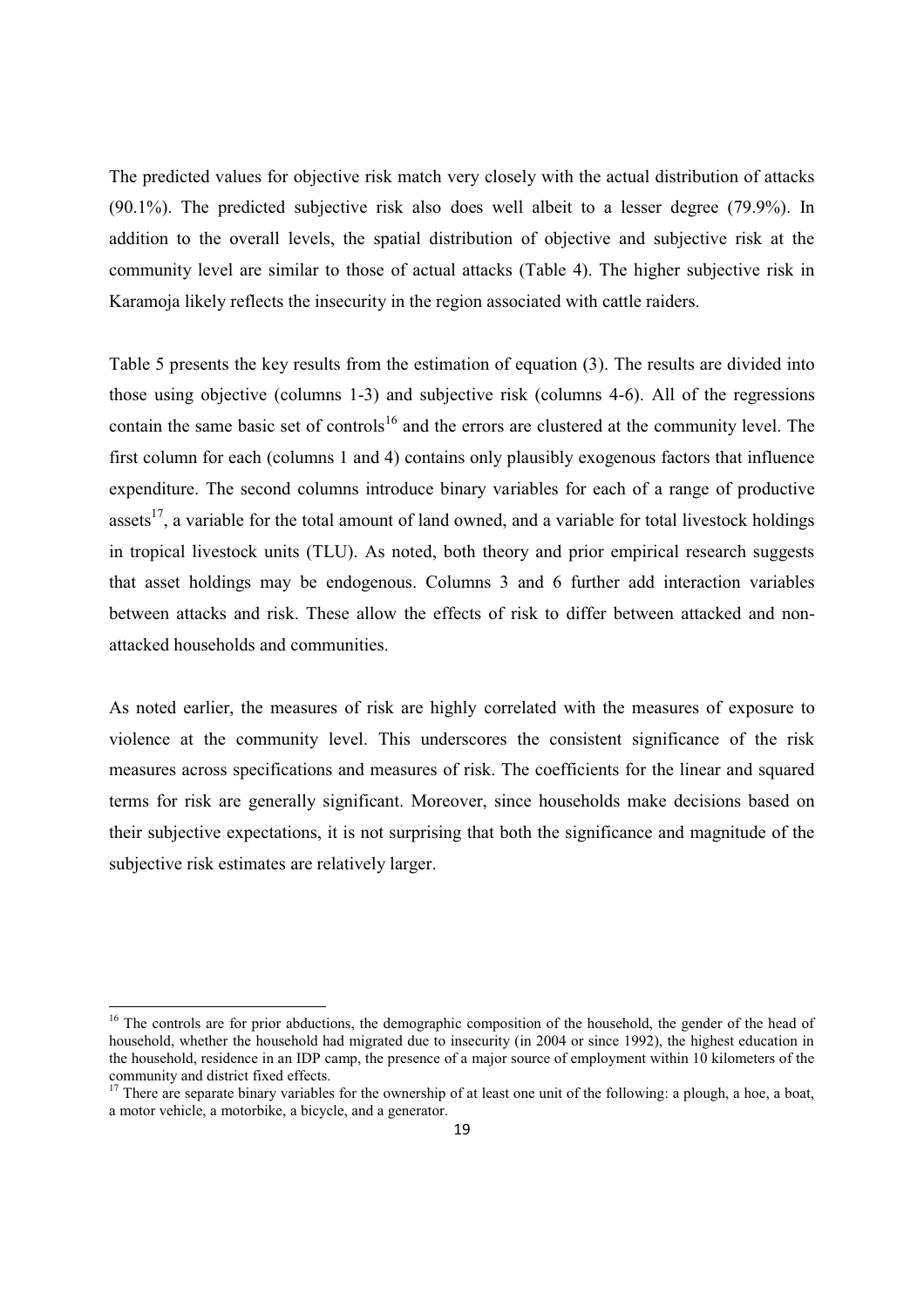Moving to the last columns in each set of specifications, the risk-attack interaction variables are never significant, individually or jointly<sup>18</sup>. This suggests that the losses from risk between affected and non-affected households and communities are not significantly different. This may, however, also result from the high correlation between the interactions variables and the measures of risk and attack. Moreover, the inclusion of the interaction terms only increases the standard errors of the risk variables without affecting their coefficient estimates. Consequently, the remainder of the paper will focus on the specifications in columns (2) and (5).

At the sample means for objective and subjective risk, risk decreased expenditure on average by 3 and 8 percent, respectively, as compared to 10 percent for prior attacks on the household. When taking into account the gender of the head of the household, the average effects decrease to approximately 2 and 6 percent for objective and subjective risk, respectively. Even within households that experience violence, risk remains an important factor as it accounts for between 17 and 38 percent of the conflict related losses. Overall, on average, conflict substantially lowers per capita expenditure (12 and 16 percent). These rates are similar in magnitude to economic effects of terrorism in the Basque country, approximately 10 percent decrease in GDP per capita, reported by Abadie and Gardeazabal (2003).

In contrast to attacks on households, attacks on communities are never significant regardless of the specification. The lack of significance is not caused by the correlation between the measures of the risk and experience of violence as the coefficients for the community-level attacks remain insignificant even when the former measures are omitted. Although several possible explanations exist for the lack of significance, it is not possible to distinguish between them. For instance, this may reflect mechanisms that allow for consumption smoothing. Alternately, this may be unrelated to conflict, reflecting instead the nature of traditional livelihoods in Northern Uganda. The vast majority of individuals work on their farms or family enterprises. Only 10% of sample individuals employed rural Northern Ugandans aged 14-60 work elsewhere. The self-sufficiency of rural households and the general lack of labor markets may naturally limit community economies and the impact of attacks on communities.

<sup>&</sup>lt;sup>18</sup> They are only significant at 71 and 80 percent levels, respectively.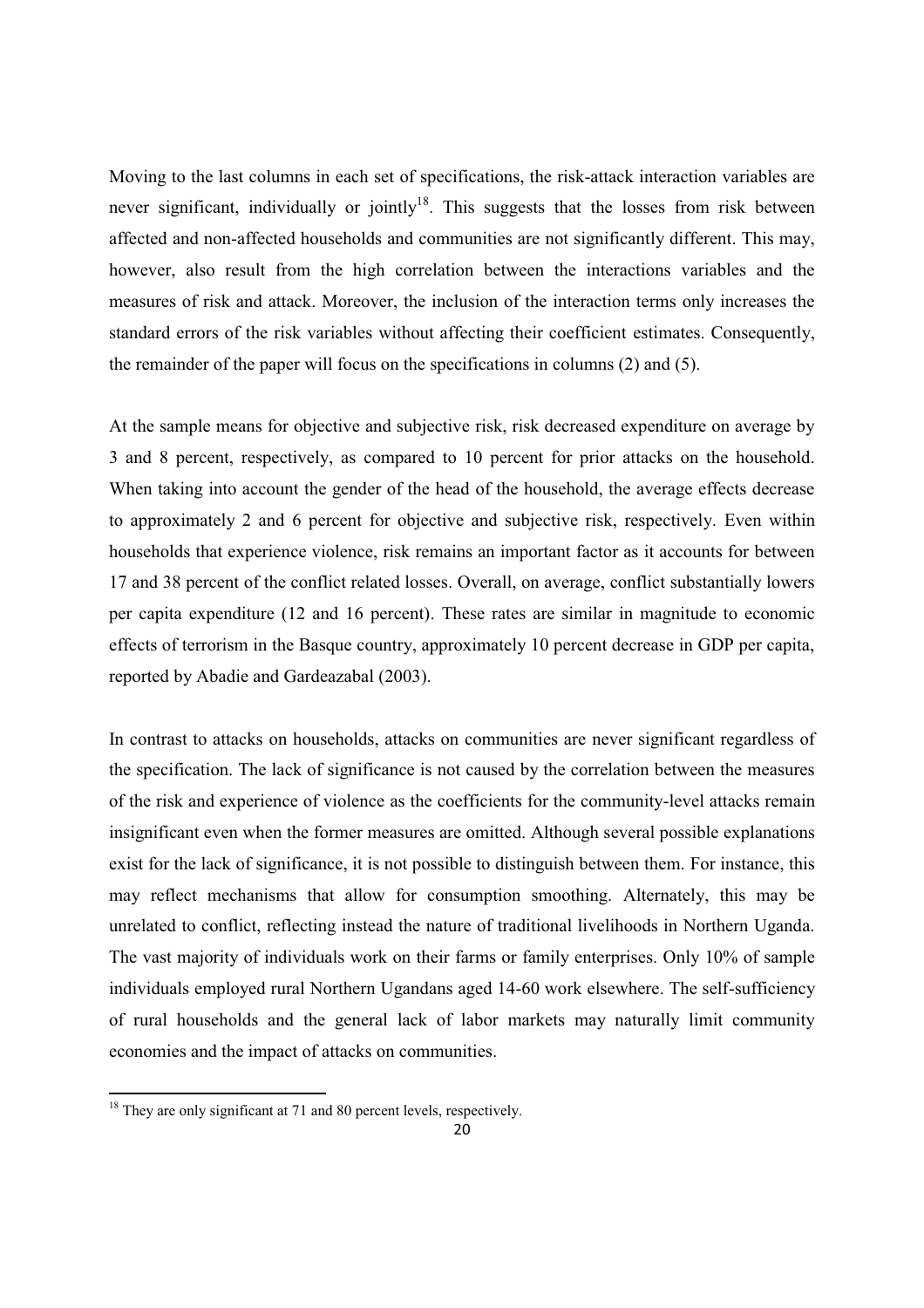Lastly, the insignificance of community attacks may be the result of offsetting effects. On the one hand, attacks on communities may be destructive and have negative lasting consequences for household income and consumption. On the other hand, prior attacks may lead to higher consumption as NGOs may focus their activities in previously exposed areas. The considerable effects of food aid are highlighted in the next section.

Three potential sources of concern remain. First, households are interviewed at different times of the year so households interviewed earlier in the year are less likely to have been attacked in the calendar year than those interviewed subsequently. Table 6 demonstrates the robustness of the results to this concern. Columns (1) and (3) report the results from Table 5. Control variables for the month of the survey are added in columns (2) and (4). The magnitude of the effect of risk decreases slightly although, qualitatively, the effects remain similar. Additionally, the significance of the measures of subjective decrease but they remain highly significant.

Another concern is that the bulk of expenditure may have occurred prior to attacks, particularly if attacks occur late in the year. This is examined in Table 7. Columns (1) and (3) recreate the findings from Table  $5<sup>19</sup>$  Columns (2) and (4) limit expenditure to food expenditure, the only portion of consumption for which the recall period is the past week. Since the probability of experiencing violence in the past week is close to zero, columns (2) and (4) capture only expenditure after attacks. The results for subjective risk remain largely consistent and actually increase. In contrast, objective risk is no longer significant and household experience of violence is no longer significant. Prior community experience becomes significant and is positive in column 2. Although this only occurs in one specification, this result is puzzling and may simply reflect the location of food aid.

Lastly, the first stage imposes a particular structure by using a logitistic regression. The results, however, remain robust with the use of a probit or linear probability model. The results from the  $2<sup>nd</sup>$  stage are essentially unchanged between the logit and probit specifications. With the linear

<sup>&</sup>lt;sup>19</sup> The sample size decreases as two households report no expenditure on food.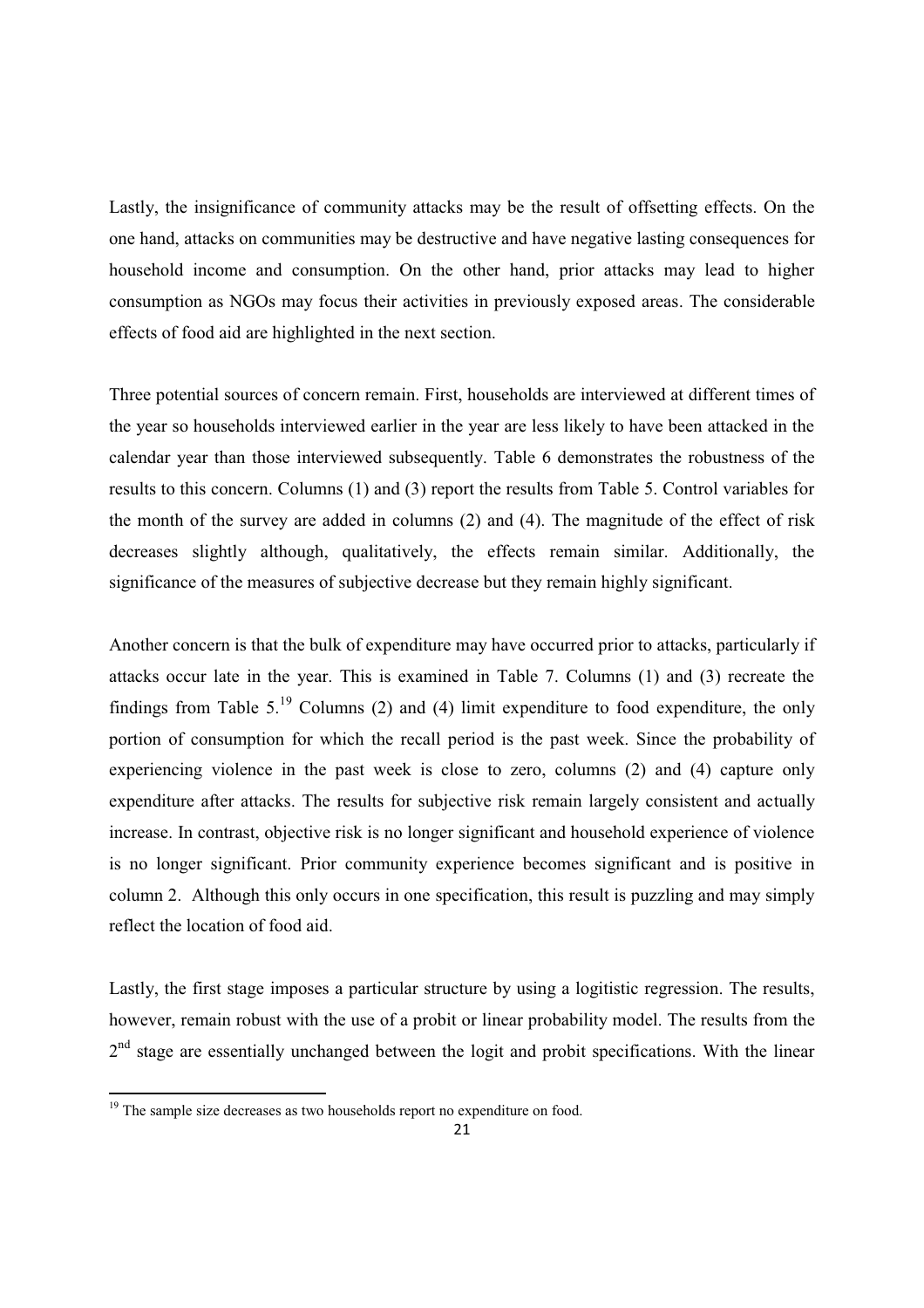probability model, the objective measure of risk is no longer significant although it retains the same magnitude as the logit estimation.

### *The Impact of Food Aid*

The large positive coefficients on the squared term for risk in table 5 imply that risk has diminishing marginal effects. The greatest adverse effect of risk occurs at 0.50 and 0.44 for objective and subjective risk, respectively. As shown in figure 1, although the effect of risk is always negative for objective risk, the effect of subjective risk becomes positive after 0.89. In part, this reflects the lower density of data in this area leading to less precise estimates. While the positive coefficient for the estimate of the quadratic risk term reflects the fact that the ability to decrease expenditure decreases as it approaches a lower bound required for survival, it also reflects the food aid in the region. The government, the World Food Programme and other nongovernmental organizations were active in Northern Uganda. As can be seen in table 8, these were primarily located in Acholi (the most affected region) and Karamoja (the poorest region). The estimates of the impact of risk on expenditures are affected by both the NGO's work and distribution of food aid. Consequently, the estimates from table 5 reflect the effects of risk after the provision of food aid. That is, these "actual" measured effects represent the effect of risk and of food aid jointly.

Rough estimates of the "absolute" impact of risk, that is the impact of risk in the absence of food aid, can be derived in one of two ways. First, while there is only a limited research on the effect of food aid on household behavior, Abdulai *et al.* (2005) find that food aid does not create food production disincentive effects among recipients. Consequently, expenditures net of food aid might be a good approximation of expenditure in the absence of food aid. If food aid affects either food production or the overall levels of expenditure, then a better estimate might be obtained using the non-IDP population. The bulk of food aid is provided in IDP camps as the median non-IDP camp household did not receive any food aid.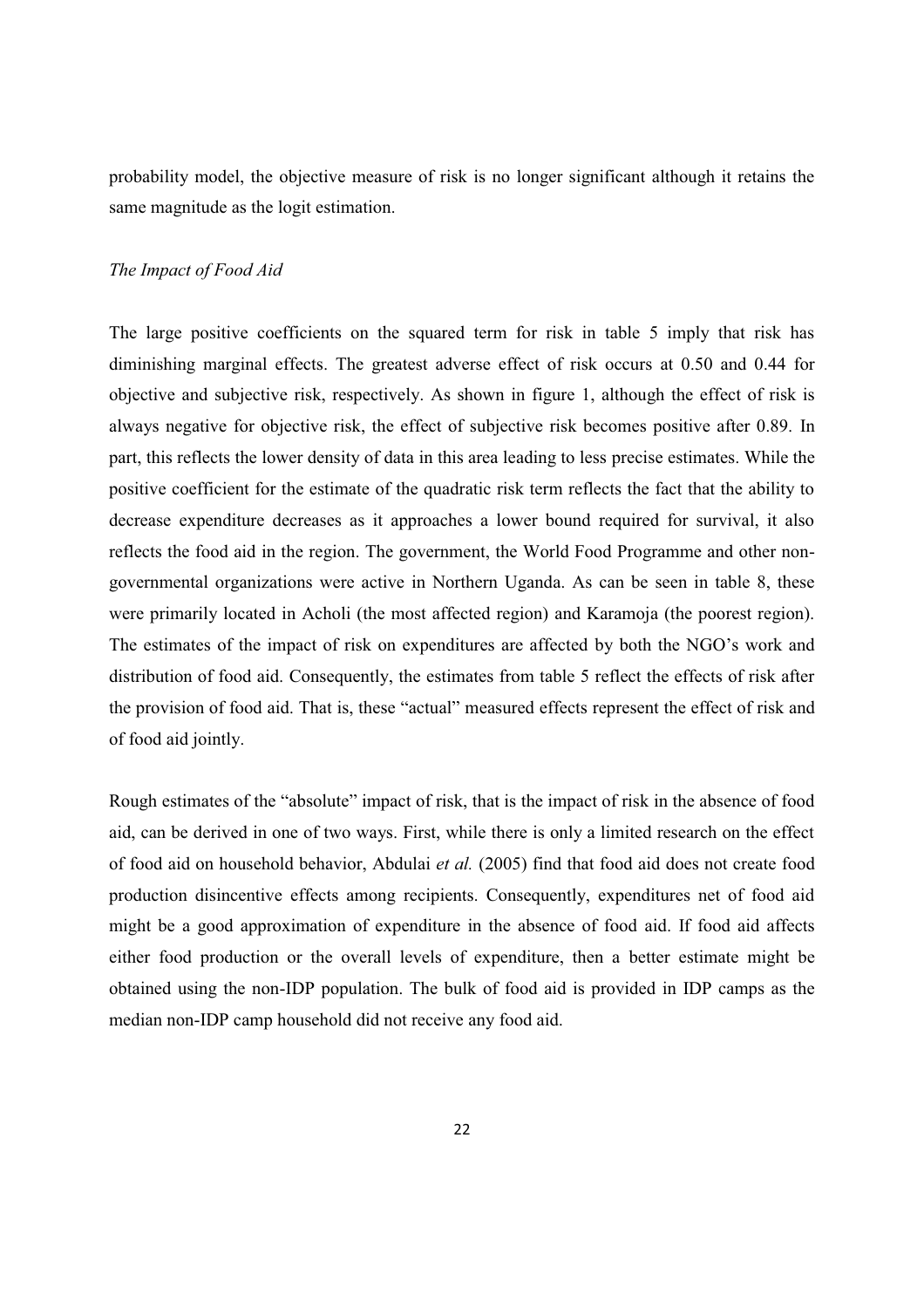Table 9 provides the estimates of the absolute effects of risk. For ease of comparison, the first column for objective and subjective risk contains the full sample and replicates prior results. The second pair of columns maintains the full sample but uses expenditures net of food aid. The last pair of columns in each sample limits the sample to non-IDP camp households. The dependent variable is actual expenditures, including any food aid. The top section reports the coefficients for the risk and attack variables in each regression. The second section reports the average effect of risk on expenditures (including the effect of the gender of the head of the household where statistically significant).

Several broad results emerge. First, the objective risk variables are no longer significant in the non-IDP camp sub-samples. Although this could reflect the smaller sample size, the magnitude of the coefficients also decreases suggesting that this is not solely due to increased standard errors. In contrast, the magnitude of the measures of subjective risk increases and remains highly significant. This result reinforces the relative importance of subjective as opposed to objective risk. Households make their decisions based upon their perceptions, which may diverge from realizations to date. Second, the absolute impact of risk is significantly higher in the alternate specifications. The average estimated absolute effect of risk increases to roughly 75% of the estimated effect of direct exposure. The increase in the average effect of risk suggests that the provision of food aid appears to erase 17-30% of the overall impact of risk.

Lastly, the effect of gender of the household on the effect of risk completely disappears in the specification that excludes households in IDP camps. This is likely explained by differences in the behavior of males and females in IDP camps that was obscured by the high correlation between risk and IDP camps status. The increase in both magnitude and significance of the coefficient in the  $2<sup>nd</sup>$  specification implies that this is not due to food aid being targeted towards women or female-headed households. Rather, this means that female-headed households have relatively higher expenditure in IDP camps. Lehrer (2010) suggests that this is driven by productivity differences as a gendered work culture tended to develop in IDP camps. Women frequently worked while men were less likely to work and spent their days drinking, playing cards and talking.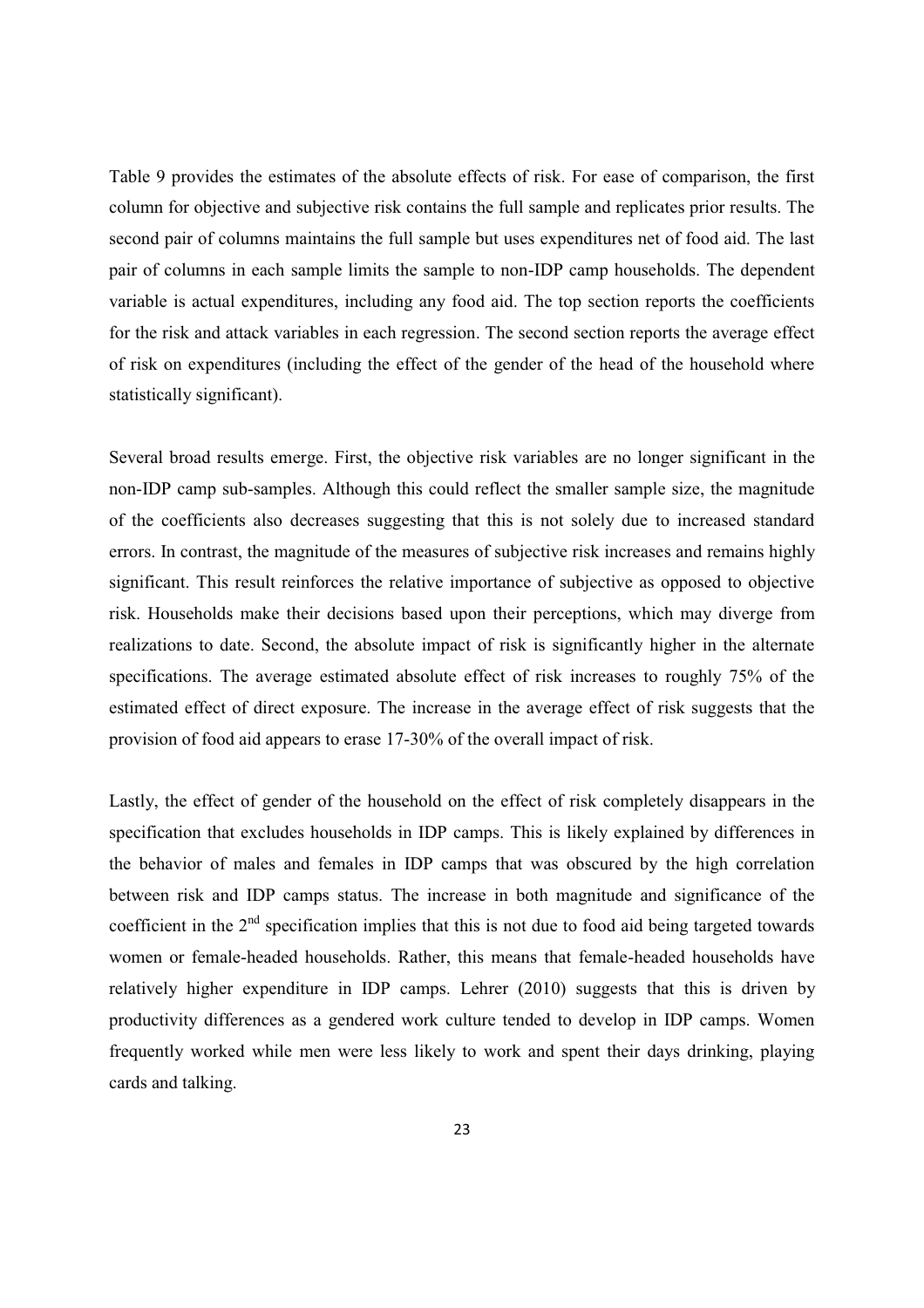#### *Aggregate Effects and Spillovers*

Although the estimated effect of the risk of violence is smaller than that of its experience, only a modest fraction of the overall population experience violence. In contrast, the risk of exposure affects virtually the entire population. Consequently, the aggregate effects of risk are considerably higher than implied by cursory comparisons of their estimated coefficients. Table 10 provides a rough estimate of the contributions of the risk of violence and its realization to the aggregate costs of conflict. These are calculated using the coefficients estimated in Table 9 for risk (linear, squared and female headed household when statistically significant), the mean household levels of risk, and the aggregate income by exposure status and gender of the head of household.

The first two columns examine the actual effect of risk. Even in the lower estimate using objective risk, on aggregate, risk accounts for close to 40% of the overall estimated costs of violence. Moreover, there are strong spillovers of risk from those households that have experienced violence to those that have never experienced it; close to a quarter of the overall losses and more than 60 percent of the losses from risk occur in non-directly affected households. When subjective risk is used, the losses from risk are 67% higher than losses due to the experience of violence and losses in houses that have never been attacked exceed those from "direct" losses from attacks. These effects only increase when the "absolute" effects of risk are used. Over 40% of the overall losses occur through spillovers and risk accounts for close to 70% of the overall losses.

The aggregate losses attributable to conflict are substantial with estimates ranging from 0.5 to 0.9 percent of GDP for 2004. Consequently, risk lowered aggregate expenditures by 15 to 53 million US dollars and spillovers accounted for 11 to 37 million dollars. To put these totals into perspective, in 2004, disbursed ODA aid from DAC countries to Uganda amounted to roughly 684 million US dollars. Although it is not possible to solely isolate aid directed to Northern Uganda or resulting from conflict, the stated purpose of individual grants allow for an upper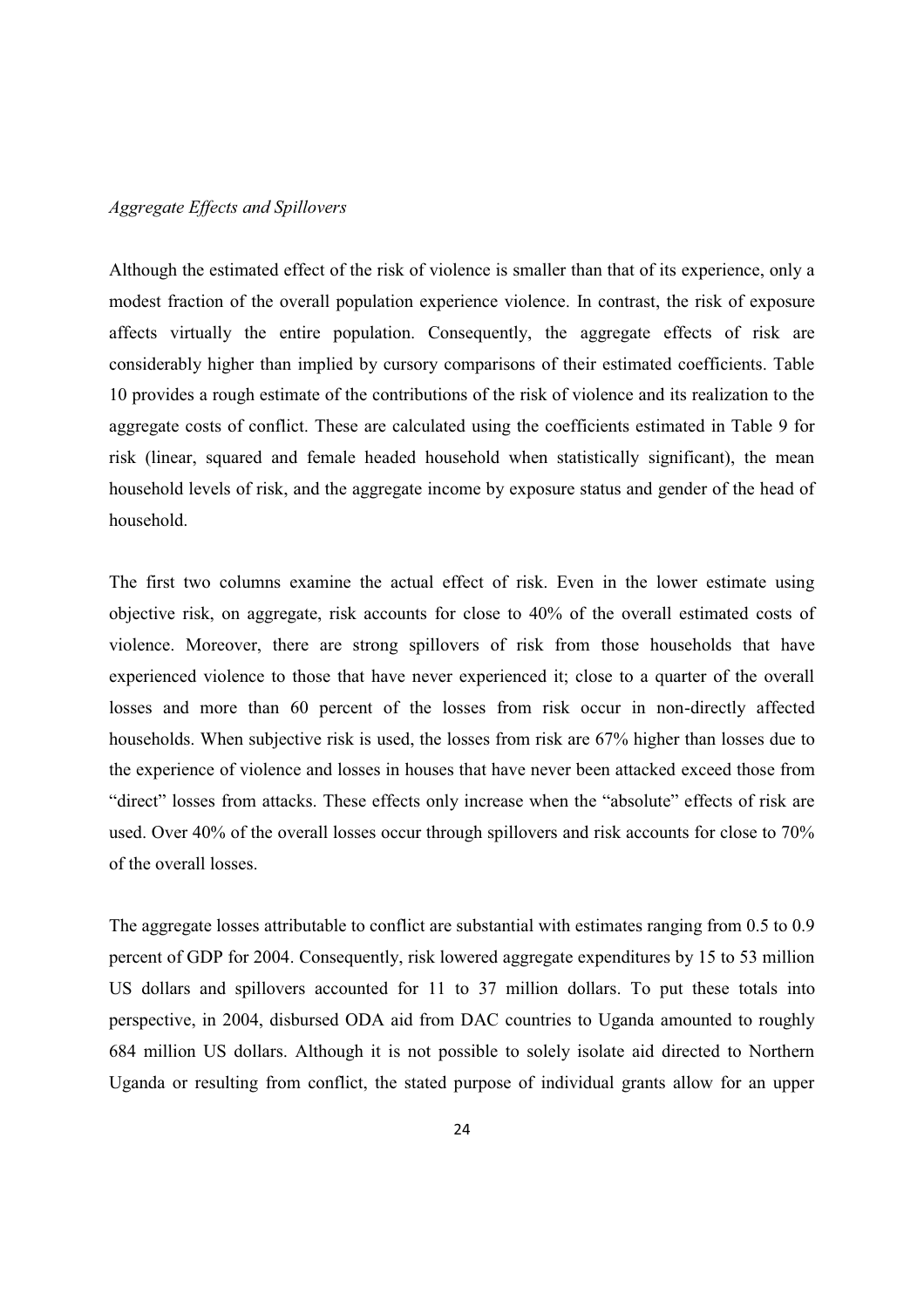bound of 126 million US dollars to be calculated. The bulk of the disbursed aid, 102 million US dollars, is categorized as emergency food aid or as food security programmes/food aid and is likely partially used in areas outside of Northern Uganda.

These losses have accumulated and compounded throughout the conflict. Roughly half of the 0.5 to 0.9 GDP losses in 2004 are due to the risk of violence. Over the length of the conflict, this translates into 4.6 to 8.2 percent lower GDP due to the risk of violence. At the household level, the effects are substantially larger since the most of Uganda was not affected by this conflict. Using the estimate for the subjective risk specification (6.2 percent lower per capita expenditure), the risk of violence lowered expenditure levels by 70 percent over the course of the conflict. This likely represents a lower bound estimate as the ability of household to reduce expenditure likely reduces as household expenditure decreases. Consequently, as households became poorer, their ability to mitigate risk decreased leading to weaker expenditure responses to risk. Since the losses compound over time, even small changes in risk-related losses may lead to substantially higher levels of welfare of time. For instance, reducing average losses from 6.2 to 3.1 percent per year reduces the lost per capita expenditure from 70.4 to 45 percent over the course of the conflict.

## VIII. Conclusion and Policy Implications

This paper has examined the effect of the risk of violence on welfare, as proxied by per capita expenditure, in Northern Uganda. Depending on the specification, I find that risk reduces per capita expenditure by 2 to 6 percent and accounts for roughly half of the overall costs of conflict. Within households that experience violence, risk still accounts for between 17 and 38 percent of percent of welfare losses. The effects of risk are not limited to households that have experienced violence as risk-related losses in household that have never been attacked account for roughly 40 percent of the overall costs of conflict and 60 percent of the losses due to risk. In aggregate, riskrelated losses account are roughly equal to 0.5% of GDP. This suggests that prior studies that focus solely on exposure to violence both substantially underestimate its costs as well as ignore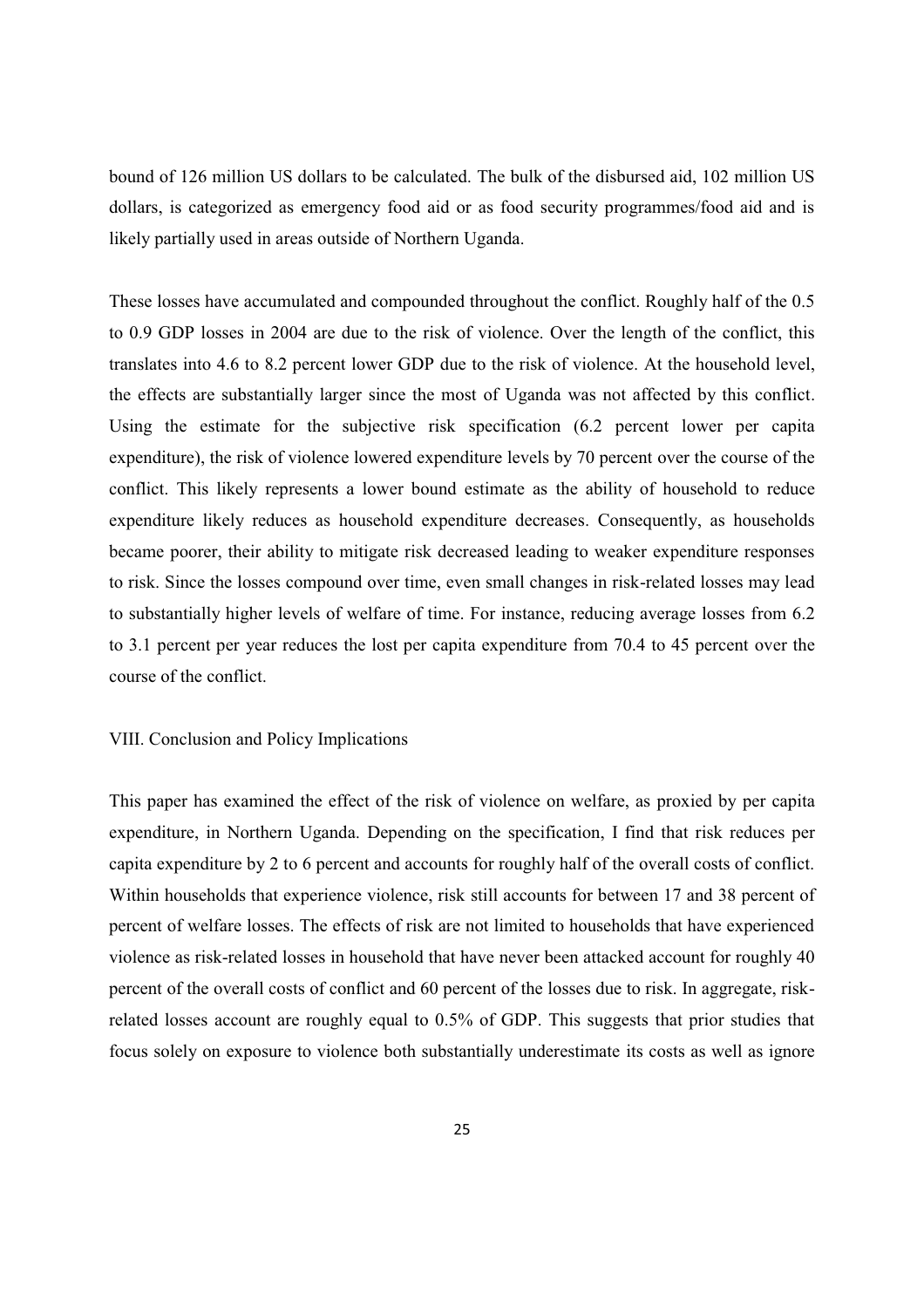one of the more important pathways from conflict to the outcomes observed during and postconflict.

Compounding these losses over the length of the conflict suggests substantial losses at the national level, 4.6 to 8.2% lower GDP, and individual levels, -70% per capita expenditure, due to the risk of violence irrespective of the experience of violence. Despite their size, these losses likely represent a lower bound of losses due to conflict risk. Over time, the ability of household to respond to risk has decreased as household have become poorer (currently the poverty rate is over 70%). Since losses compound over time, even measures which lead to limited decreases in risk-related losses can lead to substantial welfare improvements over time.

The evidence also suggests that food aid appears to be partially effective as it reduce the overall losses attributable to risk by 18 to 30 percent. This suggests an important role for food aid in a period where food aid totals have substantially decreased despite the prevalence of low levels conflicts throughout the development world. Moreover, the strong spillovers of losses into households and areas that do not directly experience violence suggests that aid should not be limited to IDP camp populations although this needs to be balanced with obvious safety concerns for humanitarian workers.

These results suggest that perceptions of risk may be just as important. Careful monitoring of these may allow for proactive responses as opposed to waiting for losses to accumulate. The importance of risk and the limited ability of households and communities to address this risk suggest an important role for government policy. For instance, the loss of customers due to the crisis and violence surrounding the 2007 Kenyan election and the inability of informal insurance networks to compensate led to an increase in unprotected sex by sex workers both during and immediately after the crisis (Dupas and Robinson 2011).

While the LRA is no longer active in Northern Uganda, the population is only slowly beginning to recover from nearly two decades of violence, fear, and uncertainty. Importantly, as subjective risk levels decrease, the process that led to lower welfare during the conflict will reverse itself.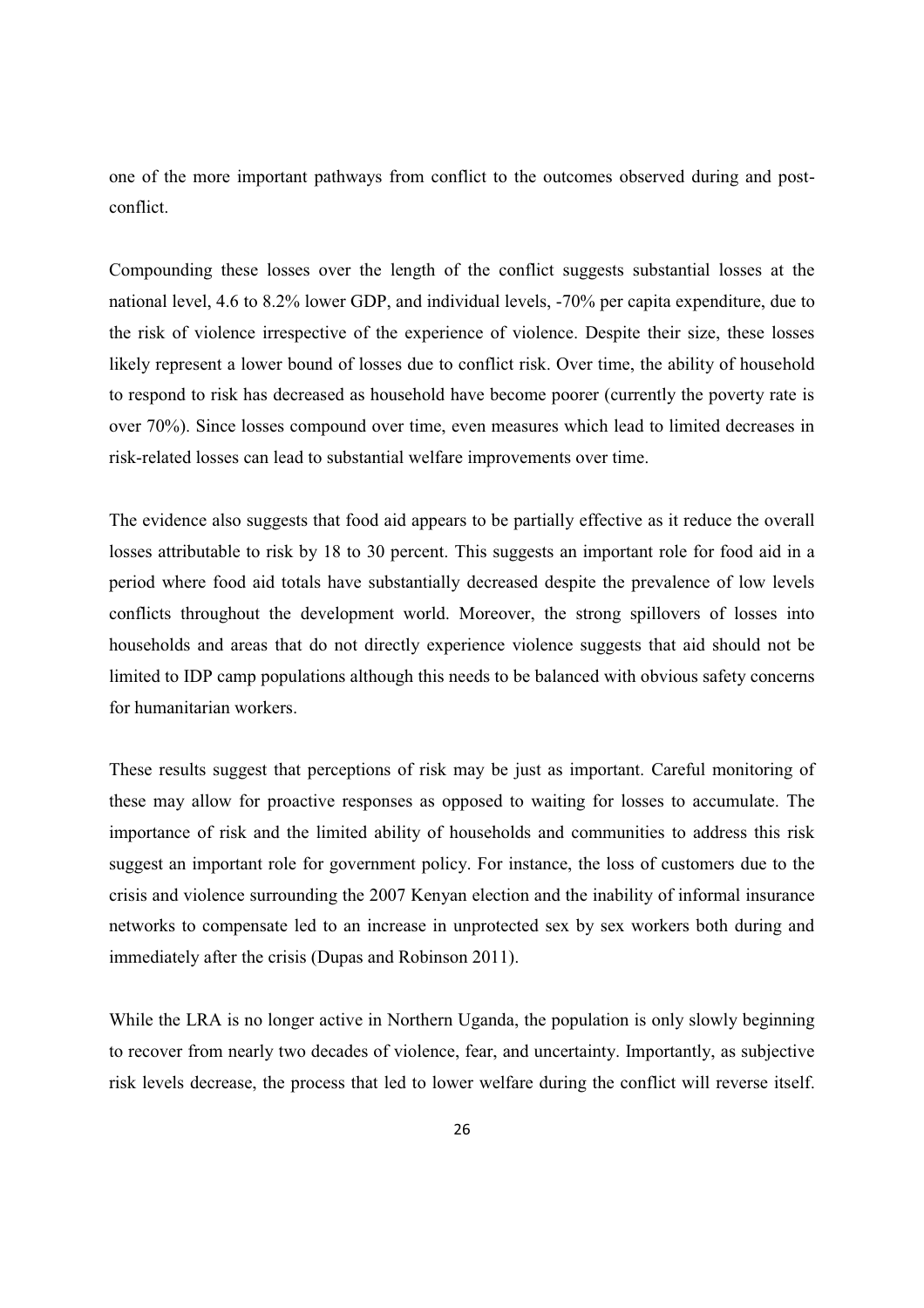Although this process will not be without difficulties, the resilience of Northern Uganda after two decades of conflict suggests that they are up to the task.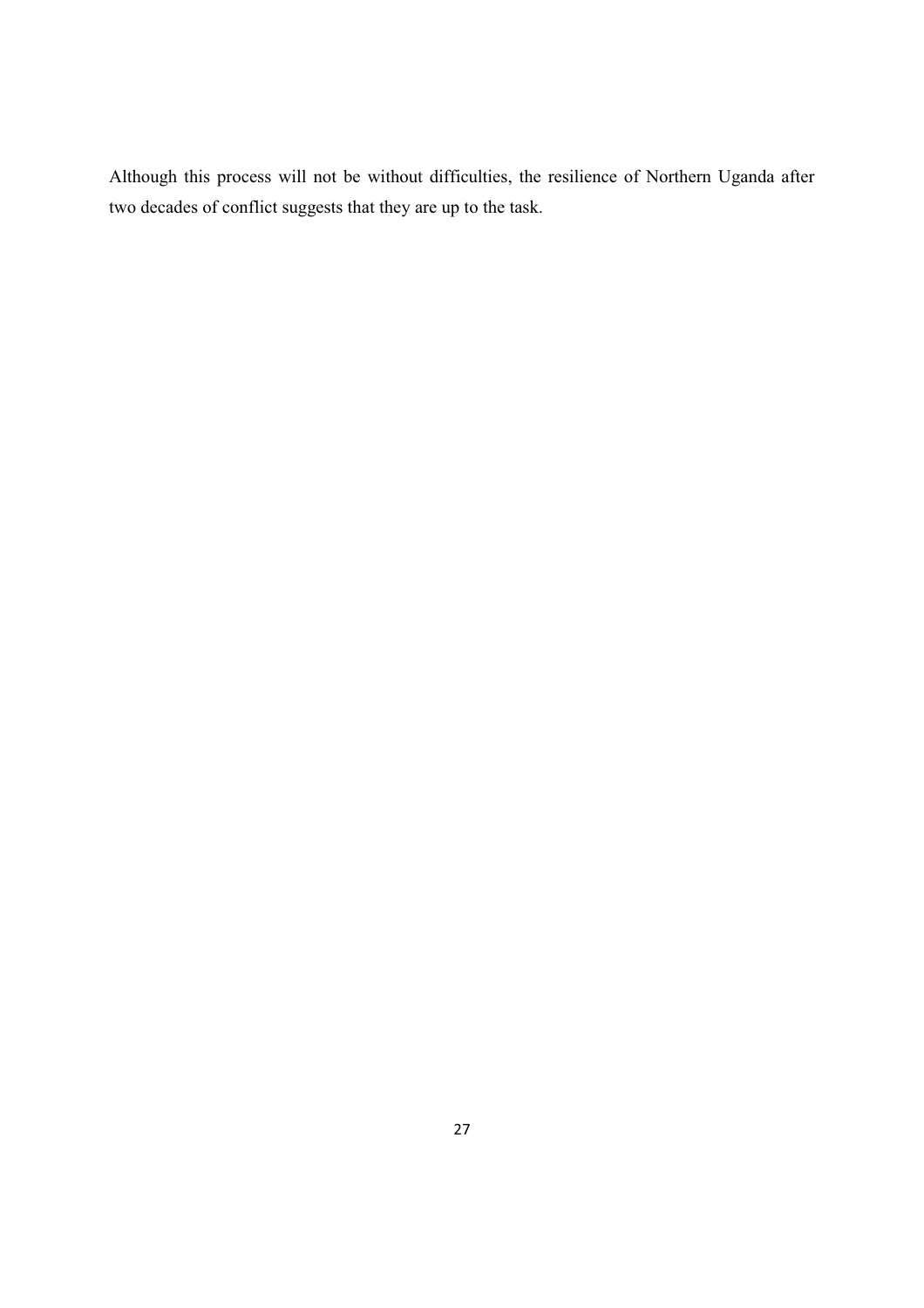#### References

Abadie, Alberto, and Javier Gardeazabal, 2003. "The Economic Costs of Conflict: A Case Study of the Basque Country", *American Economic Review*, 93(1): 113-132.

Abdulai, Awudu, Christopher B. Barrett and John Hoddinott, 2005. "Does Food Aid Really Have Disincentive Effects? New Evidence from Sub-Saharan Africa," *World Development*, 33(10): 1689-1704.

Akresh, Richard and Damien de Walque, 2008. "Armed Conflict and Schooling: Evidence from the 1994 Rwandan Genocide," Household in Conflict Network Working Papers 47, Households in Conflict Network

Amnesty International 2005. "Uganda: Child 'Night Commuters'" Brief. http://www.amnesty.org/en/library/info/AFR59/013/2005

Beber, Bernd, and Christopher Blattman. 2010 "The Industrial Organization of Rebellion: The Logic of Forced Labor and Child Soldiering" Manuscript.

Besley, Timothy and Hannes Mueller, 2011 "Estimating the Peace Dividend: The Impact of Violence on House Prices in Northern Ireland". Manuscript.

Blattman, Christopher, and Jeannie Annan, 2010 "The Consequences of Child Soldiering" *Review of Economics and Statistics*. 92(4): 882-898.

Bundervoet, Tom. 2007 "Livestock, Activity Choices and Conflict: Evidence From Burundi" Households in Conflict Network Working Paper No. 24.

Collier, Paul. 1999 "On the Economic Consequences of Civil War" *Oxford Economic Papers* 51: 168-183.

Collins, William J. and Robert A. Margo. 2007. "The Economic Aftermath of the 1960s Riots in American Cities: Evidence from Property Values.´*Journal of Economic History*. 67(4): 849- 883.

Deaton, Angus 1992, Understanding Consumption, Oxford: Clarendon Press.

Deininger, Klaus 2003. "Causes and consequences of civil strife: micro-level evidence from Uganda," *Oxford Economic Papers*, 55(4): 579-606.

Dercon, Stefan 2002 "Income Risk, Coping Strategies and Safety Nets", World Bank Research *Observer*"17: 141-166.

Dercon, Stefan. 2008. "Fate and Fear: Risk and its Consequences in Africa". Journal of African *Economies*, Vol. 17(Supplement 2): ii97-ii127.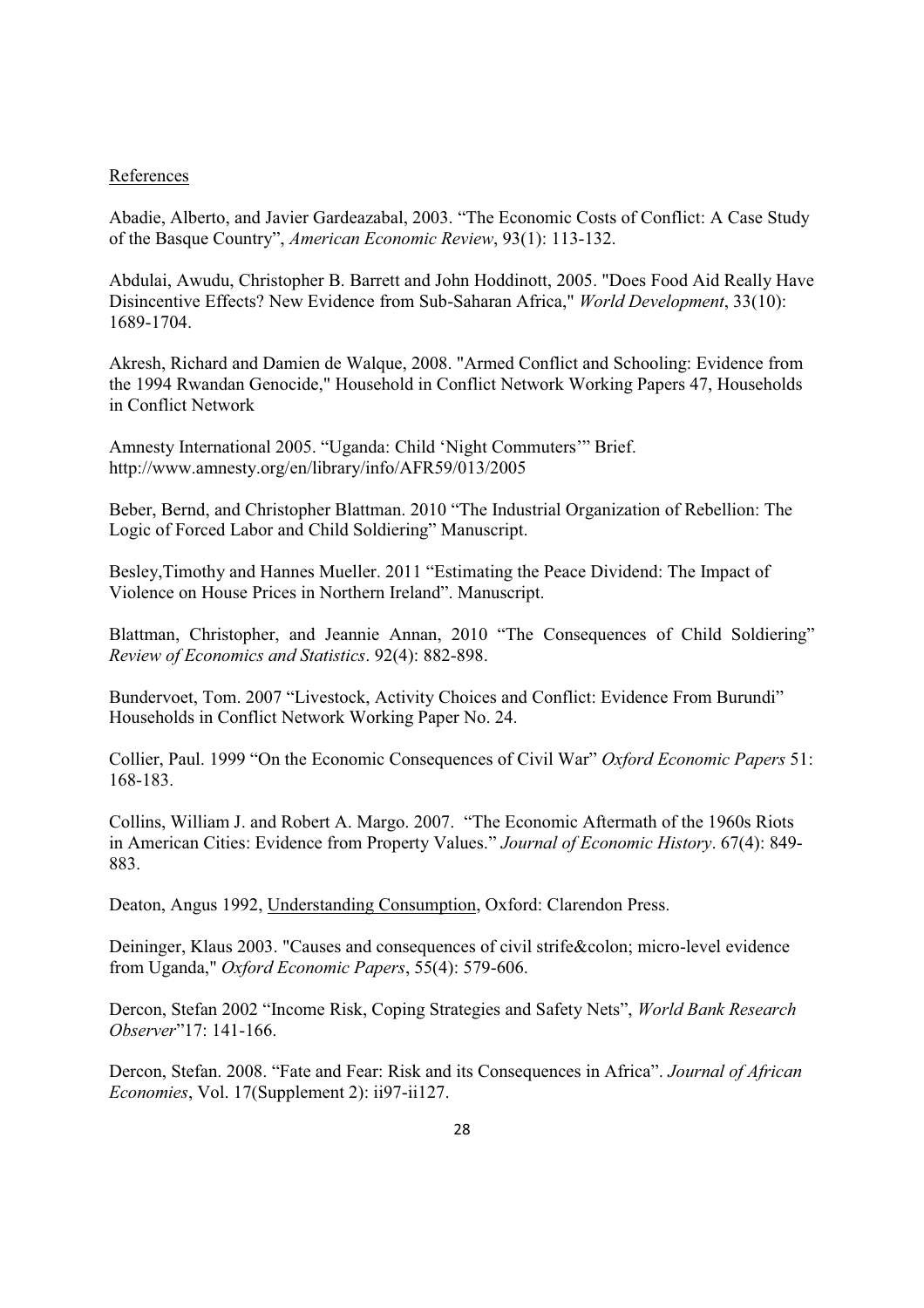Doss, Cheryl R., John G. McPeak and Christopher B. Barrett, "Interpersonal, Intertemporal and Spatial Variation in Risk Perceptions: Evidence from East Africa," *World Development*, 36(8): 1453-1468.

Dupas, Pascaline, and Jonathan Robinson 2011 "The (Hidden) Costs of Political Instability: Evidence from Kenya's 2007 Election Crisis" Mimeo. March 14, 2011 Version.

Fiala, Nathan. 2009. "The Consequences of Forced Migration in Northern Uganda" Households in Conflict Working Paper No. 65.

Grun, Rebekka E. 2008 "Household Investment Under Violence – the Columbian Case" World Bank Policy Research Working Paper No. 4713.

Guidolin, Massimo and Eliana La Ferrara. 2007. "Diamonds Are Forever, Wars Are Not. Is Conflict Bad for Private Firms?´*American Economic Review*, 97(5): 1978-93.

Hoeffler, Anke, and Marta Reynal-Querol. 2003. "Measuring the Costs of Conflict." Working paper, Oxford University.

Imai, Kosuke, and Jeremy Weinstein. 2000 "Measuring the Economic Impact of Civil War" Harvard University Center for International Development, Working Paper Series, No. 51.

Jacoby, Hanan 2000. "Access to Markets and the Benefits of Rural Roads." *Economic Journal* 110(465): 713±737.

Lautze, Sue and Raven-Roberts, Angela 2006. "Violence and Complex Humanitarian Emergencies: Implications for Livelihoods Models", *Disasters*, 30(4): 383-401.

Lehrer, Kim. 2010. "Gender Differences in Labor Market Participation: Evidence from Displaced People's Camps in Northern Uganda" Manuscript.

Lomo, Zachary and Lucy Hovil, 2004 "Behind the Violence: Causes, Consequences and the Search for Solutions to the War in Northern Uganda", Kampala: Refugee Law Project Working Paper No. 11.

McKay, Andrew and Scott Loveridge. 2005. Exploring the Paradox of Rwandan Agricultural Household Income and Nutritional Outcomes in 1990 and 2002. MSU Staff Paper 2005-6.

Nillesen, Eleonora and Philip Verwimp 2010 "A Phoenix in Flames? Portfolio Choice and Violence in Civil War in Rural Burundi". Microcon Research Working Paper 25.

Pagan, Adrian, 1984, "Econometric Issues in the Analysis of Generated Regressors" *International Econometric Review* 25(1): 221-47.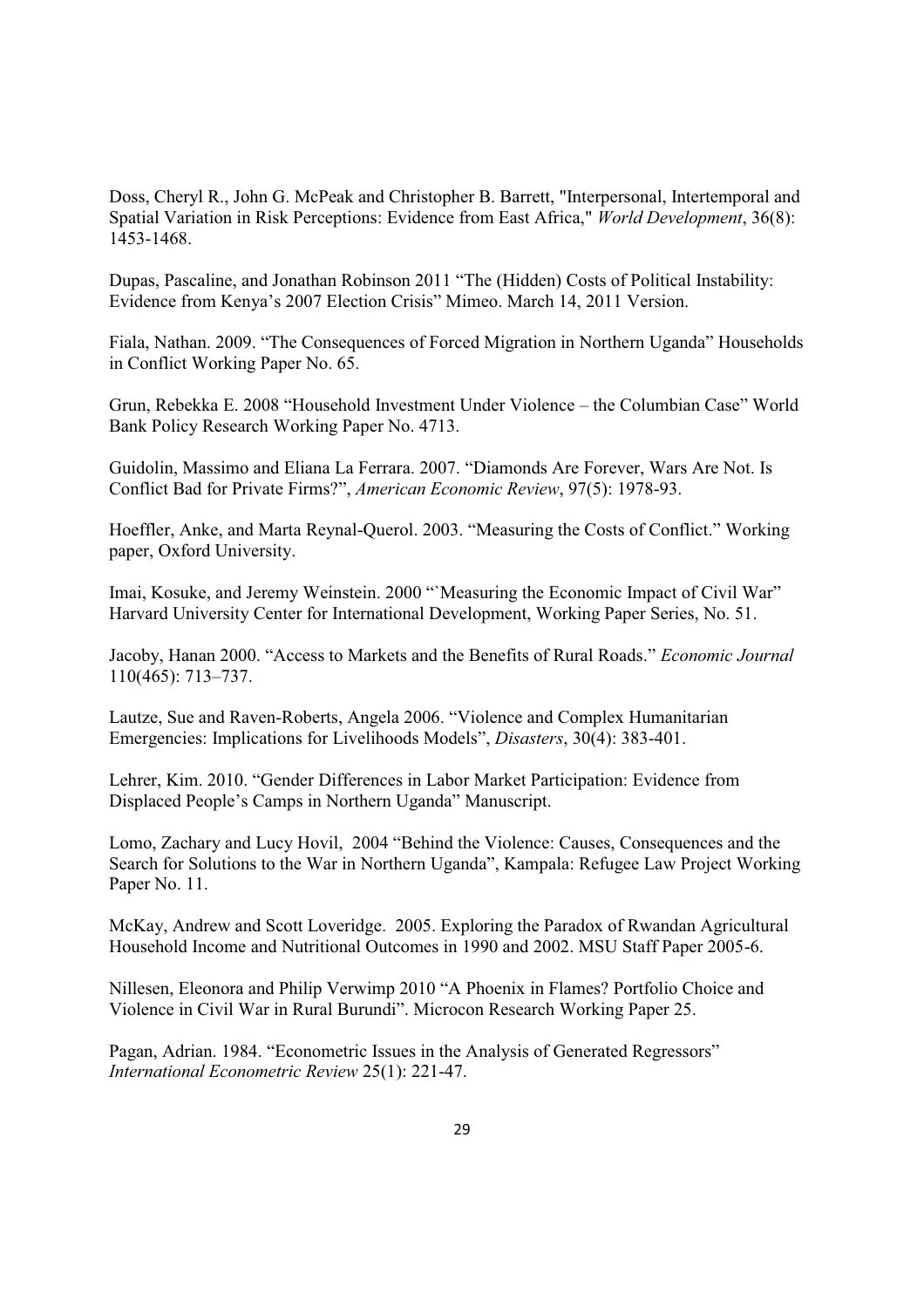Pham, Phuong, Patrick Vinck, Marieke Wierda, Eric Stover, and Adrian di Giovanni, 2005, "Forgotten Voices: A Population-Based Survey on Attitudes about Peace and Justice in Northern Uganda" International Center for Transitional Justice and Human Rights Center, University of California Berkeley,

Pham, Phuong, Patrick Vinck, and Eric Stover. 2007. "Abducted: The Lord's Resistance Army and Forced Conscription in Northern Uganda." UC Berkeley: Human Rights Center.

Raleigh, Clionadh, and Håvard Hegre, 2005. "Introducing ACLED: An Armed Conflict Location and Event Dataset". Paper presented to the conference on 'Disaggregating the Study of Civil War and Transnational Violence', University of California Institute of Global Conflict and Cooperation, San Diego, CA, 7–8 March.

Rosenzweig, Mark R., and Hans P. Binswanger, 1993. "Wealth, Weather Risk and The Composition and Profitability of Agricultural Investments". *Economic Journal* 103: 56–78.

Singh, Prakarsh. 2010 "Impact of Terrorism on Investment Decisions of Farmers" Manuscript.

Ssewanyana, Sarah, Stephen Younger, and Ibrahim Kasirye. 2007. "Poverty Under Conflict: The Case for Northern Uganda" Paper presented to the conference on "Economic Development in Africa", Centre for the Study of African Economies, Oxford, United Kingdom, 18-20 March.

Townsend, Robert M. 1994, "Risk and Insurance in Village India", *Econometrica*, 62(3): 539– 91.

Verpoorten, Marijke, and Lode Berlage, 2007. "Economic Mobility in Rural Rwanda: A Study of the Effects of War and Genocide at the Household Level," *Journal of African Economies*, Oxford University Press, vol. 16(3): 349-392

Verpoorten, Marijke. 2009 "Household Coping in War- and Peacetime: Cattle Sales in Rwanda, 1991-´*Journal of Development Economics* 88: 67-86.

Voors, Maarten, Eleonora Nillesen, Philip Verwimp, Erwin Bulte, Robert Lensink and Daan van Soest. 2010 "Does Conflict Affect Preferences?: Results from Field Experiments in Burundi" MICROCON Research Working Paper No. 21.

World Bank, "The World Development Report 2011: Conflict, Security, and Development" Word Bank. Washington, DC.

Zussman, Asaf, and Noam Zussman. 2006. "Assassinations: Evaluating the Effectiveness of an Israeli Counterterrorism Policy Using Stock Market Data´. *Journal of Economic Perspectives*, 20: 193-206.

Zussman, Asaf, Noam Zussman and Morten Orregaard Nielsen. 2008. "Asset Market Perspectives on the Israeli-Palestinian Conflict.<sup>"</sup>, *Economica*, 75: 84-115.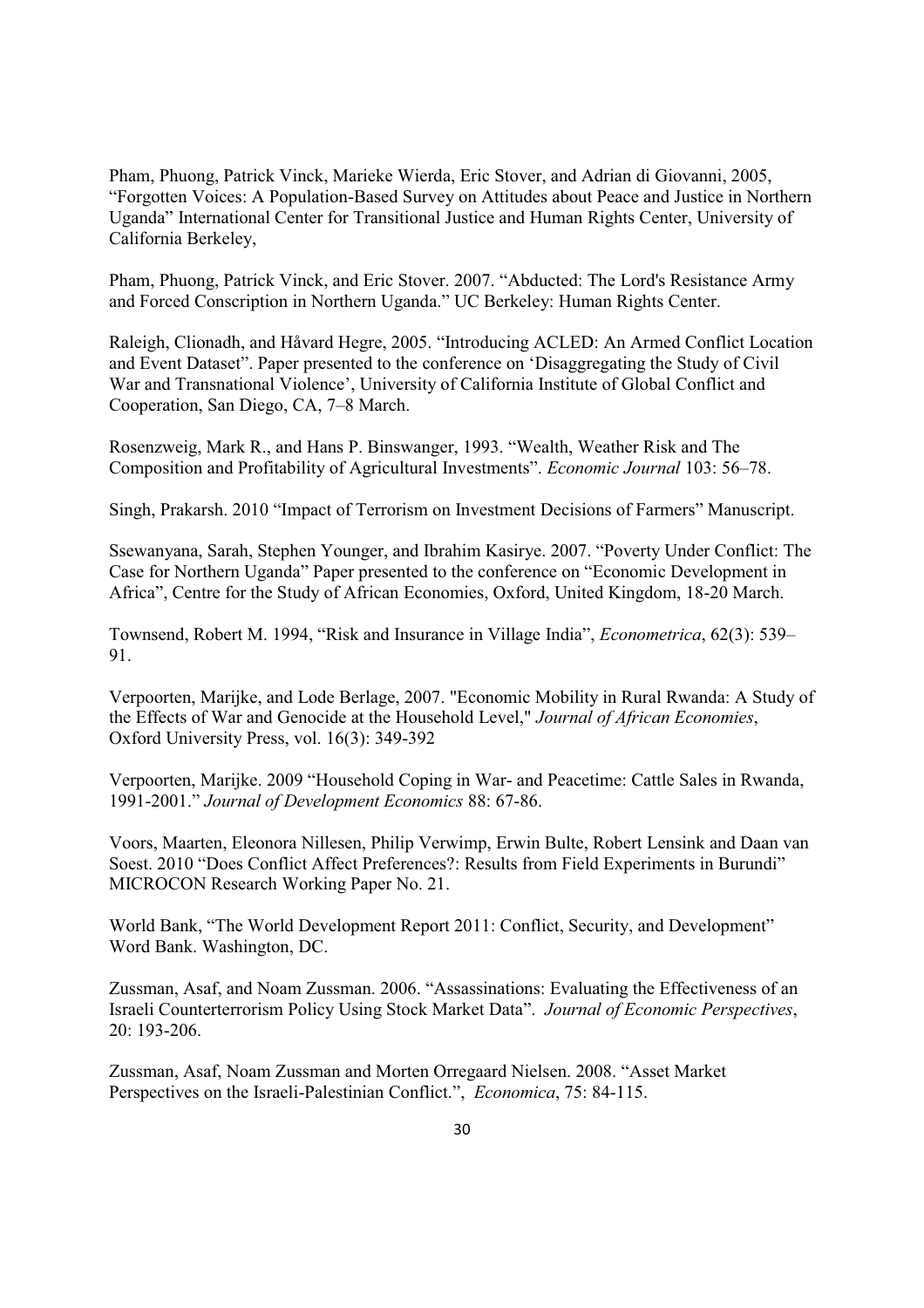

31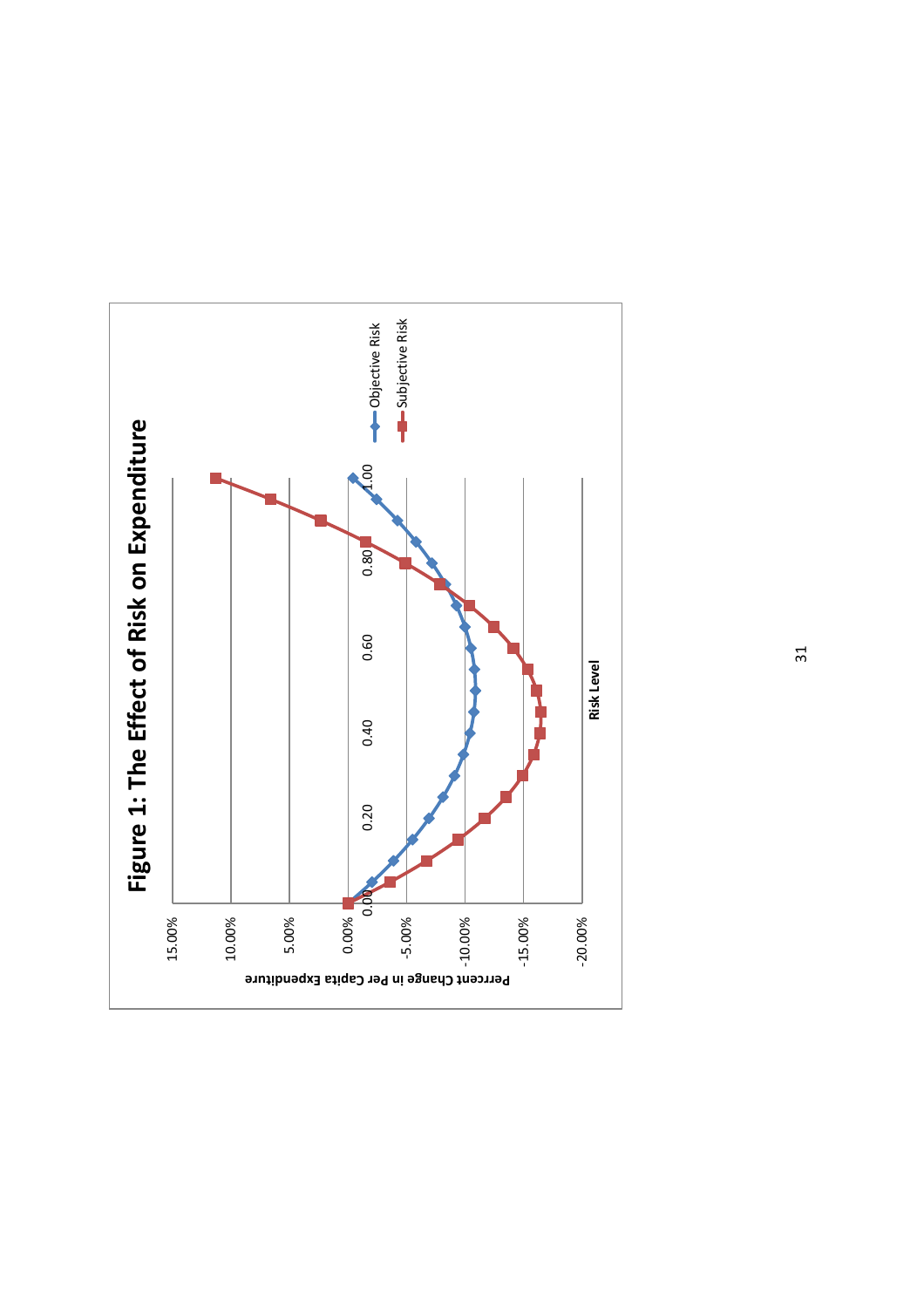| The International Library of Library And International Library of The Internet Internet             |      |             |      |               |            |              |
|-----------------------------------------------------------------------------------------------------|------|-------------|------|---------------|------------|--------------|
| Variable                                                                                            |      | Mean Median |      |               | SD Min Max | Source       |
| $(1 = y \text{es})$<br>LRA attack in 2004                                                           | 0.30 | 0.00        | 0.46 | 0.00          | 1.00       | <b>NUS</b>   |
| Hard to cultivate land due to insecurity in $2004$ (1=yes)                                          | 0.28 | 0.00        | 0.45 | 0.00          | 00.1       | <b>NUS</b>   |
| Fitted value using LRA attack in 2004                                                               | 0.30 | 0.06        | 0.37 | 0.00          | 0.98       |              |
| Fitted value using hard to cultivate land                                                           | 0.28 | 0.16        | 0.29 | 0.00          | 0.98       |              |
| Distance to nearest attack 2004 (decimal degrees), NUS                                              | 0.34 | 0.26        | 0.28 | 0.00          | 00.1       | <b>NUS</b>   |
| Distance to nearest attack 1999 (decimal degrees), NUS                                              | 0.28 | 0.20        | 0.25 | 0.00          | 1.25       | <b>SUN</b>   |
| Distance to nearest attack 1992 (decimal degrees). NUS                                              | 0.31 | 0.24        | 0.26 | 0.00          | 1.37       | <b>NUS</b>   |
| Distance to nearest attack 1997 (decimal degrees), ACLED                                            | 0.83 | 0.79        | 0.51 | 0.02          | 2.43       | ACLED        |
| Distance to nearest attack 1998 (decimal degrees), ACLED                                            | 0.44 | 0.33        | 0.34 | 0.00          | 1.36       | <b>ACLED</b> |
| Distance to nearest attack 1999 (decimal degrees), ACLED                                            | 0.86 | 0.90        | 0.49 | 0.01          | 2.22       | ACLED        |
| Distance to nearest attack 2000 (decimal degrees), ACLED                                            | 0.92 | 0.78        | 0.58 | 0.00          | 2.49       | ACLED        |
| Distance to nearest attack 2001 (decimal degrees), ACLED                                            | 0.69 | 0.68        | 0.47 | 0.01          | 2.11       | <b>ACLED</b> |
| Distance to nearest attack 2002 (decimal degrees), ACLED                                            | 0.37 | 0.26        | 0.34 | 0.00          | 1.60       | ACLED        |
| Distance to nearest attack 2003 (decimal degrees), ACLED                                            | 0.21 | 0.14        |      | $0.20$ $0.00$ | 0.95       | ACLED        |
| Author's calculations using the 2004 Northern Uganda Survey. Weighted using community level weights |      |             |      |               |            |              |

Table 1: Descriptive Statistics for Variables in Equation 2 **Table 1: Descriptive Statistics for Variables in Equation 2**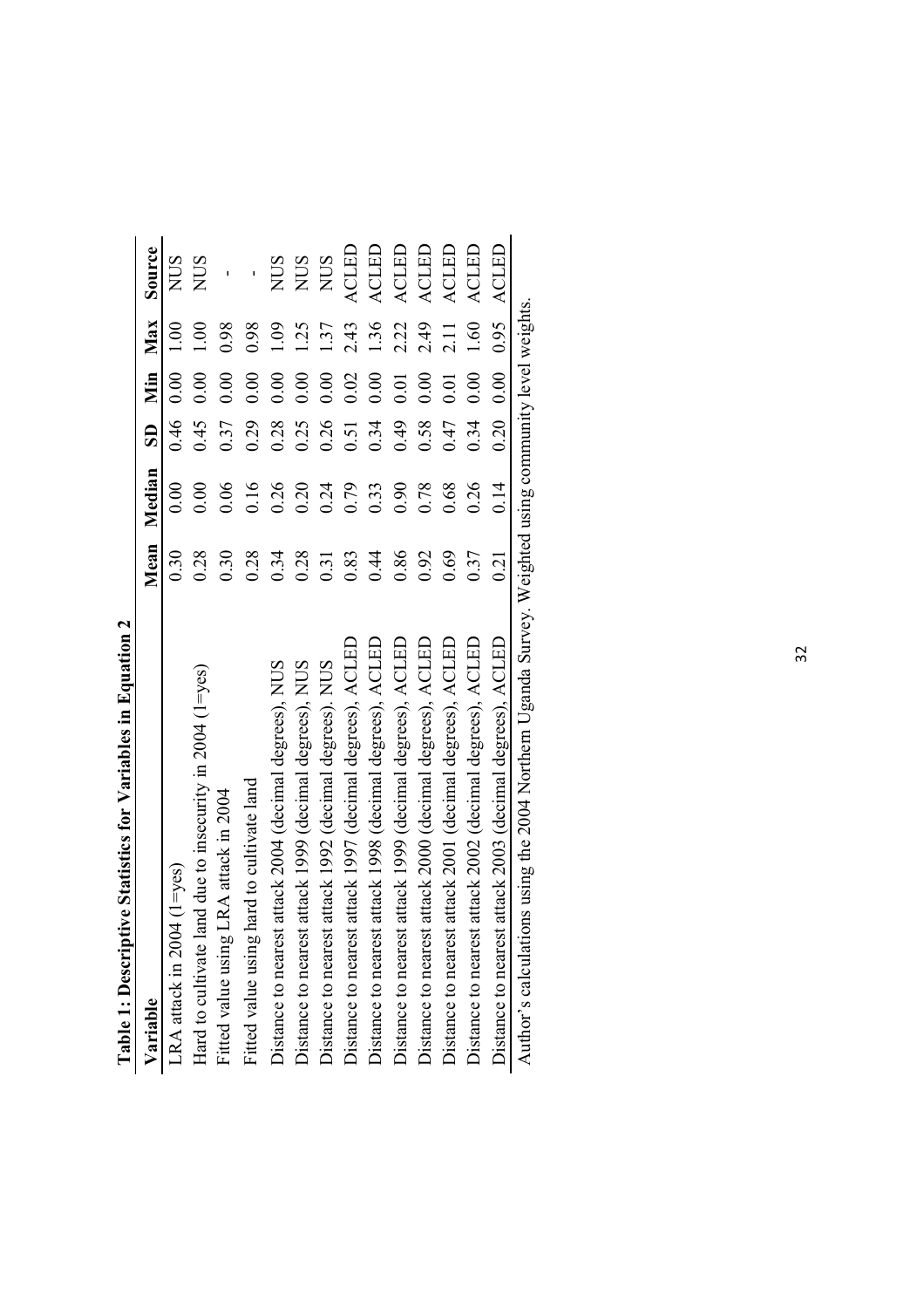| Variable                                                        | Mean  | Median   | <b>SD</b> | Min  | <b>Max</b> | <b>Source</b>            |
|-----------------------------------------------------------------|-------|----------|-----------|------|------------|--------------------------|
| Expenditure, ln(per capita annual HH expenditure)               | 12.10 | 12.07    | 0.66      | 8.66 | 15.61      | <b>NUS</b>               |
| Objective Risk                                                  | 0.29  | 0.06     | 0.37      | 0.00 | 0.98       |                          |
| Subjective risk                                                 | 0.26  | 0.16     | 0.29      | 0.00 | 0.98       | $\overline{\phantom{a}}$ |
| Community, LRA attack in 2004 (1=yes)                           | 0.29  | 0.00     | 0.45      | 0.00 | 1.00       | <b>NUS</b>               |
| Community, LRA attack since 1992 (1=yes)                        | 0.45  | 0.00     | 0.50      | 0.00 | 1.00       | <b>NUS</b>               |
| HH attacked since 1992                                          | 0.43  | 0.00     | 0.49      | 0.00 | 1.00       | <b>NUS</b>               |
| Any abduction in 2004 $(1 = yes)$                               | 0.00  | 0.00     | 0.05      | 0.00 | 1.00       | <b>NUS</b>               |
| Any abduction since $1992$ (1=yes)                              | 0.06  | 0.00     | 0.23      | 0.00 | 1.00       | <b>NUS</b>               |
| Number of disabled in HH                                        | 0.31  | 0.00     | 0.57      | 0.00 | 6.00       | <b>NUS</b>               |
| Female head of HH                                               | 0.31  | 0.00     | 0.46      | 0.00 | 1.00       | <b>NUS</b>               |
| Total number in HH younger than 14                              | 2.61  | 3.00     | 1.95      | 0.00 | 12.00      | <b>NUS</b>               |
| Total number in HH between 14-60                                | 2.28  | 2.00     | 1.33      | 0.00 | 9.00       | <b>NUS</b>               |
| Total number in HH older than 60                                | 0.20  | 0.00     | 0.47      | 0.00 | 3.00       | <b>NUS</b>               |
| Total number in HH older than 60                                | 0.06  | 0.00     | 0.28      | 0.00 | 3.00       | <b>NUS</b>               |
| Number of non-HH members residing in HH                         | 0.02  | 0.00     | 0.16      | 0.00 | 4.00       | <b>NUS</b>               |
| Some schooling but did not finish primary $(1 = yes)$           | 0.53  | 1.00     | 0.50      | 0.00 | 1.00       | <b>NUS</b>               |
| Finished primary (1=yes)                                        | 0.14  | 0.00     | 0.35      | 0.00 | 1.00       | <b>NUS</b>               |
| Some secondary schooling (1=yes)                                | 0.17  | 0.00     | 0.37      | 0.00 | 1.00       | <b>NUS</b>               |
| Finished secondary (1=yes)                                      | 0.01  | 0.00     | 0.09      | 0.00 | 1.00       | <b>NUS</b>               |
| Specialized degree or diploma (1=yes)                           | 0.05  | 0.00     | 0.22      | 0.00 | 1.00       | <b>NUS</b>               |
| Finished tertiary (1=yes)                                       | 0.00  | $0.00\,$ | 0.05      | 0.00 | 1.00       | <b>NUS</b>               |
| No answer for schooling $(1 = yes)$                             | 0.00  | 0.00     | 0.06      | 0.00 | 1.00       | <b>NUS</b>               |
| Head of HH migrated due to insecurity, $2004$ (1=yes) $\langle$ | 0.02  | 0.00     | 0.15      | 0.00 | 1.00       | <b>NUS</b>               |
| Head of HH migrate due to insecurity, ever $(1 = yes)$          | 0.22  | 0.00     | 0.41      | 0.00 | 1.00       | <b>NUS</b>               |
| Currently reside in an IDP camp $(1=yes)$                       | 0.17  | 0.00     | 0.37      | 0.00 | 1.00       | <b>NUS</b>               |
| Community with 10 km of major source of employment $(1 = yes)$  | 0.14  | 0.00     | 0.35      | 0.00 | 1.00       | <b>NUS</b>               |
| Converted livestock units into TLU                              | 1.33  | 0.20     | 4.80      | 0.00 | 141.15     | <b>NUS</b>               |
| Own at least one plough (1=yes)                                 | 0.12  | 0.00     | 0.32      | 0.00 | 1.00       | <b>NUS</b>               |
| Own at least one hoe $(1 = yes)$                                | 0.23  | 0.00     | 0.42      | 0.00 | 1.00       | <b>NUS</b>               |
| Own at least one boat (1=yes)                                   | 0.00  | 0.00     | 0.07      | 0.00 | 1.00       | <b>NUS</b>               |
| Own at least one vehicle (1=yes)                                | 0.00  | 0.00     | 0.03      | 0.00 | 1.00       | <b>NUS</b>               |
| Own at least one motorbike (1=yes)                              | 0.01  | 0.00     | 0.08      | 0.00 | 1.00       | <b>NUS</b>               |
| Own at least one bicycle (1=yes)                                | 0.39  | 0.00     | 0.49      | 0.00 | 1.00       | <b>NUS</b>               |
| Own at least one generator $(1 = yes)$                          | 0.00  | $0.00\,$ | 0.03      | 0.00 | 1.00       | <b>NUS</b>               |
| Sum of acres of land in 3 largest plots                         | 3.70  | 2.00     | 5.37      | 0.00 | 88.00      | <b>NUS</b>               |

**Table 2: Descriptive Statistics for Variables in Equation 3** 

Weighted using household weights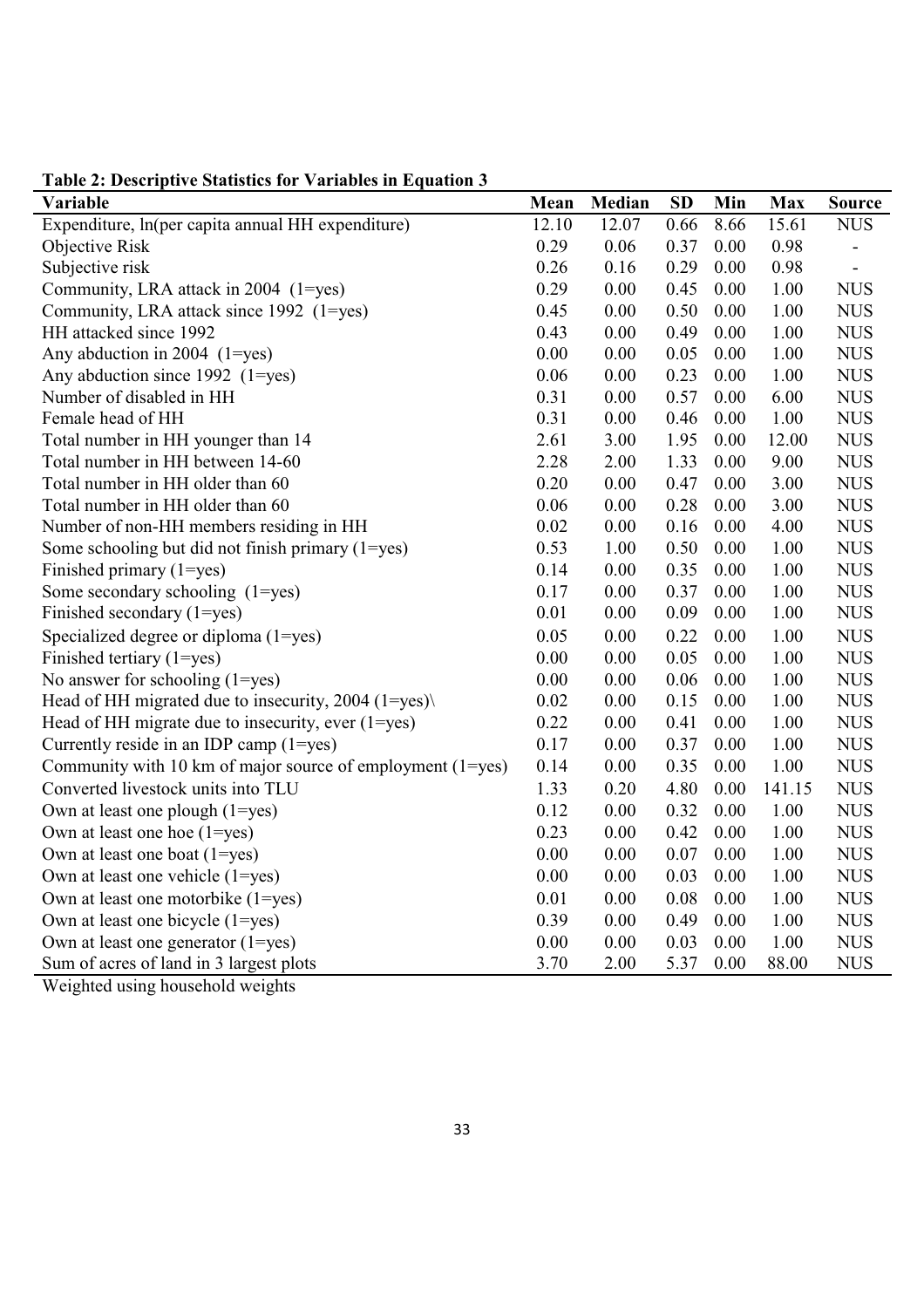| Table 3: Logit Estimating Objective and Subjective Risk of Community Attacks |                    |                   |
|------------------------------------------------------------------------------|--------------------|-------------------|
|                                                                              | Obj                | Subj              |
| Distance to nearest attack 1992. NUS                                         | 3.14               | $-0.20$           |
|                                                                              |                    | [3.14] [1.91]     |
| Distance to nearest attack 1999, NUS                                         | $-5.19$ 1.33       |                   |
|                                                                              |                    | $[5.13]$ $[2.28]$ |
| Distance to nearest attack 1997, ACLED                                       | 2.78               | $8.31***$         |
|                                                                              |                    | $[2.11]$ $[1.88]$ |
| Distance to nearest attack 1998, ACLED                                       | $-2.94*$ $-2.54*$  |                   |
|                                                                              |                    | $[1.79]$ $[1.48]$ |
| Distance to nearest attack 1999, ACLED                                       |                    | $-0.50 -8.30$     |
|                                                                              |                    | $[2.20]$ $[2.27]$ |
| Distance to nearest attack 2000, ACLED                                       | $-1.08$ 0.94       |                   |
|                                                                              |                    | $[1.59]$ $[1.58]$ |
| Distance to nearest attack 2001, ACLED                                       | $-2.45$ 0.87       |                   |
|                                                                              |                    | $[2.51]$ $[1.97]$ |
| Distance to nearest attack 2002, ACLED                                       |                    | $-0.27 -5.25**$   |
|                                                                              | [3.08]             | $[1.91]$          |
| Distance to nearest attack 2003, ACLED                                       | $-16.2***$ $-1.48$ |                   |
|                                                                              | $[5.08]$           | $[1.97]$          |
| Constant                                                                     | $3.18***$ 0.36     |                   |
|                                                                              | $[1.16]$           | [0.49]            |
| Observations                                                                 | 353                | 353               |
| Pseudo $R^2$                                                                 | 0.58               | 0.35              |
| Percent of LRA attacks in 2004 correctly classified                          | 90.1%              | 79.9%             |

Standard errors in brackets are bootstrapped with 2,000 replications. Community weights used

\*, \*\*, \*\*\* statistically significant at the 10%, 5%, 1% levels respectively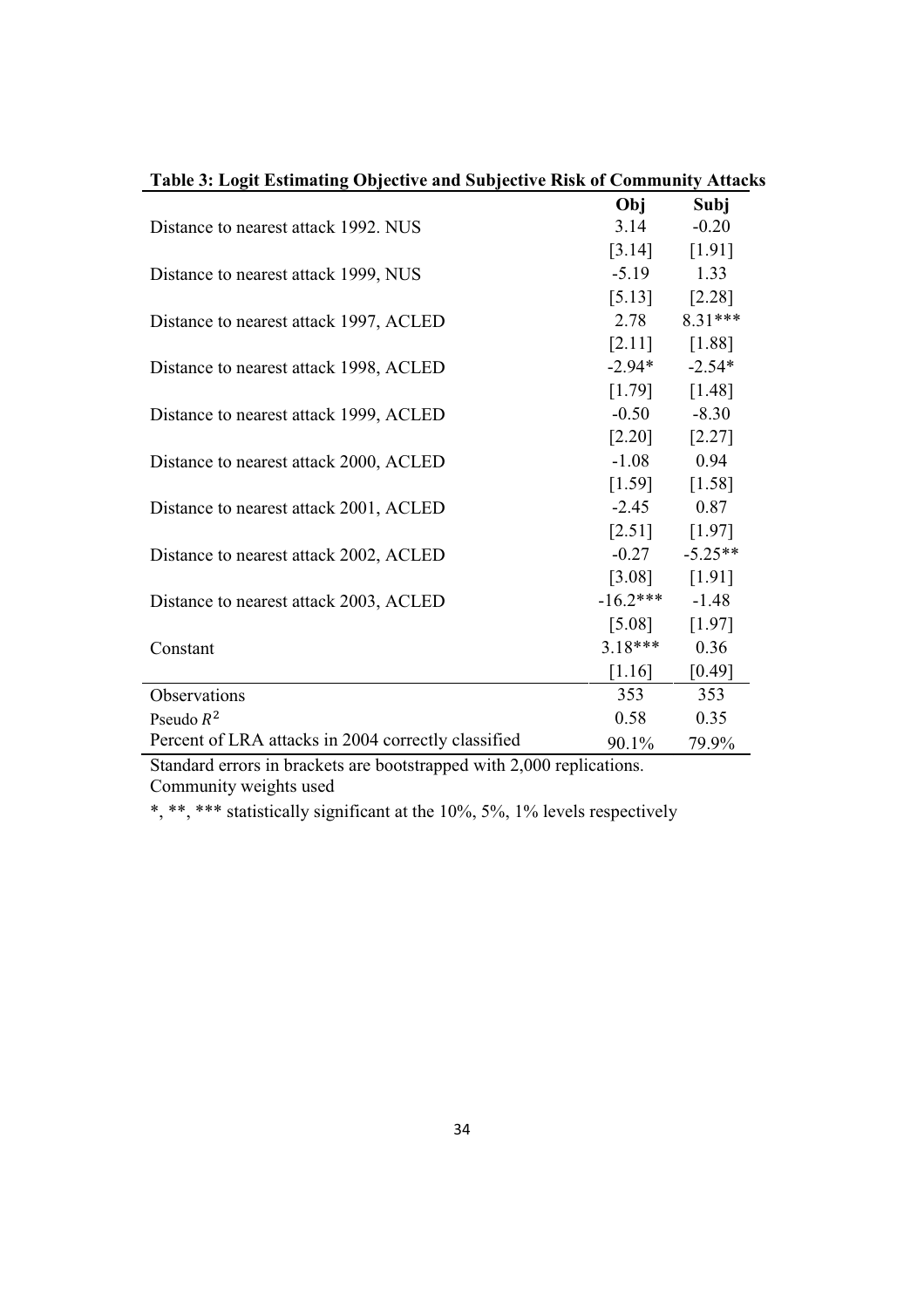|           | Community               |           | <b>Predicted Risk</b> |
|-----------|-------------------------|-----------|-----------------------|
|           | <b>Attacked in 2004</b> | Objective | <b>Subjective</b>     |
| West Nile | 0.02                    | 0.07      | 0.08                  |
| Acholi    | 0.87                    | 0.82      | 0.61                  |
| Lango     | 0.53                    | 0.49      | 0.34                  |
| Teso      | 0.17                    | 0.16      | 0.23                  |
| Karamoja  | 0.20                    | 0.22      | 0.40                  |
| Total     | 0.30                    | 0.30      | 0.28                  |

**Table 4: Attacks and Predicted Risk in Rural Northern Uganda**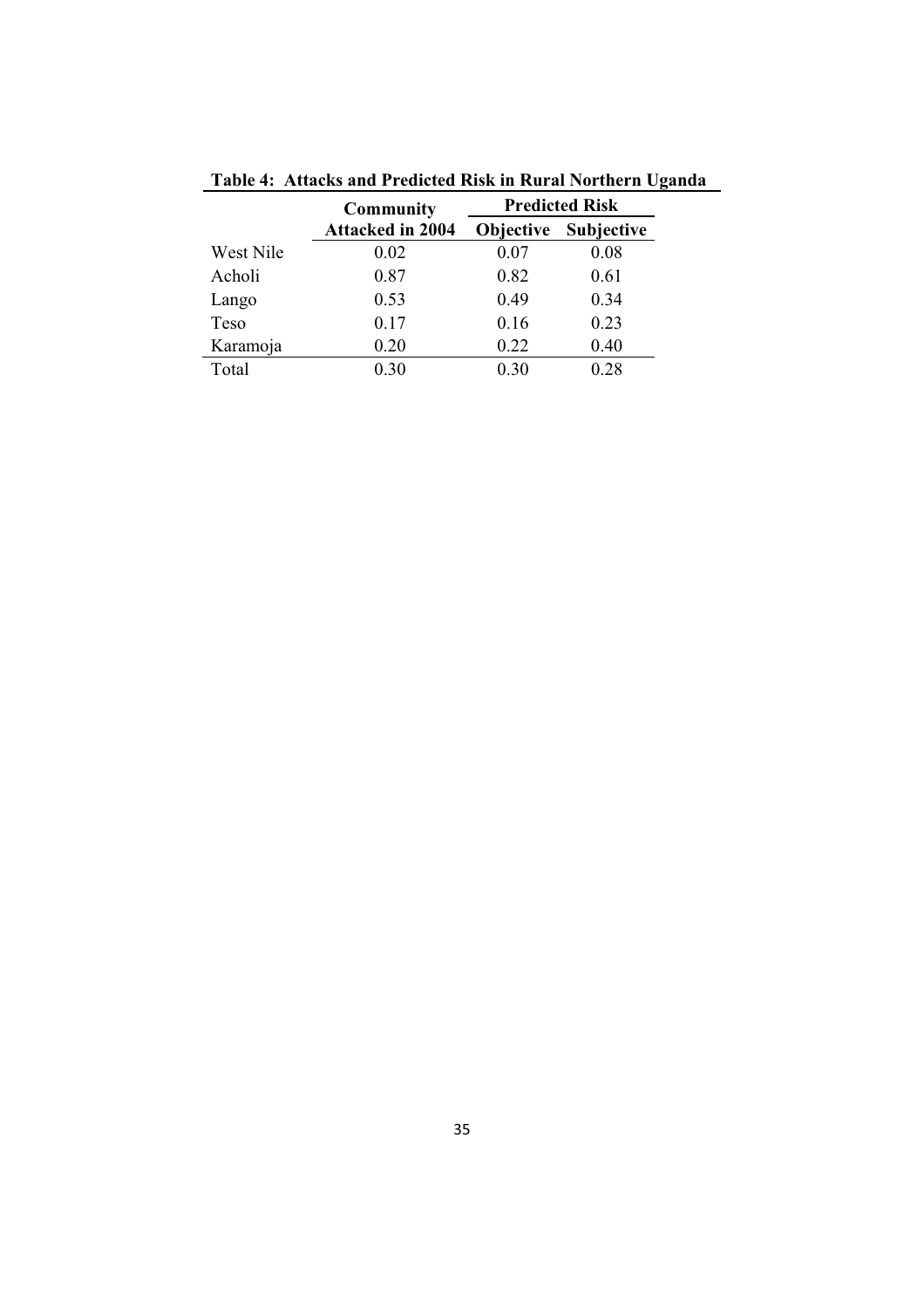| the Risk and Realization of Violence on the Log of Household per Capita Expenditure<br>Table 5: The Effects of t |                    |                     |                         |                                                               |                     |                                             |
|------------------------------------------------------------------------------------------------------------------|--------------------|---------------------|-------------------------|---------------------------------------------------------------|---------------------|---------------------------------------------|
|                                                                                                                  |                    | Objective           |                         |                                                               | Subjective          |                                             |
|                                                                                                                  | $\ominus$          | $\widehat{\omega}$  | $\odot$                 | $\bigoplus$                                                   | $\odot$             | $\odot$                                     |
| attacked, 2004<br>Risk of community being                                                                        | $-0.52**$          | $-0.43*$            | $-0.45**$               | $-0.70***$                                                    | $-0.76***$          | $-0.71***$                                  |
|                                                                                                                  | [0.23]             | [0.23]              | [0.23]                  | $[0.26]$                                                      | [0.26]              | [0.26]                                      |
| Square of risk of community being attack, 2004                                                                   | $0.50**$           | $0.43**$            | 0.35                    | $0.80***$                                                     | $0.87***$           | $0.90***$                                   |
|                                                                                                                  |                    |                     | [0.23]                  |                                                               | $[0.28]$            | $[0.27]$<br>0.16**                          |
| Risk*Female                                                                                                      | $[0.22]$<br>0.15** | $[0.22]$<br>$0.13*$ | $0.13*$                 |                                                               | $0.16**$            |                                             |
|                                                                                                                  | $[0.07]$ $0.02$    | $\left[0.07\right]$ | [0.07]                  | $\begin{bmatrix} 0.28 \\ 0.17* \\ 0.09 \\ 0.09 \end{bmatrix}$ |                     |                                             |
| Community attack in 2004                                                                                         |                    | $-0.01$             |                         |                                                               | [0.08]              | $\begin{bmatrix} 0.08 \end{bmatrix}$ -0.03  |
|                                                                                                                  | $[0.05]$           | $[0.04]$            | $[0.06]$                |                                                               | $[0.04]$            | $\begin{bmatrix} 0.07 \ 0.03 \end{bmatrix}$ |
| Community attacked since 1992                                                                                    | 0.04               | 0.05                | 0.04                    | $\begin{bmatrix} 0.05 \\ 0.02 \end{bmatrix}$                  | 0.04                |                                             |
|                                                                                                                  | [0.04]             | [0.04]              | [0.05]                  | [0.04]                                                        | $\left[0.03\right]$ | [0.04]                                      |
| HH attacked since 1992                                                                                           | $-0.09**$          | $0.10**$            | $-0.12***$              | $+$ ***00.0                                                   | $0.10**$            | $-0.05$                                     |
|                                                                                                                  | [0.04]             | [0.03]              | [0.04]                  | [0.03]                                                        | [0.03]              | [0.05]                                      |
| Productive Assets                                                                                                |                    | $\mathsf{X}$        | $\mathsf{X}$            |                                                               | $\mathsf{X}$        | ×                                           |
| attacks and risk<br>Interaction terms between                                                                    |                    |                     | $\overline{\mathsf{X}}$ |                                                               |                     | ×                                           |
| Observations                                                                                                     | 3509               | 3509                | 3509                    | 3509                                                          | 3509                | 3509                                        |
| Pseudo R <sup>2</sup>                                                                                            | 0.35               | 0.38                | 0.38                    | 0.35                                                          | 0.38                | 0.38                                        |
| The full regressions are reported in Appendix 1                                                                  |                    |                     |                         |                                                               |                     |                                             |
| control for household composition, migration, highest education, IDP camp residence<br>The regressions included  |                    |                     |                         |                                                               |                     |                                             |
| The recreasions also control for the messange of a maior source of annihouse within 5 lym                        |                    |                     |                         |                                                               |                     |                                             |

The regressions also control for the presence of a major source of employment within 5 km

The regressions also control for the presence of a major source of employment within 5 km<br>Standard errors in brackets are bootstrapped with 2,000 replications. Household weights used and models include district fixed<br>effec Standard errors in brackets are bootstrapped with 2,000 replications. Household weights used and models include district fixed effects, and clusters errors by district.

\*, \*\*, \*\*\* statistically significant at the 10%, 5%, 1% levels respectively \*, \*\*, \*\*\* statistically significant at the 10%, 5%, 1% levels respectively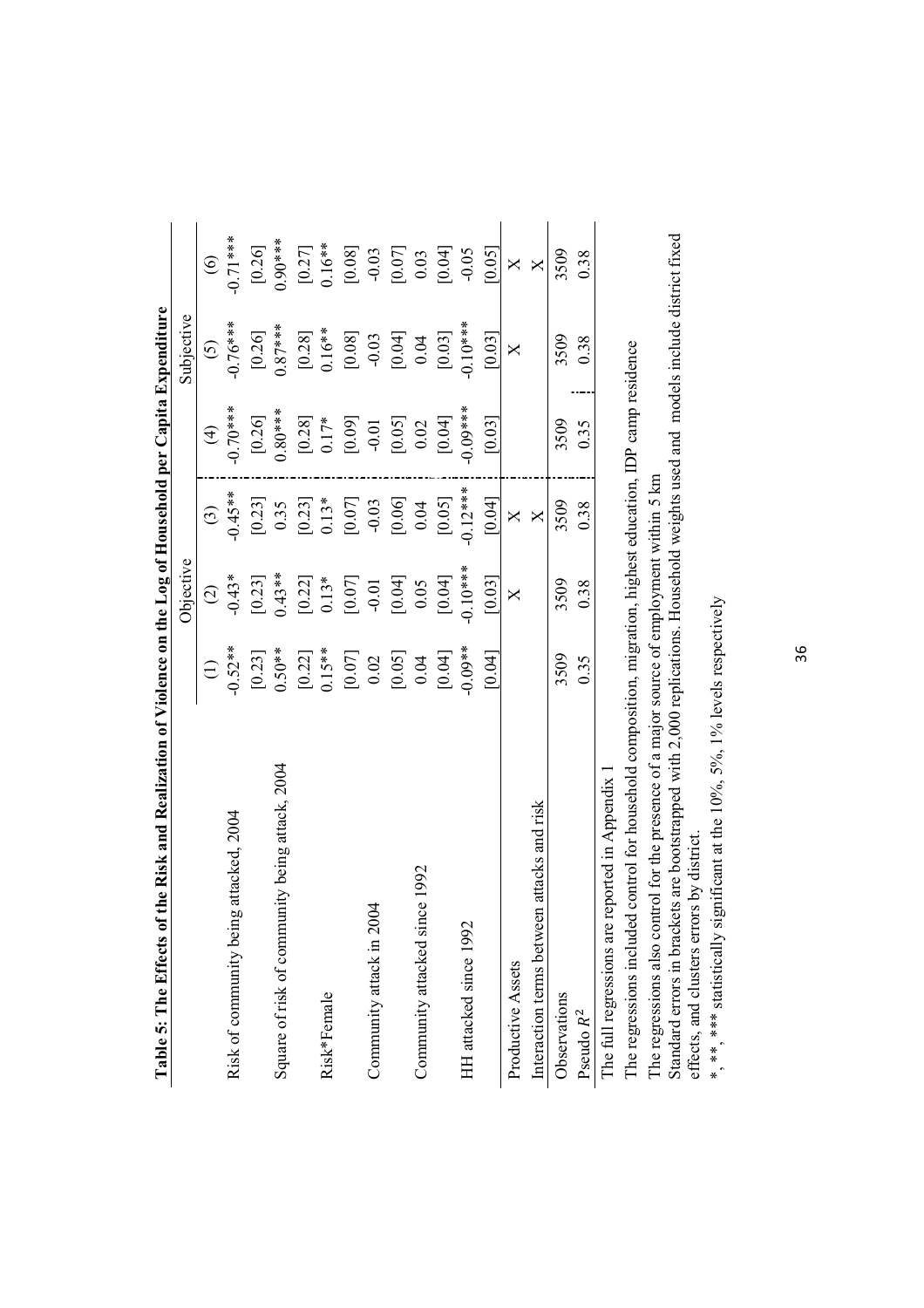| Table v. Rubustliess clieck for thire of filter view |            |                |                      |                 |
|------------------------------------------------------|------------|----------------|----------------------|-----------------|
|                                                      |            | Objective Risk |                      | Subjective Risk |
|                                                      | (1)        | (2)            | (3)                  | (4)             |
| Risk of community being attacked, 2004               | $-0.43*$   | $-0.42*$       | $-0.76***$           | $-0.65***$      |
|                                                      | [0.23]     | [0.22]         | $\lceil 0.26 \rceil$ | $[0.26]$        |
| Square of risk of community being attack, 2004       | $0.43**$   | $0.42**$       | $0.87***$            | $0.76***$       |
|                                                      | [0.22]     | [0.21]         | [0.28]               | [0.28]          |
| Risk*Female                                          | $0.13*$    | $0.13*$        | $0.16**$             | $0.16**$        |
|                                                      | [0.07]     | [0.07]         | [0.08]               | [0.08]          |
| Community attack in 2004                             | $-0.01$    | $-0.002$       | $-0.03$              | $-0.02$         |
|                                                      | [0.04]     | [0.04]         | [0.04]               | [0.04]          |
| Community attacked since 1992                        | 0.05       | 0.06           | 0.04                 | 0.05            |
|                                                      | [0.04]     | [0.04]         | [0.03]               | [0.04]          |
| HH attacked since 1992                               | $-0.10***$ | $-0.09***$     | $-0.10***$           | $-0.09***$      |
|                                                      | [0.03]     | [0.03]         | [0.03]               | [0.03]          |
| Control for month of interview                       |            | X              |                      | X               |
| Average effect of risk on expenditure.               | $-2.0\%$   | $-1.7\%$       | $-6.2\%$             | $-5.0\%$        |
| Observations                                         | 3509       | 3509           | 3509                 | 3509            |
| Pseudo $R^2$                                         | 0.38       | 0.38           | 0.38                 | 0.38            |

#### **Table 6: Robustness check for time of interview**

The regressions included control for household composition, migration, highest education, IDP camp residence

The regressions also control for the presence of a major source of employment within 5 km

Standard errors in brackets are bootstrapped with 2,000 replications. Household weights used and models include district fixed effects, and clusters errors by district.

\*, \*\*, \*\*\* statistically significant at the 10%, 5%, 1% levels respectively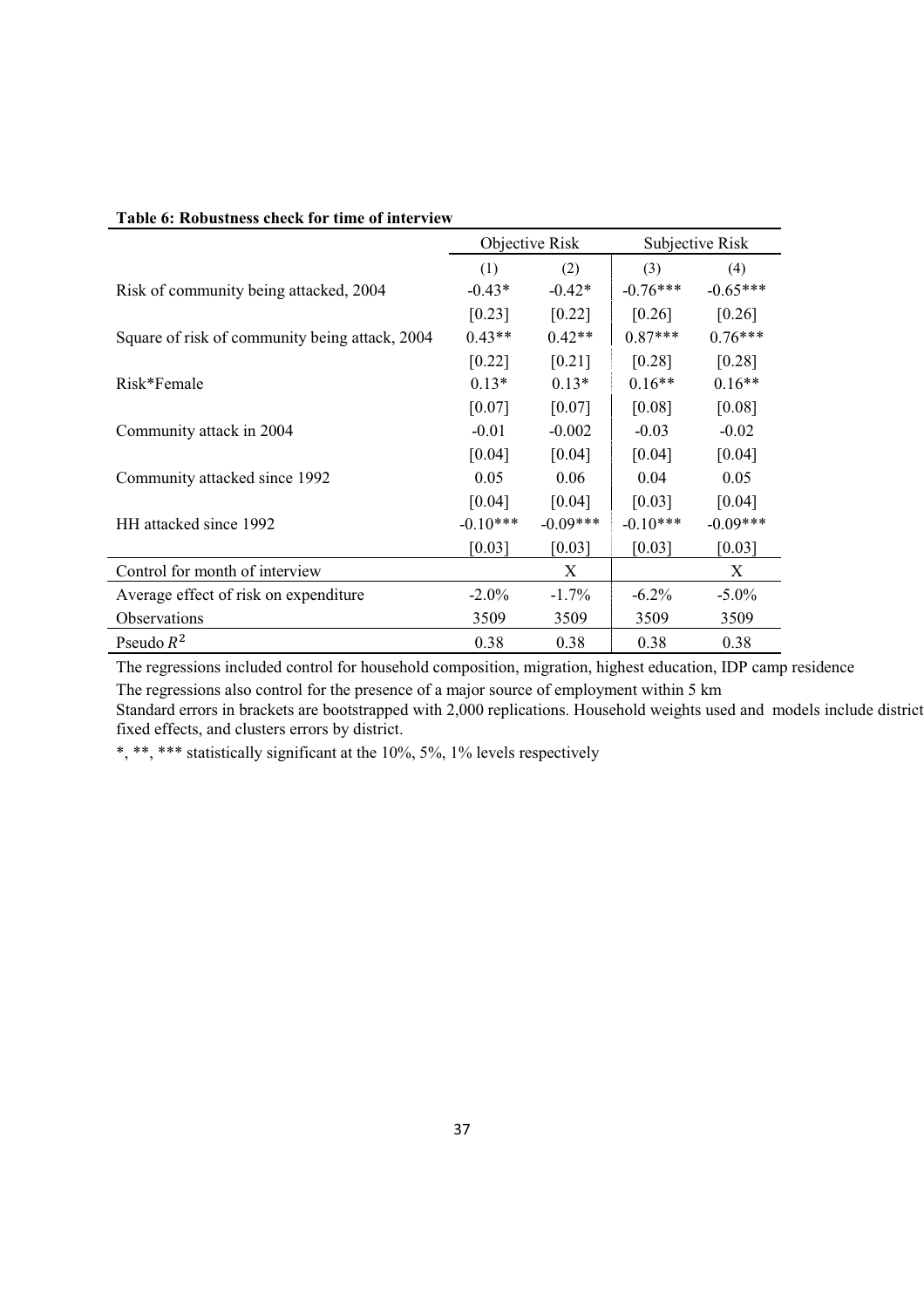|                                                | Objective Risk |           | Subjective Risk |            |
|------------------------------------------------|----------------|-----------|-----------------|------------|
|                                                | (1)            | (2)       | (3)             | (4)        |
| Risk of community being attacked, 2004         | $-0.43*$       | $-0.50*$  | $-0.75***$      | $-0.81***$ |
|                                                | [0.23]         | [0.29]    | [0.26]          | $[0.29]$   |
| Square of risk of community being attack, 2004 | $0.43**$       | 0.41      | $0.86***$       | $0.99***$  |
|                                                | [0.22]         | [0.27]    | [0.28]          | [0.3]      |
| Risk*Female                                    | $0.13*$        | 0.16      | $0.16**$        | $0.17*$    |
|                                                | [0.07]         | [0.08]    | [0.08]          | [0.1]      |
| Community attack in 2004                       | $-0.01$        | $-0.02$   | $-0.03$         | $-0.07$    |
|                                                | [0.04]         | [0.06]    | [0.04]          | [0.05]     |
| Community attacked since 1992                  | 0.05           | $0.08*$   | 0.04            | 0.06       |
|                                                | [0.04]         | [0.05]    | [0.03]          | [0.04]     |
| HH attacked since 1992                         | $-0.10***$     | $-0.04$   | $-0.10***$      | $-0.04$    |
|                                                | [0.03]         | [0.04]    | [0.03]          | [0.04]     |
| Limit to only expenditure in past week         |                | X         |                 | X          |
| Average effect of risk on expenditure          | $-2.0\%$       | $-12.8\%$ | $-6.2\%$        | $-7.2\%$   |
| Observations                                   | 3507           | 3507      | 3507            | 3507       |
| Pseudo $R^2$                                   | 0.38           | 0.24      | 0.38            | 0.24       |

### **Table 7: Robustness check using only expenditure from past 7 days**

The regressions included controls for household composition, migration, highest education, IDP camp residence

The regressions also control for the presence of a major source of employment within 5 km Standard errors in brackets are bootstrapped with 2,000 replications. Household weights used and models include district fixed effects, and clusters errors by district.

\*, \*\*, \*\*\* statistically significant at the 10%, 5%, 1% levels respectively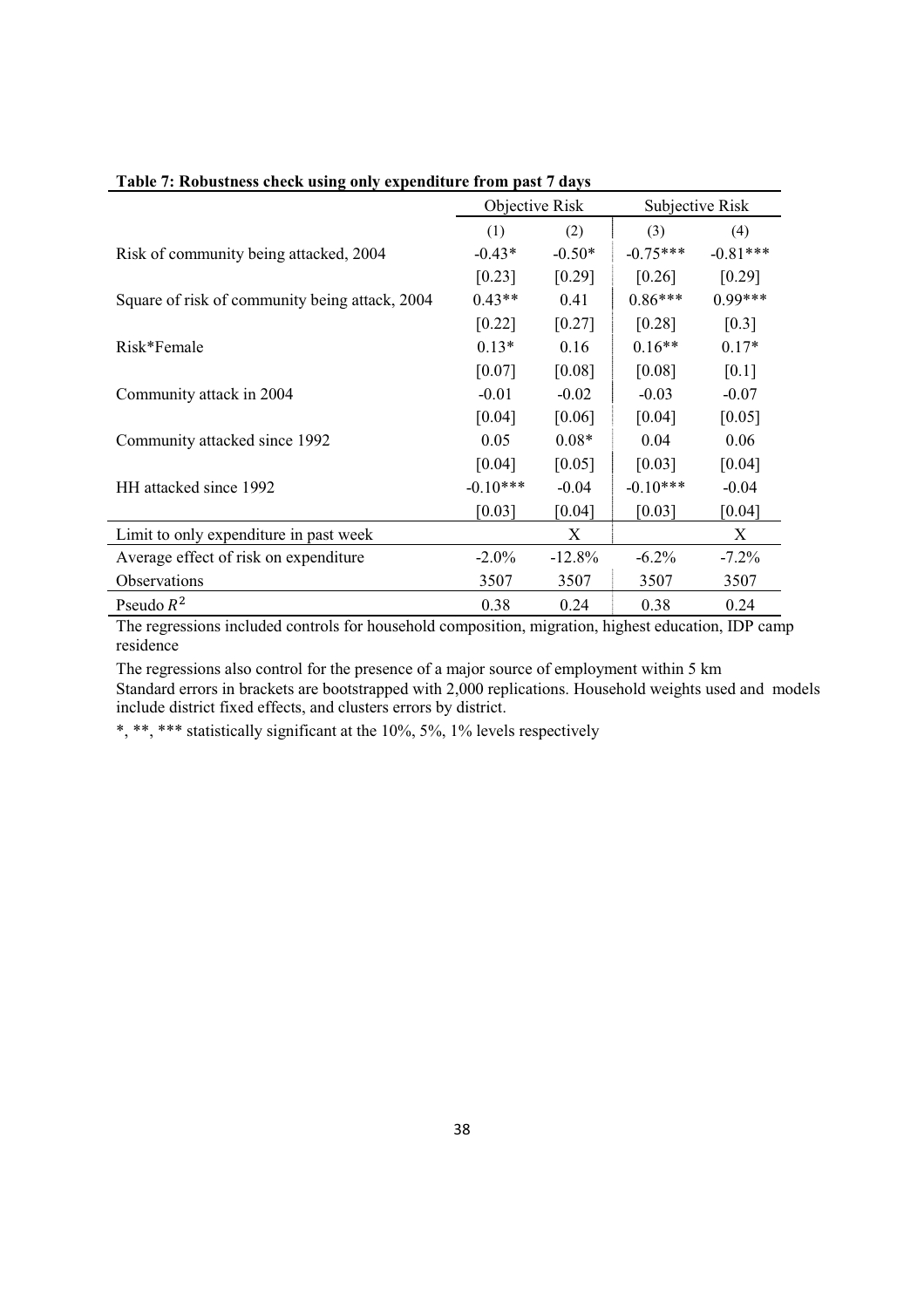|           | Free food as<br>percent of total<br>expenditures* | Food distribution<br>by within 5km of<br>village center** | Mean Objective<br>$Risk**$ | Mean Subjective<br>$Risk**$ |
|-----------|---------------------------------------------------|-----------------------------------------------------------|----------------------------|-----------------------------|
| West Nile | $4.1\%$                                           | $6.6\%$                                                   | $7.4\%$                    | $8.4\%$                     |
| Acholi    | 11.3%                                             | $35.3\%$                                                  | 82.4%                      | 61.0%                       |
| Lango     | $2.7\%$                                           | $0.8\%$                                                   | 49.4%                      | $34.1\%$                    |
| Teso      | $3.8\%$                                           | $7.2\%$                                                   | $16.3\%$                   | 22.6%                       |
| Karamoja  | $7.6\%$                                           | $35.5\%$                                                  | 21.8%                      | $40.3\%$                    |
| Rural     | $5.0\%$                                           | $11.5\%$                                                  | 30.4%                      | 28.1%                       |

# **Table 8: Relief Efforts in Northern Uganda**

\* Weighted at household level

\*\* Weighted at community level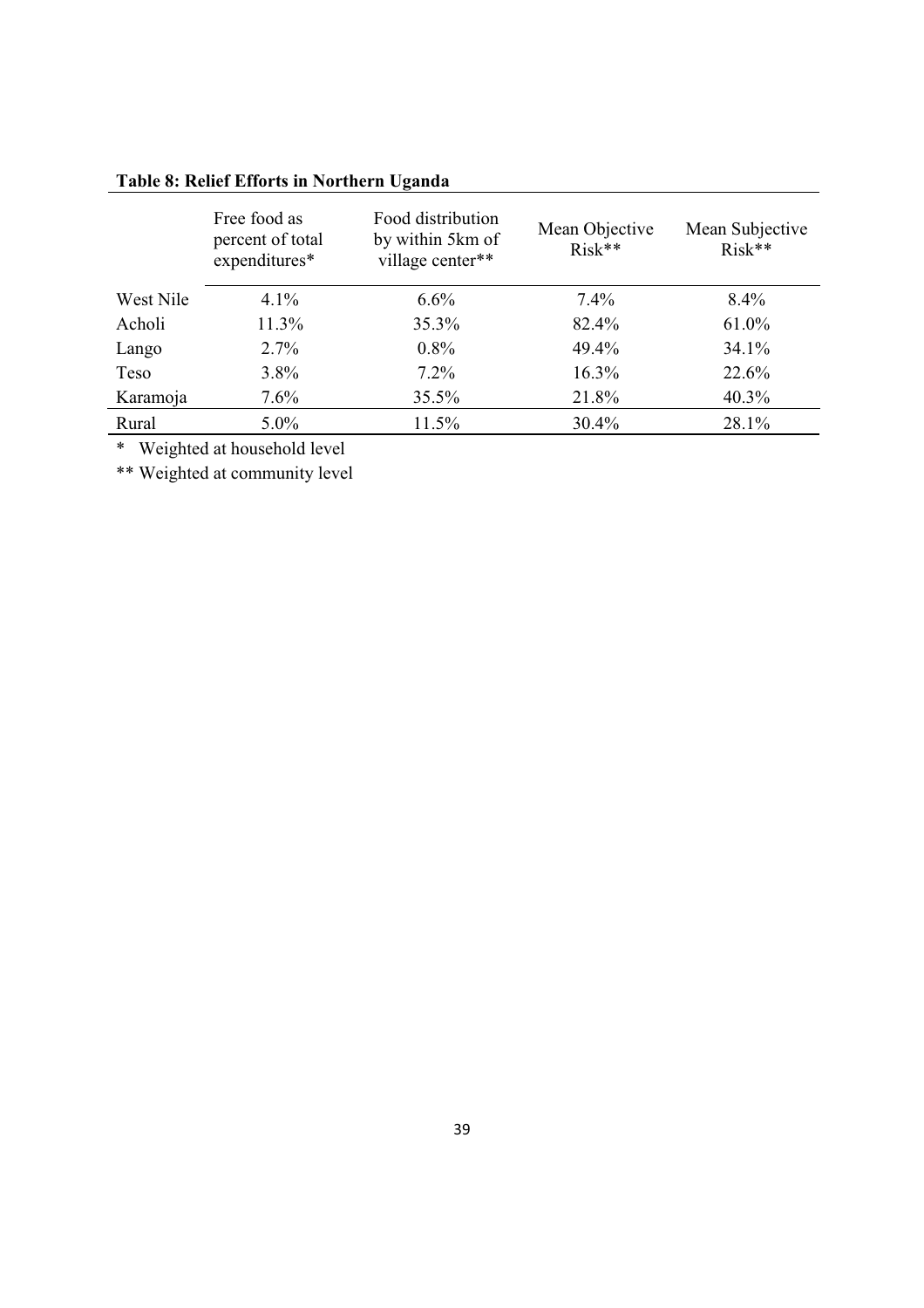| 1 able 9: Estimating the Actual and Absolute Effects of the Kisk of Violence    |                         |                |            |            |                |            |
|---------------------------------------------------------------------------------|-------------------------|----------------|------------|------------|----------------|------------|
|                                                                                 |                         | Objective      |            |            | Subjective     |            |
|                                                                                 | $\overline{\mathbf{a}}$ | Net Exp No IDP |            |            | Net Exp No IDP |            |
| Risk                                                                            | $-0.43*$                | $-0.48**$      | $-0.31$    | $-0.76***$ | $-0.83***$     | $-1.06***$ |
| Risk squared                                                                    | $0.43**$                | $-0.48**$      | 0.27       | $.87***$   | $0.91***$      | $1.44***$  |
| Female headed household * risk                                                  | $0.13*$                 | $0.16**$       | 0.05       | $0.16**$   | $0.19**$       | 0.04       |
| Household attacked since 1992                                                   | $0.10***$               | $-0.10***$     | $-0.12***$ | $0.10**$   | $-0.10***$     | $-0.11***$ |
| Average effect of risk on expenditure                                           | $-2.0%$                 | $-2.6%$        | $0\%$      | $-6.2%$    | $-7.4%$        | $-8.1\%$   |
| Sample Size                                                                     | 3509                    | 3509           | 2869       | 3509       | 3509           | 2869       |
| * ** ** ** detically significant at the $100/2$ $50/100/1$ layels rememberingly |                         |                |            |            |                |            |

**Table 9: Estimating the Actual and Absolute Effects of the Risk of Violence**  of the Pielz of Viole  $\frac{1}{2}$  of  $\frac{1}{2}$  if  $\frac{1}{2}$  if  $\frac{1}{2}$  if  $\frac{1}{2}$  if  $\frac{1}{2}$  if  $\frac{1}{2}$  if  $\frac{1}{2}$  $\frac{1}{2}$ Ë,  $\frac{1}{2}$  $\cdot$  $\frac{1}{4}$  $\frac{1}{2}$  $_{\rm Table 0: Refir}$ 

\*, \*\*, \*\*\* statistically significant at the 10%, 5%, 1% levels respectively statistically significant at the  $10\%$ ,  $5\%$ ,  $1\%$  levels respectively  $\ddot{\epsilon}$